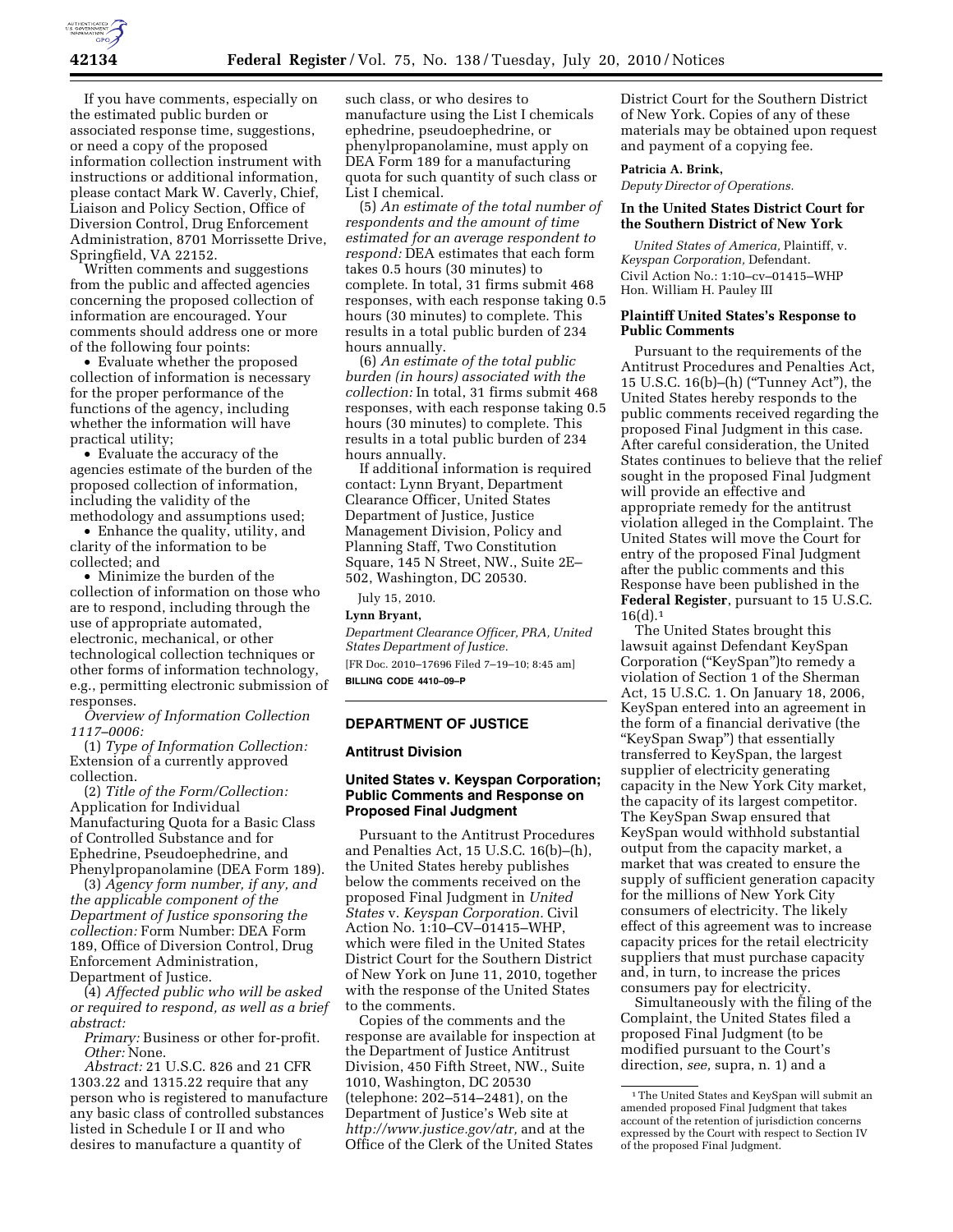Stipulation signed by the United States and KeySpan consenting to the entry of the proposed Final Judgment after compliance with the requirements of the Tunney Act. Pursuant to those requirements, the United States filed a Competitive Impact Statement (''CIS'') in this Court on February 23, 2010; published the proposed Final Judgment and CIS in the **Federal Register** on March 4, 2010, see United States v. KeySpan corporation, 75 FR 9946–01, 2010 WL 723203; and published summaries of the terms of the proposed Final Judgment and CIS, together with directions for the submission of written comments relating to the proposed Final Judgment, in The Washington Post for seven days beginning on March 10, 2010 and ending on March 16, 2010 and in The New York Post beginning on March 11, 2010 and ending on March 17, 2010. The 60-day period for public comments ended on May 16, 2010. The United States received seven comments, as described below, which are attached hereto.2

## **1. Background**

## *A. The United States's Investigation of the Transaction*

On November 21, 2006, the United States opened its investigation into the transaction at issue and its impact on the market. During the course of its extensive investigation, the United States received and considered over a million pages of documents and analyzed significant amounts of complex data, including bidding data from market participants. The United States issued Civil Investigative Demands to market participants and other entities with relevant information, interviewed market participants and the market's regulators, and conducted detailed economic analyses.

The United States considered the potential competitive effects of the KeySpan Swap in light of all relevant circumstances and concluded, as the Complaint alleges, that the KeySpan Swap was an anticompetitive agreement in violation of Section 1 of the Sherman Act.

*B. The New York City installed Capacity Market* 

In the state of New York, sellers of retail electricity must purchase a product from generators known as "capacity:"<sup>3</sup> Electricity retailers are

required to purchase capacity in an amount equal to their expected peak energy demand plus a share of reserve capacity. These payments for capacity assure that retail electric companies do not use more electricity than the system can deliver and encourage electric generating companies to build new facilities as needed. Because transmission constraints limit the amount of energy that can be imported into the New York City area from the power grid, the New York Independent System Operator (''NYISO'') requires retail providers of electricity to consumers in New York City to purchase 80% of their capacity from generators in that region. The New York City Installed Capacity (''NYC Capacity'') Market constitutes a relevant geographic and product market.

The price for installed capacity in New York City has been set through auctions administered by the NYISO. The NYISO organizes the auctions to serve two distinct seasonal periods, summer (May though October) and winter (November through April). For each season, the NYISO conducts seasonal, monthly, and spot auctions in which capacity for New York City can be acquired for all or some of the seasonal period. Capacity suppliers offer price and quantity bids in each of these three auctions. Suppliers may bid all of their capacity at a single price or in separate increments of capacity at different prices. Supplier bids are "stacked" from lowest-priced to highest. The stack is then compared to the amount of demand. The offering price of the last bid in the "stack" needed to meet requisite demand establishes the market price for all capacity sold into that auction. Any capacity bid at higher than this price is unsold, as is any capacity bid at what becomes the market price not needed to meet demand.

The NYC Capacity Market was highly concentrated during the relevant period, with three firms—KeySpan, Astoria, and NRG Energy, Inc.—controlling a substantial portion of the market's generating capacity. These three firms were designated as ''pivotal'' suppliers by the Federal Energy Regulatory Commission ("FERC"), meaning that at least some of each of these three suppliers' output was required to satisfy demand. The three firms were subject to bid and price caps—KeySpan's being the highest for nearly all of their generating capacity in New York City and were not allowed to sell their capacity outside of the NYISO auction process.

## *C. The Anticompetitive Agreement*

As discussed more fully in the CIS, in the tight market conditions that existed from June 2003 through December 2005, almost all capacity in the New York City market was needed to meet demand, and KeySpan could sell nearly all of its capacity into the market even while bidding at its cap. KeySpan did so, and the market cleared at the price established by the cap, with only a small fraction of KeySpan's capacity remaining unsold.

Those tight conditions in the NYC Capacity Market were expected to end in 2006 due to the entry of approximately 1,000MW of new generating capacity, with excess supply of capacity forecast to last into 2009. The increased supply meant KeySpan could no longer be confident that ''bid the cap'' would remain its most profitable strategy during the 2006–2009 period. While bidding the cap would keep market prices high, doing so also would entail withholding sales of substantially more capacity. The additional withholding could reduce KeySpan's revenues by as much as \$90 million a year. Alternatively, KeySpan could compete with its rivals for sales by bidding more capacity at lower prices, which could potentially produce much higher returns for KeySpan than bidding the cap, but carried the risk that competitors would undercut its price and take sales away.

KeySpan contemplated acquiring Astoria's generating assets, which were for sale. The acquisition would have solved the problem that new entry posed for KeySpan's revenue stream, as Astoria's capacity would have provided KeySpan with sufficient additional revenues to make continuing to bid its cap its best strategy. KeySpan, however, soon concluded that the market power issues raised by an acquisition of its largest competitor would imperil the contemplated transaction. Instead of purchasing the Astoria assets outright, KeySpan devised a plan to acquire a financial interest in Astoria's capacity. KeySpan would pay Astoria's owner a fixed revenue stream in return for the revenues generated from Astoria's capacity sales in the auctions. Rather than directly approach its competitor, KeySpan turned to a financial services company to act as the counterparty to the derivative agreement the KeySpan Swap recognizing that the financial services company would, and in fact did, enter an offsetting agreement with Astoria (the "Astoria Hedge").<sup>4</sup>

<sup>2</sup>To respond to the concerns raised by the submitted comments, this Response provides greater detail beyond the allegations in the Complaint.<br><sup>3</sup>Except where noted otherwise, this description

pertains to the market conditions that existed from May 2003 through March 2008.

<sup>4</sup>Although KeySpan knew about Astoria's role in the transaction, the financial services company did Continued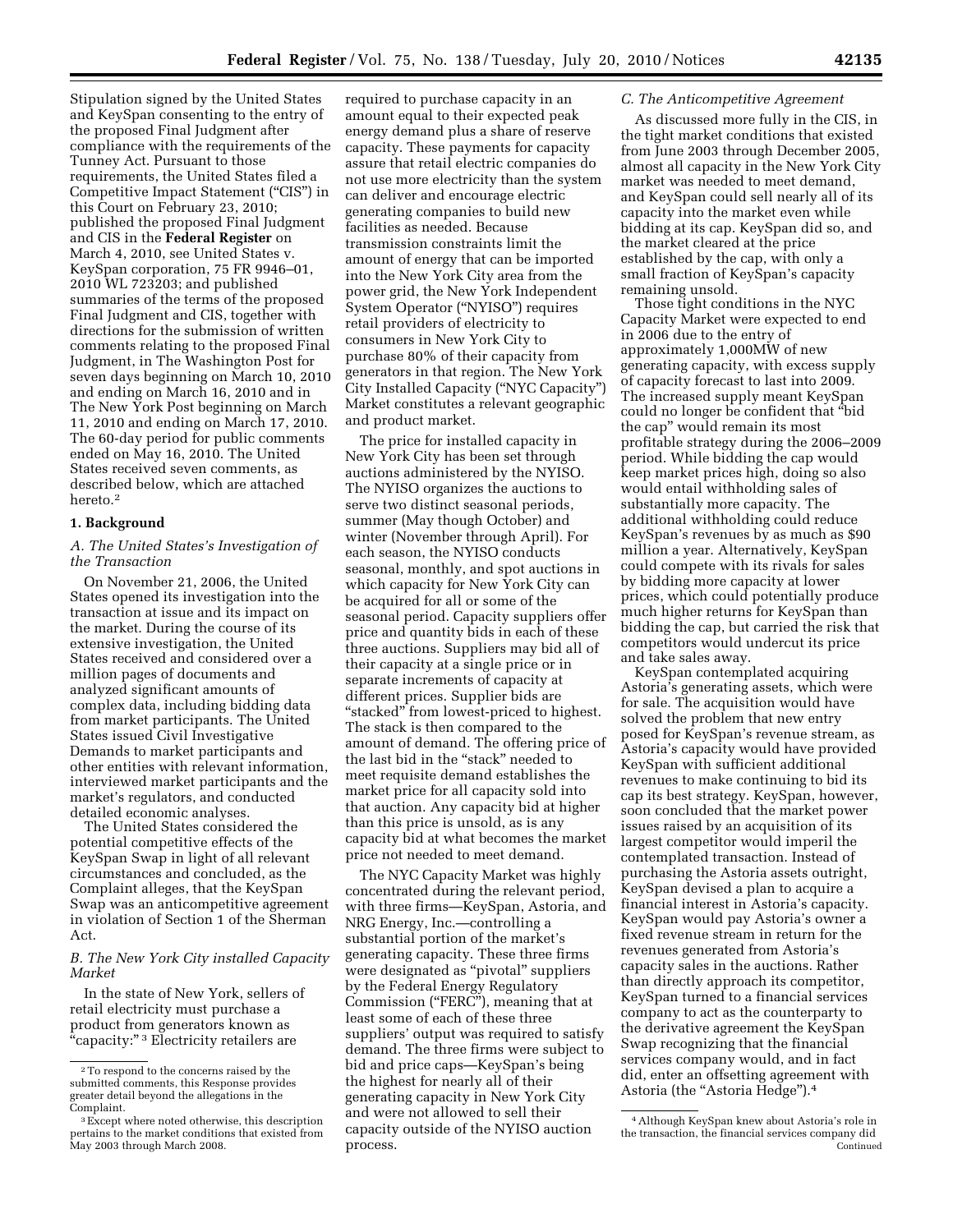The KeySpan Swap remained in effect from May 1, 2006 through April 30, 2008. During that two year period, KeySpan earned approximately \$49 million in net revenues under the Swap.5

## *D. The Anticompetitive Effect of the KeySpan Swap*

The clear tendency of the KeySpan Swap was to alter KeySpan's bidding behavior in the NYC Capacity Market auctions. The KeySpan Swap effectively eliminated KeySpan's incentive to compete for sales by lowering price. As a result, KeySpan bid its cap, causing capacity market prices to clear at a level higher than likely would have occurred absent the agreement.

1. Likely Bidding Scenarios Absent the KeySpan Swap

Absent the Swap, KeySpan likely would have chosen from a range of potentially profitable competitive strategies in response to the entry of new capacity and, had it done so, the price of capacity likely would have declined. Although one cannot confidently predict the price level that would have occurred but for the Swap, it is likely that oligopoly pricing in this highly concentrated market would have been the outcome; i.e., prices would have fallen below the cap levels but would have remained above levels that would have prevailed under perfect competition.6

5The New York Public Service Commission (''NYPSC'') estimated KeySpan's net revenues under the KeySpan Swap at \$67.8 million for the period May 2006 through March 2008. See NYPSC Comment, Paynter Affidavit at ¶ 15. The estimate, however, fails to reflect the fact that the terms of the KeySpan Swap imposed a ceiling on the spot auction clearing price used to determine revenues under the Swap. This ceiling is based on the average of the bid caps for KeySpan, Astoria and NRG. Using this ceiling for the appropriate months, KeySpan's net Swap revenues were approximately \$61 .2 million for the May 2006 through March 2008 period. The NYPSC estimate also fails to include the last month of the Swap (April 2008) in which KeySpan had to pay out approximately \$12.2 million.

6The New York City Economic Development Corporation (''NYCEDC'') comments cite an affidavit submitted in a FERC proceeding by the NYISO market monitor, David Patton, for the proposition that, had all capacity been sold, prices would have cleared under \$6/kW month, which is less than half the level of the pivotal suppliers' caps (which were above \$ 121kw month). NYCEDC Comments at 9; see also AARP Comments at 11. Dr. Patton described the effect all suppliers would have had on the auction if bidding as ''price-takers'' (*i.e.,* a "perfectly competitive" outcome), but he does not opine that suppliers actually would have bid in this manner absent the Swap.

In considering how to bid when the new capacity entered the market, the key suppliers KeySpan, Astoria and NRG (each of which would have remained pivotal) would have sought to mitigate the risk of lost sales that could occur if they bid too high and their capacity was not taken (*i.e.,* volume risk) and the risk of low price from competitive bidding (*i.e.,* price risk). To protect against these risks, these suppliers likely would have bid increments of capacity at different price levels (''tiered bids'') rather than bid all of their capacity at a single price. The strategic tiering of bids at relatively high prices would have made sense for these suppliers because it would have preserved the possibility of obtaining the rewards of discounting (selling a greater volume of capacity) while simultaneously mitigating the price risk of discounting.

The United States believes that, absent the KeySpan Swap, KeySpan and the other pivotal suppliers would have engaged in tiered bidding upon the entry of new generation capacity in 2006.7 In other words, in the but-for world, tiered bidding strategies at prices lower than the cap would have been compelling for KeySpan and the other pivotal suppliers because they offered significant upside, and these suppliers would have been able to structure their tiered bids to limit their downside risk relative to bidding their caps. As a result, market prices likely would have cleared at a level below the cap but above competitive levels.8 This view is consistent with the pattern observed during prior periods of excess capacity,

8NYCEDC claims that the effect of the Swap was to ''more than doubl[e] what would otherwise be the market clearing price'' and that, absent the Swap, prices would have fallen to competitive levels. NYCEDC Comment at 9–10. In an attempt to show that prices but for the Swap would have fallen dramatically to levels consistent with perfect competition, NYCEDC compares prices for specific auction periods during certain years the Swap was in effect to those same auction periods after the Swap's expiration in April 2008. *See Id.* (*e.g.,*  \$12.34/kW-month price in May 2007 compared to \$6.52/kW-month in May 2008). These comparisons, however, are flawed because FERC changed the rules for the auction in May 2008, requiring, among other things, that the pivotal suppliers bid zero, as would a "price taker," thereby causing prices to fall to the competitive floor. Given this significant rule change, these comparisons cannot serve as a meaningful test for how the auctions would have cleared had KeySpan, Astoria, and NRG been free, as they had been in the past, to engage in strategic, tiered bidding strategies.

when prices did not fall to perfectly competitive levels.

2. With the KeySpan Swap in Place, KeySpan Bid Its Cap

With the Swap, capacity prices remained high. By providing KeySpan with revenues from Astoria's capacity in addition to KeySpan's own revenues, the Swap made bidding the cap KeySpan's most profitable strategy regardless of its rivals' bids. Following entry of the substantial amount of new capacity into the market in 2006, KeySpan continued to bid its cap even though a significant portion of its capacity went unsold. In contrast to the historic pattern following significant supply increases, the market price of capacity did not decline.

## *E. The Proposed Remedy*

The proposed Final Judgment requires KeySpan to disgorge profits gained as a result of its unlawful agreement in restraint of trade. KeySpan is to surrender \$12 million to the Treasury of the United States.

## **II. Summary Of Comments**

## *A. The Pennsylvania Public Utility Commission (PaPUC)*

The PaPUC stated it was deeply concerned with the "existence of a sophisticated multi year effort by the defendant to evade competition'' and the impact of the defendant's conduct on electricity markets and electricity prices. The PaPUC expressed its appreciation to the Department of Justice for bringing this enforcement action, stating that it does not oppose the proposed Final Judgment and explaining that this enforcement action demonstrates that conduct in electricity markets that is ''inimical to competition

\* \* \* may result in prosecution and serious consequences under the antitrust laws.'' The PaPUC concluded by noting that ''the PaPUC and other public and private entities with a critical stake in the success of wholesale electric generation competition have benefitted from studying the facts of this case and will be better able to detect and deter similar schemes in the future.''

## *B. New York State Consumer Protection Board (NYSCPB)*

The NYSCPB commended the Department of Justice for pursuing the improper collusive behavior at issue. NYSCPB expressed two concerns with the settlement. First, it argued that the United States has a burden to provide sufficient evidence for the court to determine the total harm from the wrongful behavior, explain how the amount to be disgorged will deter future

not inform Astoria about KeySpan. It appears that Astoria believed that the financial services company had found a counter-party other than a competing supplier of capacity to offset the financial services company's market risk from the Astoria Hedge.

<sup>7</sup> If all the pivotal suppliers used tiered bidding, it is more likely, at any given clearing price, that withholding would be shared (*i.e.,* that each would lose some sales) rather than one supplier taking on the high cost of being the sole withholder of capacity and losing the greatest share of sales.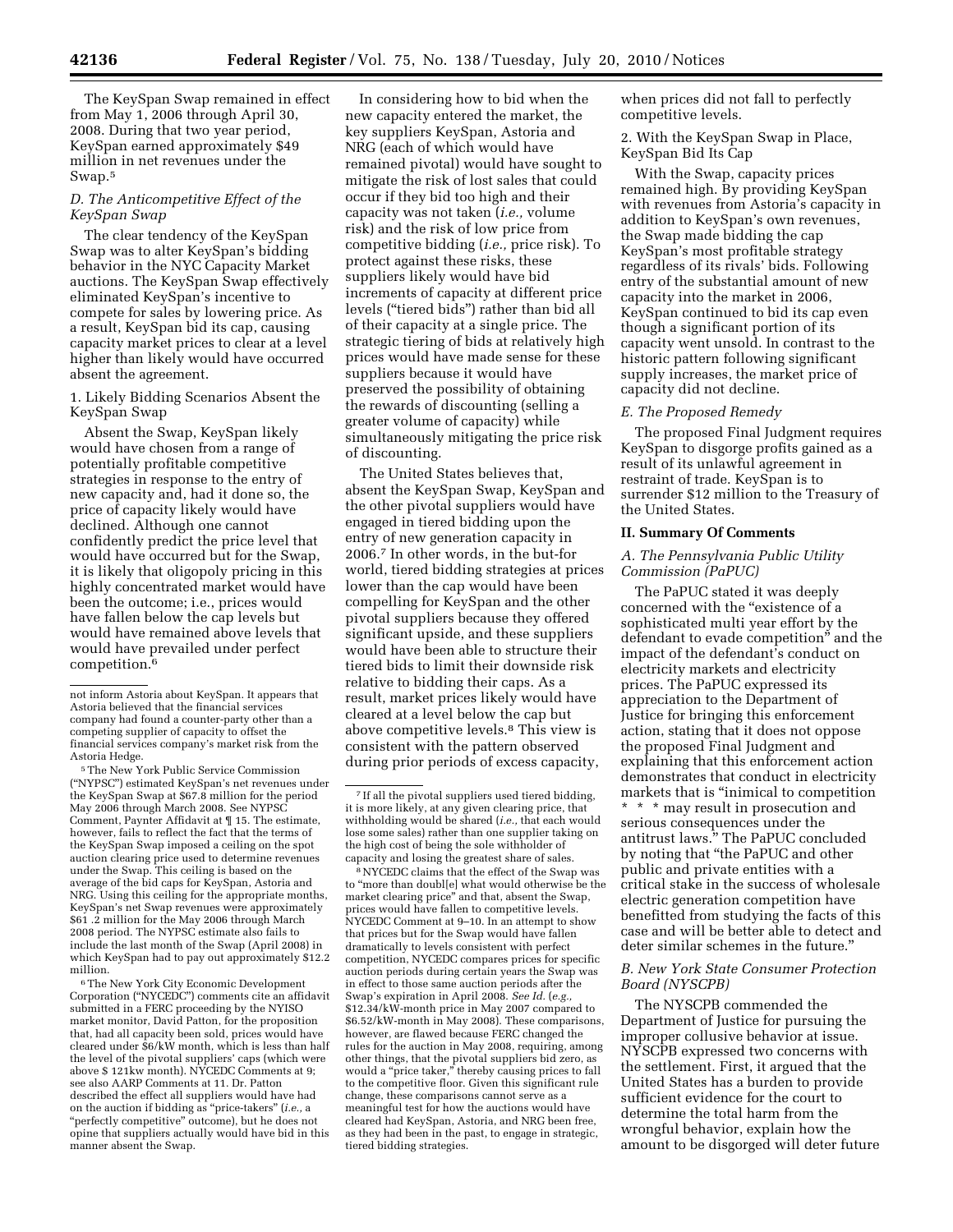wrongdoing, and identify the responsible officers. Second, it argued that the proposed Final Judgment is not in the public interest because the disgorgement proceeds are remitted to the Treasury rather than to the harmed electricity customers and concluded that the proposed Final Judgment should contain a mechanism to distribute the proceeds to customers or establish an energy efficiency program.

## *C. New York City Economic Development Corporation (NYCEDC)*

The NYCEDC was ''highly appreciative'' of the enforcement effort and commended using antitrust remedies to address anticompetitive practices in the New York City energy sector. The NYCEDC criticized the \$12 million disgorgement as inadequate ''given the scale of unjust enrichment to KeySpan.'' It asserted that there are ''professional estimates'' and other evidence of the harm that the Court should use to review the adequacy of the remedy, including a KeySpan statement of the amount it made under the Swap and various independent estimates of capacity prices if KeySpan had not entered the Swap.

## *D. New York State Public Service Commission (NYPSC)*

NYPSC stated that the Department of Justice ''is to be commended for its faithful enforcement of the antitrust laws to protect the integrity of the electricity markets in New York City.'' It argued, however, that the Court has no basis for evaluating whether the proposed disgorgement will prevent KeySpan's unjust enrichment or whether it is sufficient to deter anticompetitive conduct in the future. It recommended that the Court order additional evidence to be produced and asserted that ''anything less than full disgorgement'' would be inadequate for deterrence.

NYISC also asserted that because ''ratepayers may have no recourse'' due to the filed rate doctrine, the remedy in the United States' case should reflect the ''standard measure of damages,'' which is the amount of the ''overcharge'' in the capacity market. It concluded that payment to the U.S. Treasury instead of to consumers ''would be a manifestly unfair result'' and that the disgorged proceeds should either be credited to ratepayers or used to establish an energy efficiency program.

## *E. Consolidated Edison (Con Ed)*

Con Ed argued that the settlement is not in the public interest because it fails to provide payment to electricity consumers despite the United States'

recognition that ''private individuals could not bring an antitrust suit here due to the barrier of the filed rate doctrine.'' It argued that the filed rate doctrine should have no application to the equitable distribution of disgorged funds to consumers as a remedy in this case.

## *F. AARP*

AARP asserted that the settlement is not in the public interest because of the ''lack of any monetary remedy or other discernible benefit for injured consumers, and the absence of a credible deterrent.'' It claimed that there is an inadequate factual foundation to determine the appropriateness of the amount of the remedy and its deterrent effect. It further noted that the decree contains no admission of guilt by KeySpan and no ''public shaming.''

AARP requested that the proposed Final Judgment be amended to require an acknowledgment of wrongdoing, identification of total ''inflated prices'' for capacity, identification of the derivative contracts at issue, and disgorgement of all profits. In the alternative, AARP argued that the record should be augmented to show the total profit ''achieved by all sellers in the NYISO capacity market,'' an estimate of the ''total damage and economic harm'' to consumers in the entire state of New York, the revenues KeySpan received under the Swap, and the rationale for accepting less than full disgorgement and for not providing any remedy to benefit injured customers.

## *G. Nelson M. Stewart*

Mr. Stewart urged the United States not to "accept a plea" from KeySpan. He alleged that KeySpan and related entities committed fraud, perjury, and forgery with respect to construction contracts wholly unrelated to the capacity market or the Swap.

## **III. Standards Governing the Court's Public Interest Determination Under the Tunney Act**

As discussed in detail in the Competitive Impact Statement, the Court, in making the public interest determination called for by the Tunney Act, is required to consider certain factors relating to the competitive impact of the judgment and whether it adequately remedies the harm alleged in the complaint. *See* 15 U.S.C. 16(e)(1)(A) & (B) (listing factors to be considered).

This public interest inquiry is necessarily a limited one, as the United States is entitled to deference in crafting its antitrust settlements, especially with respect to the scope of its complaint and the adequacy of its remedy. See

generally *United States* v. *Microsoft Corp.,* 56 F.3d 1448, 1458–62 (D.C. Cir. 1995); *United States* v. *SBC Commc'ns,*  489 F. Supp. 2d 1, 12–17 (D.D.C. 2007). Although the Tunney Act was designed to prevent ''judicial rubberstamping'' of proposed Unites States consent decrees, the ''Court's function is not to determine whether the proposed [d]ecree results in the balance of rights and liabilities that is the one that will best serve society, but only to ensure that the resulting settlement is 'within the reaches of the public interest.''' *United States* v. *Alex Brown & Sons,* 963 F. Supp. 235, 238 (S.D.N.Y. 1997) (quoting Microsoft, 56 F.3d at 1460) (emphasis in original), aff'd sub nom, *United States* v. *Bleznak,*  153 F.3d 16 (2d Cir. 1998).

With respect to the scope of the complaint, the Tunney Act review does not provide for an examination of possible competitive harms the United States did not allege. *See, e.g., Microsoft,* 56 F.3d at 1459 (holding that the district judge may not reach beyond the complaint to evaluate claims that the government did not make).

With respect to the sufficiency of the proposed remedy, a district court should accord due respect to the United States's views of the nature of the case, its perception of the market structure, and its predictions as to the effect of proposed remedies. *See, e.g., SBC,* 489 F. Supp. 2d at 17 (United States entitled to deference as to predictions about the efficacy of its remedies). Under this standard, the United States need not show that a settlement will perfectly remedy the alleged antitrust harm; rather, it need only provide a factual basis for concluding that the settlement is a reasonably adequate remedy for the alleged harm. *Id.*9

## **IV. Response to the New York Commentors and AARP**

Disgorgement serves the public interest by depriving KeySpan of illgotten gains, thereby deterring KeySpan and others from engaging in similar anticompetitive conduct in the future. No other remedy would be as effective to fulfill the remedial goals of the Sherman Act to "prevent and restrain"

<sup>9</sup>Tunney Act review is not so that the court can engage in an ''unrestricted evaluation of what relief would best serve the public,'' United States v. BNS, Inc., 858 F.2d 456, 462 (9th Cir. 1988) (citing United States v. Bechtel Corp., 648 F.2d 660, 666 (9th Cir. 1981)), or determine the relief ''that will best serve society,'' Bechtel, 648 F.2d at 666, but simply for the court to determine whether the proposed decree is within the reaches of the public interest "even if it falls short of the remedy the court would impose on its own.'' United States v. AT&TCo., 552 F. Supp. 131, 151 (D.D.C. 1982).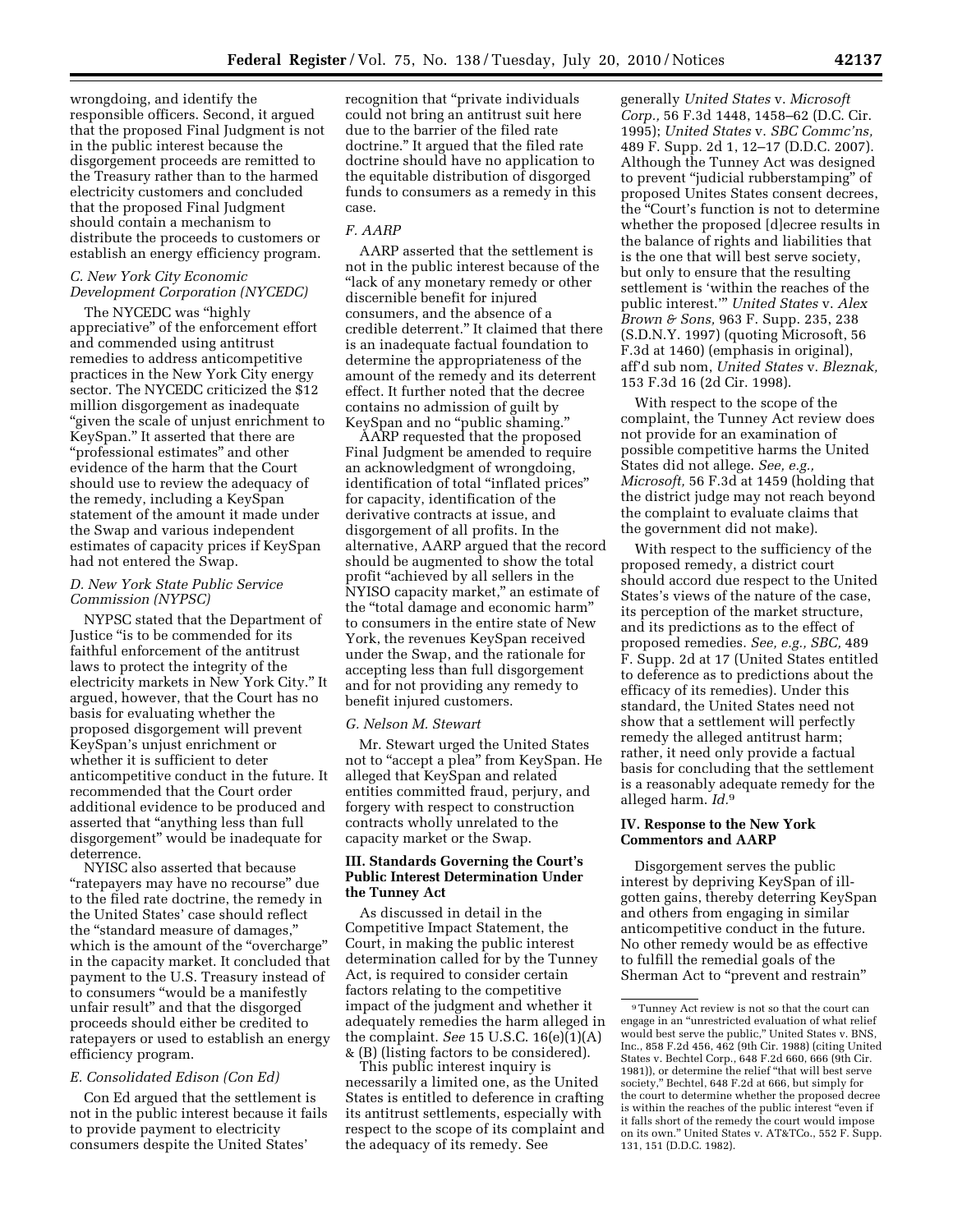antitrust violations.10 Given that the KeySpan Swap has now expired and KeySpan no longer owns the generating assets associated with the anticompetitive conduct, injunctive relief against KeySpan would not be meaningful.11

The comments of the New York Public Service Commission, the New York State Consumer Protection Board, the New York City Economic Development Corporation, and Consolidated Edison Company (collectively the ''New York Commentors'') and AARP have two central objections: (1) That the \$12 million dollar disgorgement is inadequate to serve its remedial purpose, and (2) that the disgorged proceeds, rather than being remitted to the Treasury, should directly or indirectly benefit electricity consumers who paid higher electricity bills or be used to fund programs that benefit electricity consumers. The United States has carefully considered these objections but finds that they do not warrant modification of the proposed Final Judgment.

## *A. The Proposed Remedy Is Appropriate and Deters Anticompetitive Conduct*

The New York Commentors argue that disgorgement of \$12 million is an inadequate remedy that will not serve as an effective deterrent, especially when compared to KeySpan's approximately \$49 million net revenues earned under the Swap and the increased prices paid by electricity consumers. Such concerns are misplaced.

Disgorgement in and of itself constitutes significant and meaningful relief. This is the first time that the United States has sought disgorgement under the Sherman Act. Parties contemplating anticompetitive agreements similar to the KeySpan Swap now will have to take into account possible disgorgement, thereby directly affecting their incentives to engage in illegal behavior. Disgorgement is particularly appropriate here as the anticompetitive conduct at issue may not be subject to other remedies. For example, absent disgorgement, KeySpan likely would retain all the benefits of its anticompetitive conduct because the filed rate doctrine creates significant obstacles to the collection of damages.12

Had the case proceeded to trial, the United States would have sought disgorgement of the approximately \$49 million in net revenues that KeySpan received under the Swap,<sup>13</sup> contending that these net revenues reflected the value that KeySpan received from trading the uncertainty of competing for the certainty of the bid-the-cap strategy. The United States recognizes that it has not proved its case at trial and that ''a court considering a proposed settlement does not have actual findings that the defendant { ] engaged in illegal practices, as would exist after a trial."<sup>14</sup> The \$12 million disgorgement amount is the product of settlement and accounts for litigation risk and costs. As courts have stressed, it is altogether appropriate to consider litigation risk and the context of settlement when evaluating whether a proposed remedy is in the public interest.15

Commentors nevertheless assert that anything less than full disgorgement is inadequate as it would not deter the conduct at issue. This position ignores the fact that the loss to KeySpan of \$12 million in Swap revenues would have had a deterrent effect on KeySpan's incentive to enter into the Swap. The United States contends that the Swap removed any incentive for KeySpan to bid competitively, locking it into bidding its cap instead of evaluating competitive choices, each of which could have resulted in different market clearing prices for capacity.16 The violation was based on the anticompetitive effect of the agreement on KeySpan's incentives to compete, not on a specific lower price that would have resulted absent the Swap.17 In

 $^{14}$  SBC, 489 F. Supp. 2d at 15 (citing Microsoft,

56 F.3d at 1461). 15 ''It is therefore inappropriate for the judge to measure the remedies in the decree as if they were fashioned after trial. Remedies which appear less than vigorous may well reflect an underlying weakness in the government's case, and for the district judge to assume that the allegations have been formally made out is quite unwarranted.'' Microsoft, 56 F.3d at 1461; see also SBC, 489 F. Supp. 2d at 15 (''[R]oom must be made for the government to grant concessions in the negotiation

process for settlements.'') 16*See* Complaint, ¶¶ 4–5. 17*See* CIS at 6–7.

evaluating whether to pursue an anticompetitive Swap, KeySpan would have engaged in a cost-benefit analysis weighing the returns from the anticompetitive strategy against the returns of various potential competitive bidding strategies. While we cannot quantify with certainty KeySpan's bid levels or the outcome of the market clearing price that would have resulted but for the Swap, depriving KeySpan of \$12 million in Swap revenues would have reduced the value to KeySpan of engaging in the anticompetitive Swap strategy, thereby shifting the results of KeySpan's cost benefit analysis toward competitive strategies rather than entering into the Swap.18

Moreover, it is improper to consider the adequacy of the disgorgement amount by comparing \$12 million to some measure of overcharges to consumers in the electricity market. Disgorgement is not aimed at making consumers whole. As this Court has previously recognized, the purpose of disgorgement is to deprive the violator of unjust enrichment rather than to compensate victims of the violation. 19 The extent of market harm is not relevant, as once a violation has been established, a district court ''possesses the equitable power to grant disgorgement without inquiring whether, or to what extent, identifiable private parties have been damaged by [the violation].''20 Such an inquiry would require the Court to assess the price of capacity that would have prevailed absent the Swap,21 a

19*SEC* v. *Bear Stearns & Co., Inc.,* 626 F. Supp. 2d 402, 406 (S.D.N.Y. 2009).

20*SEC* v. *Blavin,* 760 F.2d 706, 713 (6th Cir. 1985). *See also SEC* v. *Tome,* 833 F.2d 1086, 1096 (2d Cir. 1987) (''Whether or not [any victims] may be entitled to money damages is immaterial [to disgorgement].'')

21Such an assessment is disfavored under the filed rate doctrine in cases where private claimants seek damages for overcharges. *See, e.g. Arkansas Louisiana Gas Company* v. *Hall,* 453 U.S. 571, 580– 81 (1981) (''In the case before us, the Louisiana Supreme Court's award of damages to respondents was necessarily supported by an assumption that the [different] rate respondents might have filed with the [regulator] was reasonable. Otherwise, there would have been no basis for that court's conclusion \* \* \* that the [regulator] would have approved the rate. But under the filed rate doctrine, the [regulator] alone is empowered to make that

<sup>10</sup>U.S.C. 4 (investing district courts with equitable jurisdiction to "prevent and restrain" violations of the antitrust laws).

<sup>11</sup>The disgorgement here seeks to prevent anticompetitive conduct and, in this way, is similar in focus to the traditional antitrust remedy of injunctive relief.

<sup>12</sup>*See Keogh* v. *Chicago & NW. Ry. Co.,* 260 U.S. 156 (1922); *see* also, infra, § IV.B.

<sup>13</sup>The NYPSC suggests that the disgorgement calculation should also include the ''profits gained by KeySpan through the unlawfully higher price of capacity.'' NYPSC Comments at 14 & n.5. The NYPSC appears to be contending that, for example, if KeySpan sold 1600 MW at its cap of approximately \$12/kW-month under its anticompetitive Swap strategy but would have sold 2400 MW at a lower price (assume \$8/kW-month), then KeySpan gained an additional profit of \$6.4 million  $(1600 \text{ MW} \times $4/\text{kW}$ -month). This contention is misplaced, as it fails to account for revenues from the additional volume that KeySpan would have sold at the lower clearing price and thereby ignores the net auction revenues that<br>KeySpan would have earned in the but-for world.

<sup>18</sup> KeySpan would have had two revenue streams to consider when deciding upon a bidding strategy: revenues directly from sales of capacity in the auctions and revenues from the Swap. It is likely that KeySpan absent the Swap would have earned more in auction revenues from tiered bidding strategies than from bidding its cap. Indeed, if this were not the case, the Swap would not have altered how KeySpan bid*.* KeySpan earned more total revenues by bidding its cap when accounting for earnings it receives with the Swap in effect. The disgorgement remedy here serves to reduce the additional earnings the Swap would have provided KeySpan.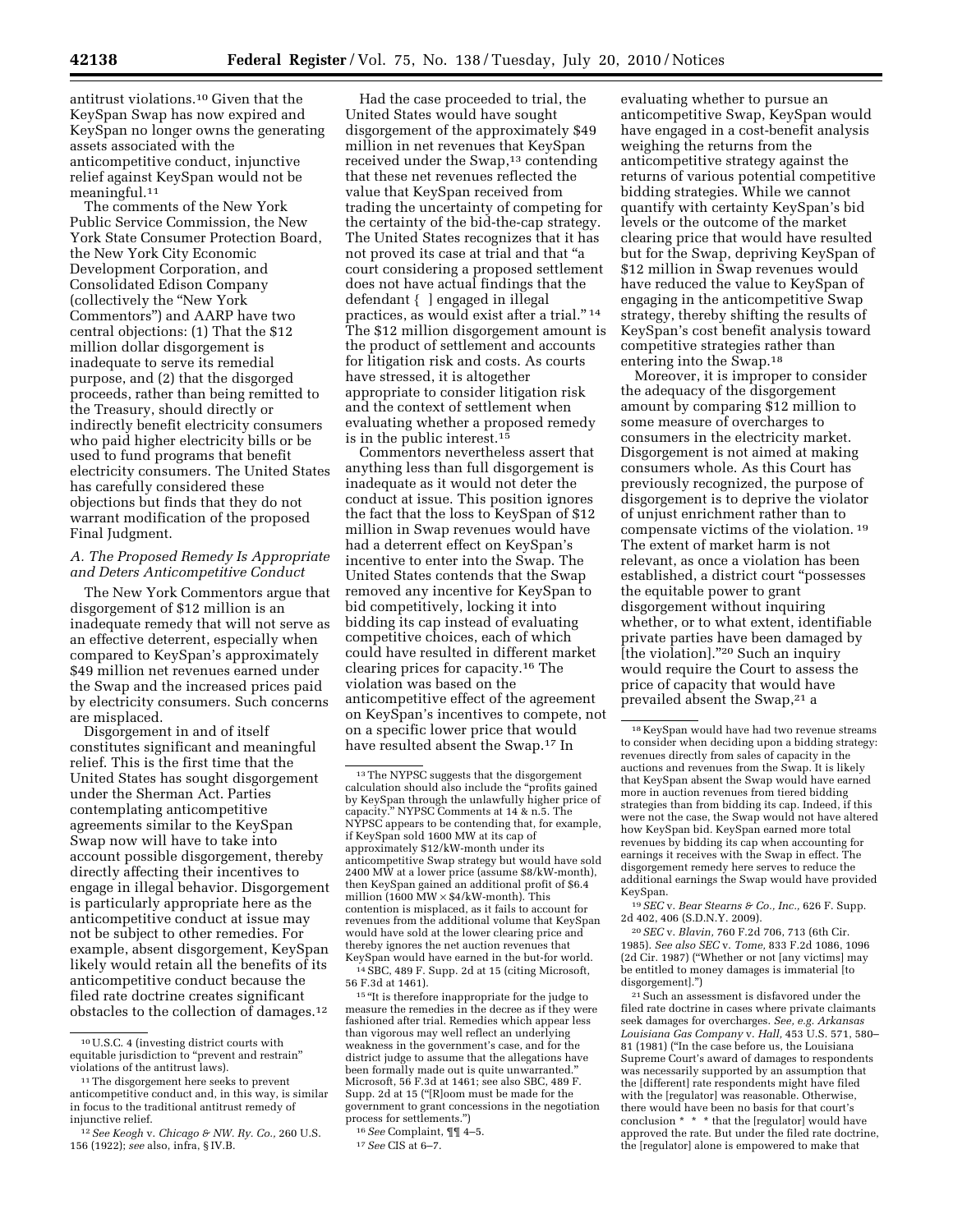problematic exercise given the uncertainty of determining market outcomes absent the Swap.22

## *B. Disgorgement Proceeds Should Be Remitted to the U.S. Treasury*

Several commentors argued that KeySpan's \$12 million disgorgement payment should be made to entities other than the U.S. Treasury in order to benefit the electricity customers in New York City who paid higher prices as a result of KeySpan's conduct. The United States shares the commentors' concern for the New York City ratepayers and, indeed, brought this case and sought disgorgement in order to deter future anticompetitive agreements like the KeySpan Swap. The United States has carefully considered the suggested alternative uses for the disgorgement proceeds but has determined that payment to the U.S. Treasury is the most appropriate result in this circumstance. The alternative distribution plans proposed by commentors seek, in effect, to restore funds to ratepayers. The United States, however, specifically chose to seek disgorgement, rather than restitution, as a remedy for this violation. As discussed in the CIS, disgorgement is particularly appropriate on the facts of this case to fulfill the remedial goals of the Sherman Act.23 Disgorgement also provides finality, certainty, avoidance of transaction costs, and potential to do the most good for the most people.24

Legal concerns would arise with a remedy based on restitution that sought to directly or indirectly reimburse New York City ratepayers. Such a remedy would raise questions relating to the filed rate doctrine, which bars remedies (such as damages) that result, in effect, in payment by customers and receipt by sellers of a rate different from that on file for the regulated service.25 Some of the commentors recognize the doctrine's potential limitation on their own ability to seek such reimbursement directly. They do not discuss the fact that regulators such as the FERC and the NYPSC seeking to offer refunds may

also be constrained by the doctrine and its corollary bar to retroactive ratemaking.26 The mechanisms suggested by the commentors could be seen as an end run around those wellestablished doctrines. In this case, payment to the U.S. Treasury avoids this unnecessary and thorny issue.

Moreover, the Miscellaneous Receipts Act (''MRA'') states that ''an official or agent of the Government receiving money for the Government from any source shall deposit the money in the Treasury as soon as practicable without deduction for any charge or claim.'' 31 U.S.C. 3302(b). Under this statute, members of the Executive Branch 27 that receive money for the United States are to remit such funds directly to the U.S. Treasury. A purpose of the statute is to protect Congress's appropriations authority by ensuring that money collected from various sources cannot be used for programs not authorized by law. The proposed remedy avoids any issues of compliance with the MRA.28

## **V. Response to Comments of Nelson M. Stewart**

Mr. Stewart's comment alleges fraud, perjury, and forgery committed by KeySpan and its subsidiary KSI Contracting. The allegations concern conduct that is wholly unrelated to the capacity market or the KeySpan Swap and are unrelated to the antitrust violations that the United States alleges in its Complaint. As noted above, in making its public interest determination in accordance with the Tunney Act, it would be "error for the judge to inquire into allegations outside the complaint.'' Microsoft, 56 F.3d at 1463. These

27The MRA applies to the Department of Justice as a member of the Executive Branch. We are not aware of its application to independent agencies such as the Securities and Exchange Commission.

28 In addition to legal concerns, distribution of the disgorged funds to entities other than the Treasury also would raise practical concerns. Distribution directly to the numerous individual electricity consumers would have high administrative costs relative to the overall disgorgement amount. Distribution to the electricity companies that purchased capacity from generators for ultimate refund to consumers could involve monitoring and compliance issues. And, the funding of an energy efficiency program would also raise administrative issues (and would be attenuated from the harm

Tunney Act proceedings, therefore, are not an appropriate venue for the consideration of Mr. Stewart's claims.

## **VI. Conclusion**

After careful consideration of the public comments, the United States remains of the view that the proposed Final Judgment provides an effective and appropriate remedy for the antitrust violation alleged in the Complaint and that its entry would therefore be in the public interest. Plaintiffs' chosen remedy in this case deprives KeySpan of ill-gotten gains, effectively deters the harmful behavior, and establishes the United States's willingness to seek disgorgement in appropriate cases. The PaPUC (as well as other commentors) noted that the action has established an important antitrust enforcement precedent in regulated energy markets and that, as a result, it and other public and private entities with a critical stake in the success of wholesale electric generation competition will be better able to detect and deter similar schemes in the future.29 Based on the factors set forth in the Tunney Act, entry of the proposed Final Judgment is in the public interest.

Pursuant to section 16(d) of the Tunney Act, the United States is submitting the public comments and this Response to the **Federal Register** for publication. This Response is also being provided to each of the commentors. After the comments and this Response are published in the **Federal Register**, the United States will move this Court to enter the proposed Final Judgment.

Dated: June 11, 2010.

Respectfully submitted,

# /s/ lllllllllllllllllll Jade Alice Eaton,

*jade.eaton@usdoj.gov* 

- *Trial Attorney, U.S. Department of Justice, Antitrust Division, Transportation, Energy & Agriculture Section, 450 Fifth Street, NW., Suite 8000, Washington, DC 20004. Telephone: (202) 307–6316. Facsimile: (202) 307–2784.*
- Nelson M. Stewart,
- PO Box 1833
- Quogue, N.Y. 11959
- (646) 258 9369

- Donna N. Kooperstein, Chief, Transportation, Energy and Agriculture Section, Antitrust Division, 115. Department of Justice, 450 5th St. NW., Suite 8000, Washington, DC 20530
- Re: United States of America, U.S. Department of Justice, Antitrust Division v. Keyspan Corporation.

judgment, and until it has done so, no rate other<br>than the one on file may be charged.")

<sup>&</sup>lt;sup>22</sup> Given the difficulty of definitively estimating the harm to the market and its irrelevance to the questions relating to the adequacy of the disgorgement remedy, the United States has no obligation, as AARP asserts, to provide estimates of total economic harm and profits received by all market participants resulting from the alleged violation.

<sup>23</sup>CIS at 9–10.

<sup>24</sup>*See Bear Stearns,* 626 F. Supp. 2d at 419 (directing the transfer of remaining disgorgement related settlement funds to the Treasury to be used by the Government for its operations).

<sup>25</sup>*See* generally Square D (o. Niagara Frontier, 476 U.S. 409, 423 (1986).

<sup>26</sup>*See, e.g.,* Ark/a, 453 U.S. at 578 (''Not only do the courts lack authority to impose a different rate than the one approved by the Commission, but the Commission itself has no power to alter a rate retroactively. \* \* \* This rule bars 'the Commission's retroactive substitution of an unreasonably high or low rate with a just and reasonable rate.' ''(citations omitted)). Con Ed—a commentor here—directly requested that FERC order refunds of the higher cost of capacity due to KeySpan's behavior. The FERC declined to grant them. New York Indep. Sys. Operator, Inc., 122 FERC  $\sqrt{ }$  61,211 (2008) (March 7, 2008 Order).

April 10, 2010

<sup>&</sup>lt;sup>29</sup> E.g., PaPUC Comments at 3.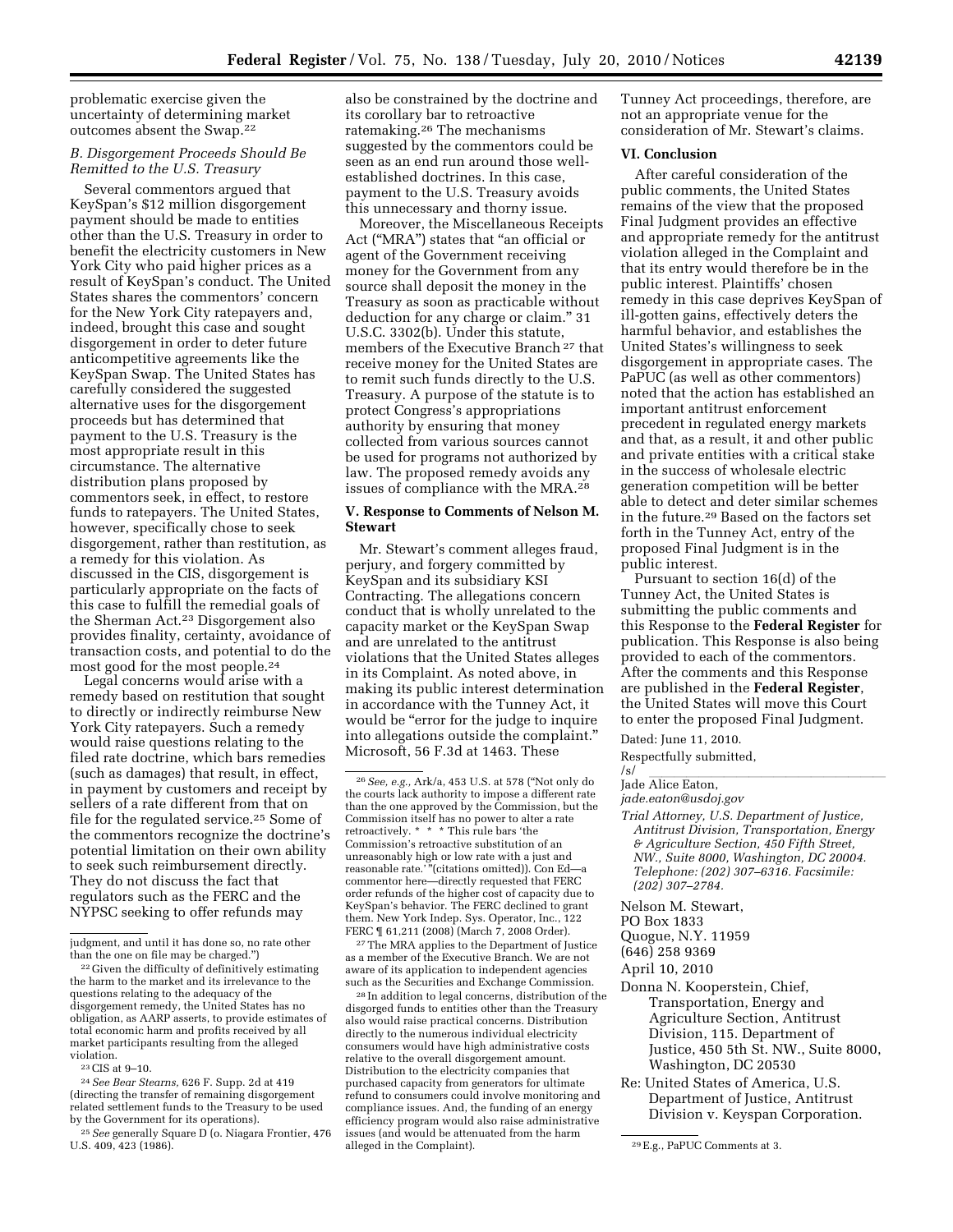Dear Ms. Kooperstein, In accordance with the details of the February 22, 2010 press release issued by the United States Department of Justice I am writing to urge you not to accept the plea from Keyspan Energy that now awaits approval from the United States District Court. Keyspan Energy has been the subject of numerous investigations resulting from questionable conduct over the years. In many instances the company simply paid a fine and admitted no wrongdoing. Particularly with large corporations like Keyspan Energy, the profit gained from this behavior is usually much more substantial than the fines levied. Consider the golden parachute payments to William Catacasinos and other executives (a \$1.5 million settlement was paid to the NYS Attorney General's Office) and the sale of \$29 Million in stock by Keyspan's CFO, COO and President prior to the publication of substantial losses related to the acquisition of Roy Kay, Inc. I would contend that such penalties fail to alter misconduct and increase the temptation to push the boundaries of unethical conduct. Where one might expect the compliance office to guard against such conduct, the compliance office of Keyspan Energy and its parent company National Grid appears to ignore these actions and, on at least one occasion, even assisted in an attempt to retaliate against someone who endeavored to report them.

In 2008 I attempted to follow up on my third effort to notify Keyspan Energy/National Grid of fraud, perjury, forgery and accounting fraud committed by employees of Keyspan Energy, its wholly owned subsidiary 1(51 Contracting (The former Roy Kay, mc) and their attorneys. These highly unethical and illegal acts stem from two contract actions filed by my company related to work performed for the now infamous Roy Kay, Inc./KSI Contracting. On this third attempt I spoke with Margaret Ireland of the National Grid Compliance Office and detailed a number of these allegations. I further explained that the attorney defending this matter, Mark Rosen of McElroy, Mulvaney, Deutsche and Carpenter, UP, had used illegal and highly unethical tactics to prevent further discovery of the conduct I alleged. Ms. Ireland asked me to send her whatever recent documentation I had and said she would look into the matter. Having received no response I called again and asked if she would like me to send more documentation. Ms. Ireland stated she had not had time to look into the documents I had sent but I should call

again at a later time. The document in Attachment a is the only response I have ever received from National Grid or Keyspan regarding the information I submitted to Ms. Ireland. It is the direct result of a message I left for Ms. Ireland with the National Grid compliance office after several failed attempts to contact her as she had suggested. Mr. Rosen's email is a continuation of the threats made in his letter of December 27, 2007 (See page of Attachment b) in response to my previous attempts to contact the defendants concerning the conduct of their employees and Mr. Rosen. To date I have made no less than five attempts to report this conduct to the compliance offices of Keyspan and National Grid. Mr. Rosen's letter and email are the only responses I have ever received. A copy of the documents sent to Ms. Ireland are included as Attachment c.

Mr. Rosen and his clients have good reason to thwart any discovery related to Roy Kay, Inc/KSI Contracting. In response to our initial claims to recover monies from work performed for Roy Kay, Inc/KSI Contracting the defendants produced two forged contracts and purported them to be genuine. One contract forged the signature of our company's president, Nelson Stewart, Sr. and the other reduced the amount of the original contract from \$750,000.00 to \$250,000.00 and altered the original date from March 15, 2002 to May 14, 2002 (despite the fact that the date of the signature page, which is identical on their contract and the genuine contract, reads March 15, 2002). The defendants also submitted false, unsubstantiated back charges and several of the statements made by employees of the defendants have proved to be untrue. In over seven years of litigation the defendants have never produced a single document that would refute or explain the evidence we have submitted.

The documentation we have been able to obtain from third parties provide evidence that Roy Kay/KSI Contracting was altering accounting documents and omitting information from job records to make it appear as though work performed by subcontractors was performed by KSI Contracting. What were actually liabilities to Roy Kay, Inc/ KSI Contracting appear to have been misrepresented as money owed to the company. While the documents we obtained are only relevant to the two projects our company worked on, Roy Kay, Inc/KSI Contracting was involved in up to twenty-six projects at the time. Losses from Roy Kay, Inc/KSI Contracting, well over \$100 Million in the third quarter of 2002 alone, were a

thorn in the side of Keyspan Energy and company executives were desperate to stop them (Please see Attachment d). If this same conduct was found to be present at these other projects the amount of money being misrepresented would be enormous.

The ability to report allegations of unethical and criminal conduct to the compliance office of a publicly traded corporation without the threat of retaliation is a fairly reasonable expectation. Most first year law students, if not most lay people, would know that that represented parties to a litigation may discuss issues related to that litigation. I am not an attorney and neither is my business partner. My attempts to communicate with Ms Ireland were not improper. Yet this was the second time Mr. Rosen attempted to prevent such communication. Knowledge of the facts and the law mean little to Mr. Rosen and his clients. What is most important is the use of any tactic, however unethical, to deter continued discovery of the assertions raised in these matters. That the compliance office would refer this matter back to the same attorney who played a substantial role in the allegations at issue illustrates that these practices are systemic throughout the company. Keyspan's refusal to even consider these allegations is bad enough. Threats of further abuse of the legal process by their attorney in this matter demonstrate that the compliance offices of Keyspan Energy and National Grid exist simply to pay tip service to the ideal of ethical and legal business conduct. When these ideals become an inconvenience the compliance office not only steps aside but, as evidenced by attachment a, actively participates in attempting to remove that inconvenience.

The conduct of Keyspan Energy's compliance office in this matter is indicative of a pattern that has led to numerous allegations of misconduct over the years. I respectfully submit to the Department of Justice that fines have done little to correct the conduct of this company in the past and cannot be expected to alter such conduct in the future. It is worth noting that Mr. Rosen and his clients, no doubt encouraged by the support they have received thus far, continue the same pattern of obstructive and improper conduct to this day in the above referenced actions. For much the same reason that an independent auditor oversees the accounting statements of a public company, a separate compliance office, free from the influence of Keyspan Energy and National Grid, should be charged with the responsibility of enforcing the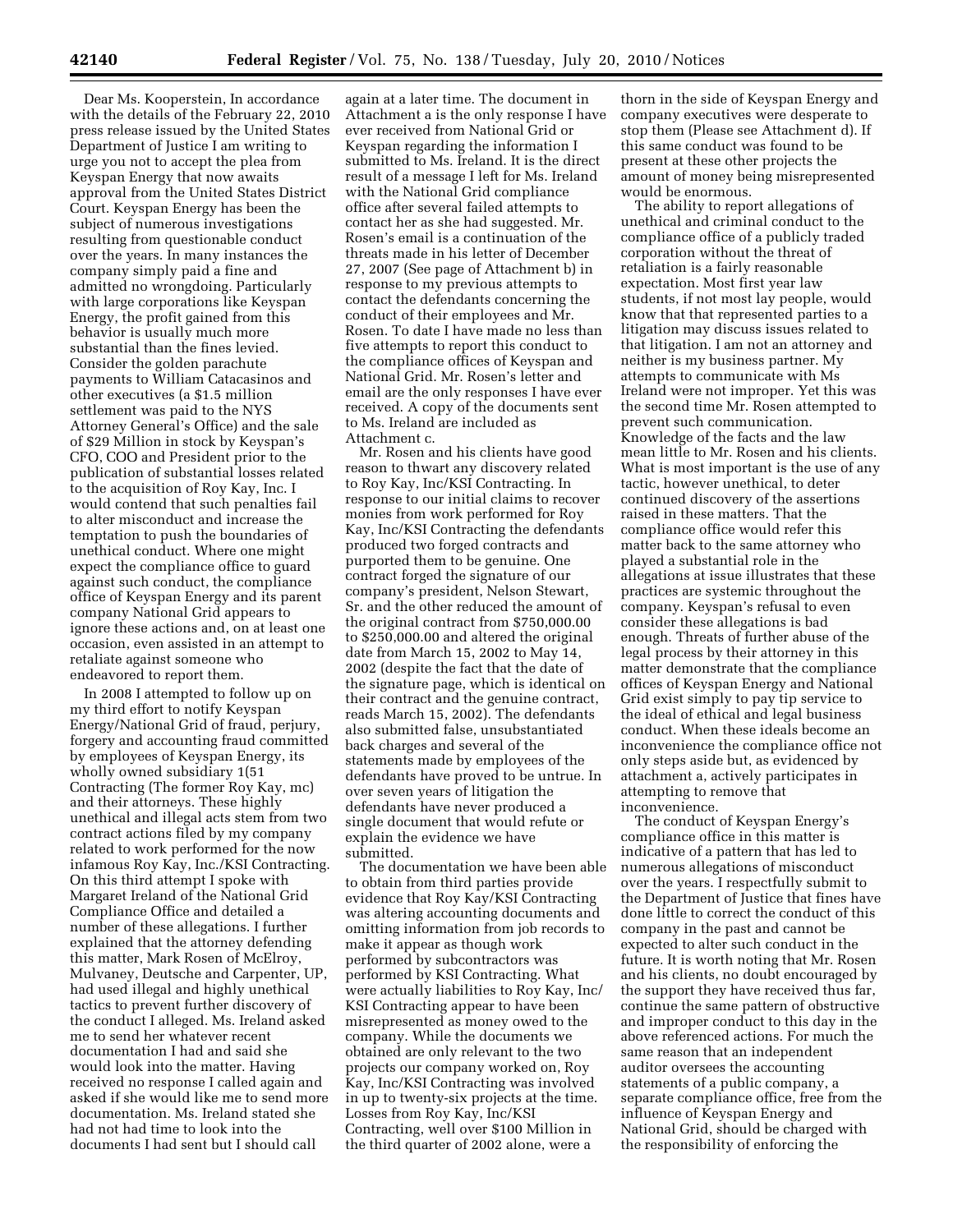ethical business standards to which both companies publicly claim to aspire. To deter the kind of behavior that is now before the United States District Court, Keyspan needs a truly independent compliance office that will respond to allegations of unethical practices in a diligent and appropriate manner. It is clear that the current management lacks the will to impose these standards on itself. Without this kind of impartial supervision of company conduct the next mendacious scheme will likely be a simple matter of time.

I truly appreciate the opportunity to voice an opinion in this matter and I thank you for your consideration.

Sincerely,

Nelson Stewart

## **List of Attachments**

Please Note: The documents I have submitted and the allegations I have raised are by no means a complete account of the actions of Keyspan Energy and KSI Contracting with respect to these matters. There are well over 1,500 documents related to these matters.

In consideration of the two-month time constraint the court is acting under I have attempted to be as brief as possible while providing an informative sample of the unethical conduct of both Keyspan Energy and its compliance office. Additional documentation can he made available at your request.

## *Attachment a*

This email was sent to my attorney in response to a phone call I placed to Margaret Ireland, compliance officer for National Grid. National Grid is the parent company of Keyspan Energy. Together with attachment b it is the only response I have ever received from Keyspan Energy regarding the allegations I raised.

## *Attachment b*

This letter was sent in response to our numerous demands upon Mr. Rosen and his clients for the production of documents. The court did not accept Mr. Rosen's attempts to blame the plaintiffs for his failure to produce witnesses and documents. A motion to strike the defendants' answer in this matter was granted by the court on December 22, 2008.

## *Attachment c*

These letters were sent to several members of the National Grid Compliance Office by return-receipt mail. They came back unsigned for. When Ms. Ireland of National Grid

asked me to send her a copy of some of the allegations I had related to her I sent the letter to Vincent Miseo, Claims Attorney for Federal Insurance, (Federal issued the payment and performance bond on one of the projects) along with my letter to the NYS Insurance Department because they included the most recent developments with respect to these actions. Two previous letters containing substantial documentation of our allegations were sent on June 28, 2006 and October 24, 2006. A copy of these documents can be made available at your request.

#### *Attachment d*

The attached exchange between Keyspan executives demonstrates the frustration resulting from the Roy Kay losses. Keyspan eventually offset these losses by hiring out the remaining work on these projects to subcontractors and later refusing to pay them. Many of those who attempted to collect these sums in Court were met with the same tactics described in this letter. *http://wwss.justice.gov/atr/cases/ f259700//259704-7pdf* 

## **United States District Court for the Southern District of New York**

*United States of America,* Plaintiff vs. *KeySpan Corporation,* Defendant. Civil Action No. 10–cv–1415 (WHP)

## **Comments of the New York City Economic Development Corporation Made Pursuant to the Antitrust Procedures and Penalties Act**

The New York City Economic Development Corporation (''NYCEDC''), acting on its own behalf and on that of the City of New York City as electricity ratepayers in the market affected by the conduct of the Defendant, hereby files comments on the proposed Final Judgment in the above-captioned matter. These comments are responsive to a Notice published at 75 FR 9946, Proposed Final Judgment and competitive impact Statement, on March 4, 2010.

## **I. Interest of Title, New York City Economic Development Corporation, and of the City of New York as Electric Ratepayers in the New York Market**

The City of New York (''City'') and NYCEDC, along with other commercial and residential electricity ratepayers located in the jurisdiction of the City, are directly affected by the operation of the electric capacity market administered by the New York Independent System Operator (CCNYISO). The City is geographically coextensive with NYISO Zone J, one of several regions that comprise the

NYISO's New York Control Area, which is itself coextensive with the State of New York. NYISO Zone J forms the relevant geographic market affected by the conduct of KeySpan set out in the Complaint filed in this matter by the Department of Justice on February 22, 2010. The relevant geographic and product market in the action brought by the Department of Justice against KeySpan is described in the Complaint as the ''New York City Installed Capacity Market" or "NYC Capacity."<sup>1</sup>

Even more than most urban areas in the nation, New York City and its residents and businesses are particularly dependent on electricity for transportation and other critical energy needs. The costs borne by City ratepayers are among the highest in the continental United States, as was recognized by the Electric Energy Market Competition Task Force 2 in its Draft Report to Congress pursuant to section 1815 of the Federal Energy Policy Act of 2005.

NYCEDC, acting through its Energy Policy Department, serves as Mayor Michael Bloomberg's principal energy policy adviser, and also serves as the Chair of the City's Energy Policy Task Force, and the New York City Energy Planning Board. NYCEDC also serves as a catalyst for City economic development, capital investment, and growth. All of these concerns are vitally dependent on the provision of reliable energy at just and reasonable prices. The City is also a voting member in the NYISO governance structure as a large governmental end user.

## **II. Summary and Background**

As noted in the materials submitted to the Court in this matter, a very large increment of in-City electric capacity, some 1000 megawatts (''MW''), entered the City market in early 2006. However, in contravention of basic economic theory, this addition resulted in no reduction in NYISO capacity prices, and in at least some instances, those prices actually rose. The premise of deregulated energy and capacity markets in New York as conceived by the New York State Public Service Commission (''NYSPSC'') was in large measure based on the presumed salutary effects of rivalrous market behavior, including the expected value of new entrants in enhancing consumer welfare, and in moderating prices in the constrained New York electricity market.

<sup>1</sup>Complaint herein at page 4.

<sup>2</sup> Draft Report to Congress on Competition in the Wholesale and Retail Markets for Electric Energy, at pp. 20–22, 73 (issued June 5, 2006).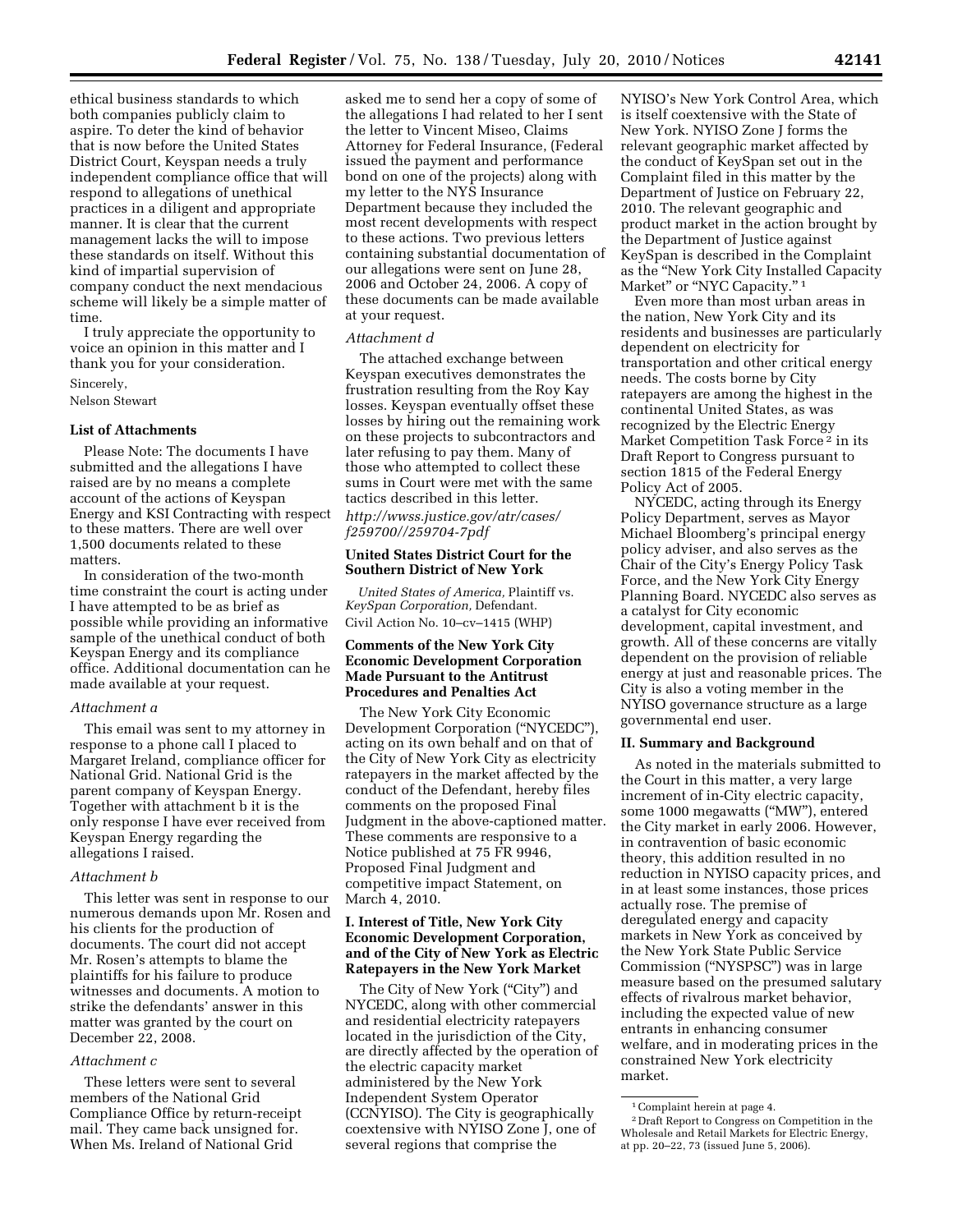However, as the Complaint herein alleges, actions taken by KeySpan in violation of the Sherman Act had the effect of negating the beneficial effects associated with the arrival of new, highly efficient generation facilities. KeySpan's bidding practices, coupled with its artful use of a derivative financial instrument to leverage its already dominant market position as the City's largest generator, permitted it to distort the capacity market, and to impose artificially high capacity prices on City consumers. The imposition of these artificial prices resulted, as the Department of Justice notes, in unjust enrichment to KeySpan. Moreover, because of the manner in which the NYISO capacity operates and clears based on the highest bid that is accepted, the illegal conduct alleged here also served to provide supranormal capacity revenue prices to Zone J generation capacity providers at large, thereby exacerbating the already great consumer harm (done to ratepayers by the conduct described in the Complaint.

## **III. Discussion**

The NYISO capacity market was intended to set the clearing price as a function of the free interplay of the forces of supply and demand. Here, however, that process was distorted through a form of market gaming by KeySpan.

More than ten years ago, when the New York State energy markets were deregulated by the NYSPSC, the City power plants were divested in an effort to reduce the potential for market power abuse. However, as the Complaint herein describes, the in-City capacity market is an oligopoly, with three dominant generation suppliers known as the divested generation owners (''DGOs''). This was true during the operative period of the illegal conduct alleged by the Department of Justice (''DOJ'') Antitrust Division here, and it remains true today. KeySpan was a pivotal bidder, i.e., at least a portion of its capacity was needed to permit the market to clear. Moreover, it was the largest generation supplier in the City, with some 2400 megawatts of capacity.

In recognition of the market power enjoyed by DGO, the Federal Energy Regulatory Commission imposed capacity bid caps on them. KeySpan was given the highest bid cap dollar value, which actually served to increase the effect of the market-distorting conduct that the Complaint herein describes, as it permitted the highest possible clearing price in the relevant market. Economic withholding, the practice of pricing bids at artificially high prices, was permitted by the

NYISO market rules so long as KeySpan bid at or below its fixed bid cap amount. The NYISO Services Tariff, Attachment H, Section 2.4 defines economic withholding in the energy market as ''submitting bids for an Electric Facility that are unjustifiably high so that (i) the Electric Facility is not or will not he dispatched or scheduled, or (ii) the bids will set a market clearing price."

DGOs are prohibited by FERCimposed NYISO market rules from physically withholding capacity in the periodic capacity auctions. In practice, however, as the Complaint here details, the form of economic withholding practiced by KeySpan achieved virtually the same end: Causing capacity prices to clear at supranormal levels.

The addition in early 2006 of a very large increment of new in-City capacity—1000 megawatts—failed to lower capacity prices, thus to a degree refuting the promise of the demand curve addition to the New York Control Area market earlier approved by the Commission. Indeed, in some instances the capacity clearing prices in 2006 actually increased compared to the equivalent 2005 auction levels, a result that was clearly anomalous.

These bidding practices distorted the capacity market and imposed excessive prices on the consuming public, while enriching incumbent capacity providers in a manner that exceeded even the generous existing capacity compensation formula. The price of a commodity should decrease as the supply of that commodity increases. This theory underlies the capacity demand curve market design that was implemented by the NYISO, and approved by the Federal Energy Regulatory Commission in 2003. The Commission observed in its Order that the price would gradually fall as the amount of available capacity beyond 1 18 percent of peak load.3

As noted above, in early 2006, approximately 1,000 MW of new capacity was added in the City, markedly increasing the amount that could be bid into the periodic NYISO capacity auctions.4 Yet, the price of

capacity remained at the maximum permissible price cap level.

The conduct of KeySpan as set out in the Complaint raised critical market power issues in the period of 2006–2008 and raised prices for some three million Zone J electric ratepayers. The illegal conduct alleged here was only stopped when the NYSPSC exercised its supervisory authority over KeySpan in early 2008, and compelled the company to bid in the Zone J capacity market as a price-taker, i.e., at a zero price. This action effectively eliminated the ability of KeySpan to raise capacity prices.

In the case of KeySpan, the issue of its status and role as the largest of the pivotal capacity DGO bidders was heightened by its use of a contractual arrangement with Morgan Stanley to financially purchase 1,800 MW of capacity in the New York City market for a period of three years at a fixed price of \$7.57 per kW-month.5 Under the contractual terms, KeySpan would profit to the extent that the City capacity price cleared above that level. The combination of its own very large generation presence, and this financial arrangement gave KeySpan a direct or indirect interest in the price of some 4200 MW of in-City capacity.

## **IV. Analysis of Proposed Disgorgement Remedy**

As was observed by the New York State Department of Public Service in its comments herein,<sup>6</sup> there are two primary concerns: (1) The amount of the disgorgement fund amount that is appropriate here, and (2) the proper recipients of the disgorgement funds. The City and NYCEDC are in accord with the view expressed by NYSPSC that the proposed \$12 million disgorgement is inadequate given the scale of the unjust enrichment to KeySpan here. We also believe that a credit for the disgorgement amount could readily be provided to the victims of the conduct here through credits provided through the NYISO wholesale market. Such credits would flow in the wholesale market operated by the NYISO to the load serving entities (''LSEs''), who would be compelled by the NYSPSC to maintain those funds as bill credits available to the retail customers of the LSEs. This process

<sup>3</sup>May 2003 Demand Curve Order in FERC Docket ERO3–647–009 at p. 3, ¶ 5; the Commission's decision also referenced a NYISO estimate that a 1% increase in capacity in the State would result in average consumer savings of \$100 million annually. *Id.* at p. 6, ¶ 9 and at p. 16, fit 23.

<sup>4</sup> In early 2006, two new 500 MW combinedcycle, gas-fired power plants entered service in New York City. These were the SCS/Astoria, operated by Astoria Energy LLC, a subsidiary of SCS Energy LLC, and the New York Power Authority's new Poletti unit in Astoria, Queens. See Securities & Exchange Commission Form 8–K filed by KeySpan Corporation, May 4, 2006, Accession Number 0001062379–06–000054; KeySpan First Quarter

<sup>2006</sup> Earnings Conference Call, p. 9 (held May 4, 2006).

<sup>5</sup>Securities & Exchange Commission Form 8–K filed by KeySpan Corporation, May 4, 2006, Accession Number 0001062379–06–000054; KeySpan First Quarter 2006 Earnings Conference Call, p. 9 (held May 4, 2006).

<sup>6</sup>Tunney Act Comments of the New York State Public Service Commission re *U.S.* v. *KeySpan,*  Case No. 10–cv–14l5 (Comments filed April 30, 2010).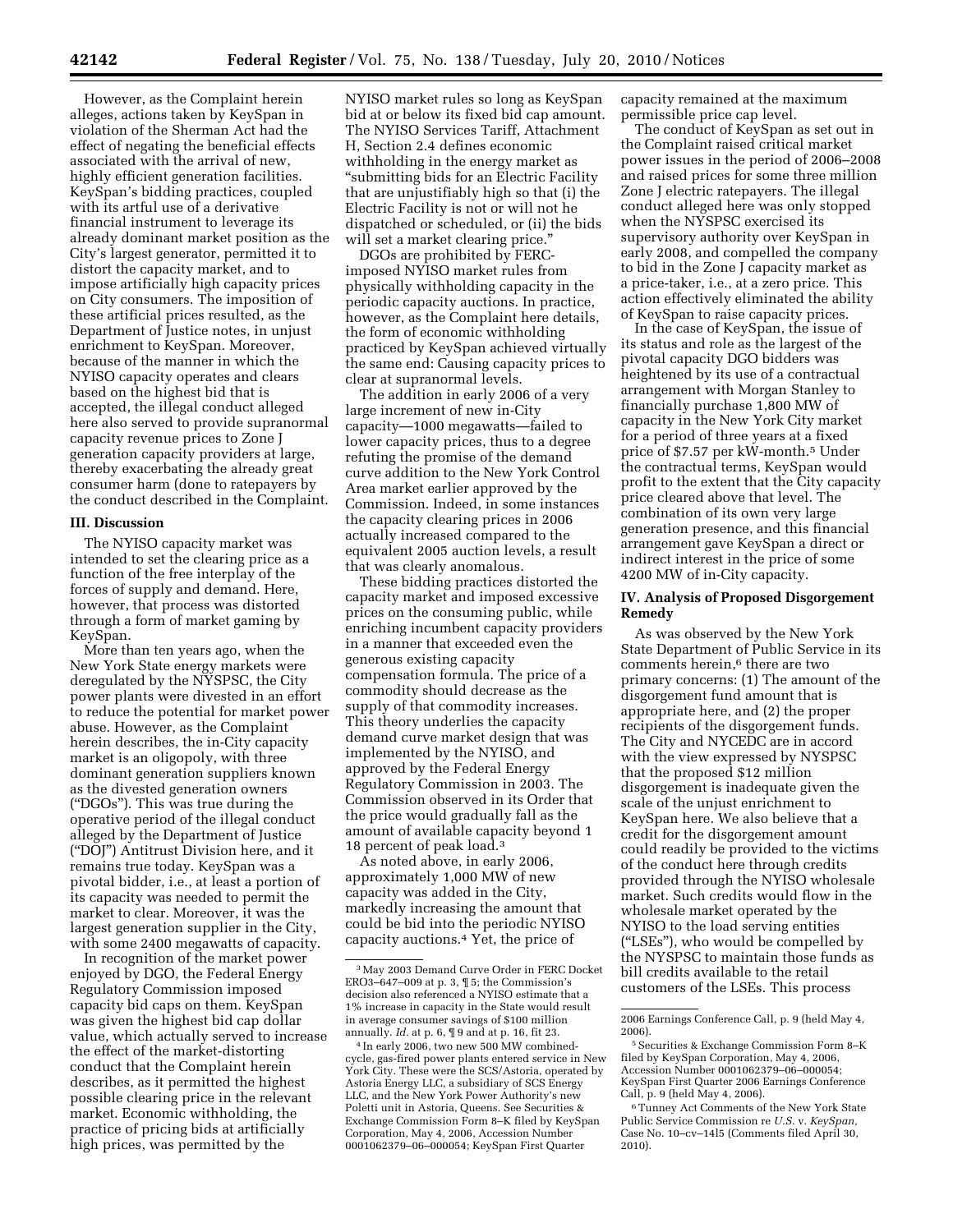would avoid the kinds of customer apportionment issues and transaction costs that might otherwise present insuperable obstacles to the process of attempting to fashion disgorgement remedies intended to reach some three million electric ratepayers in the New York City market.

As to the proper amount of disgorgement that should be required of KeySpan, there are available in the record some professional estimates of the harm that was done to the City capacity market. There are also some available figures from KeySpan that bear to some degree on the same question. These estimates and corporate statements should provide guidance to the Court in exercising its judgment concerning the adequacy of the proposed settlement.

In early 2006, KeySpan publicly expressed confidence that average City capacity prices would in fact exceed the contractual level of \$7.57, and observed that as of the first monthly summer capacity auction period in 2006, the Zone J capacity price settled at \$12.71 per kW-month. Clearly, such corporate confidence concerning maintenance of capacity clearing prices was not misplaced: as a dominant entity it was in a position, even when acting unilaterally, to make capacity prices clear well above the contractual level established in the Morgan Stanley agreement. Regarding the gain attributable to the conduct challenged here by DOJ as violative of the Sherman Act, at least a portion of the benefits were disclosed by the company itself: KeySpan stated its gain attributable to the Morgan Stanley agreement was \$44.3 million in the period from May through September of 2006.7 Given the workings of the market clearing process, the overall adverse impact on City energy consumers flowing from the practices described in the Complaint was of course far larger.

An initial New York State Department of Public Service (''NYSDPS'') analysis of the price level for the NYISO capacity auctions early June of 2006 revealed the price to be in large part the product of a failure to bid some 800 MW into the May and June 2006 auctions. Having conducted a preliminary review of the auction numbers, NYSDPS representatives indicated that economic withholding appeared to have effectively kept capacity prices considerably higher than they would

have been had the remaining 800 MW been bid into the auction:

Based on NYISO posted data, it appears that about 800 MW of NYC capacity went unsold in the spot auctions for May and June 2006. This implies higher prices in both the NYC and statewide capacity markets, compared to an auction where all available NYC supplies had cleared.

If all available NYC capacity had been sold, the NYC UCAP price would have dropped by about \$7.26/kW-month (from \$12.71 to \$5.45).

In addition, the NYS UCAP price could have dropped by as much as  $1.28$ kW month.<sup>8</sup>

This preliminary analysis by DPS was borne out in later estimates offered by the NYISO's own Independent Market Monitor, Dr. David B. Patton:

Prior to 2006, nearly all of the ICAP [Installed Capacity] in New York City was scheduled or sold in the NYISO capacity markets. Beginning in January 2006, more than 1000 MW new capacity has been installed in NYC. Given that the marginal cost of selling capacity is close to zero for most units, the amount of capacity sold in New York City under the NYC Locality Demand Curve would have increased by this amount if the market were performing competitively. However, the total ICAP sales actually fell slightly after 500 MW of new capacity at Poletti became available in early 2006. This occurred because one incumbent supplier reduced its sales by approximately the same amount as the new capacity at Poletti. This supplier routinely offered the bulk of this unsold Capacity into the Energy market, which indicates that it could have been sold in the Capacity market with little additional cost.

The unsold Capacity quantities increased in May 2006 when an additional 500 MW of Capacity from the SCS/Astona Energy LLC facility came online.

The unsold Capacity in question was not sold because the supplier offered the Capacity at a price that was higher than the Capacity Demand Curve price levels that would have allowed the Capacity to clear. In particular. the DGO supplier offered the Capacity at the level of its offer cap, which exceeded \$12 per KW-month in the Summer Capability Period. Had all Capacity been sold, the price during the May auction would have cleared at less than \$6 per KW-month.<sup>9</sup>

It is thus clear, as Dr. Patton states, that the withholding of capacity took place, and moreover, that such withholding materially affected its price—more than doubling what would otherwise be the capacity market clearing price.

The foregoing is very important to this Court's assessment of whether the \$12 million disgorgement cut amount proposed to be imposed on KeySpan in this matter is one that can be said to be in the interest of justice, and therefore should be approved for entry of a Final Judgment herein.

Moreover, the Court is not solely reliant on even such well-supported opinions as those advanced by Public Service Staff and by Dr. Patton estimating the excessive capacity charges imposed on City consumers. There is at least one other extrinsic form of evidence that can readily be accessed from an incontrovertible source.

A well recognized economic analytic tool in assessing antitrust damages is the during and after test that examines market activity during the period of illegal conduct and the period when that activity came to an end. The NYISO maintains extensive records of capacity prices in the various auctions that it operates. Attached as Exhibit A to this document is a summary of capacity clearing prices in the period between 2006, when the alleged conduct violating the Sherman Act began, during the succeeding period, and after the action of the NYSPSC put a stop to the conduct in question in early 2008 with its Order mandating that KeySpan bid into the various NYISO capacity auctions as price taker. Exhibit A was taken directly from the NYISO website, and these prices and other capacity price auction results from recent years are publicly accessible there.10

Zone J is reflected in Exhibit A as ''NYC'' and the prices reflected therein are telling and directly confirm the views of Dr. Patton on the effect of the conduct under scrutiny here. For example, in the six-month 2006 summer capability period strip auction (May-November), prices in NYC were \$12.35 per kW-month, and \$12.37 in the comparable period for 2007. However, by the summer strip auction of 2008, after the alleged illegal conduct had been halted, the NYC auction price fell to \$6.50 per kW-month, and even in 2009 it was \$6.75. The pattern in the monthly NYISO auction results is very similar: the May and June auctions in 2007 closed at \$12.34 and \$1 1.40 respectively, while the comparable results after the cessation of the market conduct challenged in the Complaint here were \$6.52 and \$6.49 respectively. The NYISO spot auction for capacity reveals a very similar pattern as well.

Armed with these numbers and the respective amounts of capacity affected 1800 MW in the Morgan Stanley agreement, and KeySpan's own offered capacity in the various NYISO auctions,

<sup>7</sup> Interrogatory Response to DPS Request No. 75, Subpart 14 in New York State PSC Case No. 06–M– 0878, relating to the proposed KeySpan-National Grid merger (response dated September 21, 2006).

<sup>8</sup> Discussion presentation by NYSDPS, ''In-City Capacity Market Performance'' at NYISO stakeholder meeting of the ICAP Working Group, June 12, 2006, available at: *nyiso.com/public/ webdocs/committees/bicicapwg/meeting*\_ *materials/2006–06–12/* 

*in*\_*city*\_*capacity*\_*markey*\_*performance*\_*nydps.pdf.* 9Affidavit of NYISO market Monitor Dr. David B. Patton in FERC Docket Number ERO7–360–000, at page 4 of 19 (filed December 22, 2006)[emphasis added]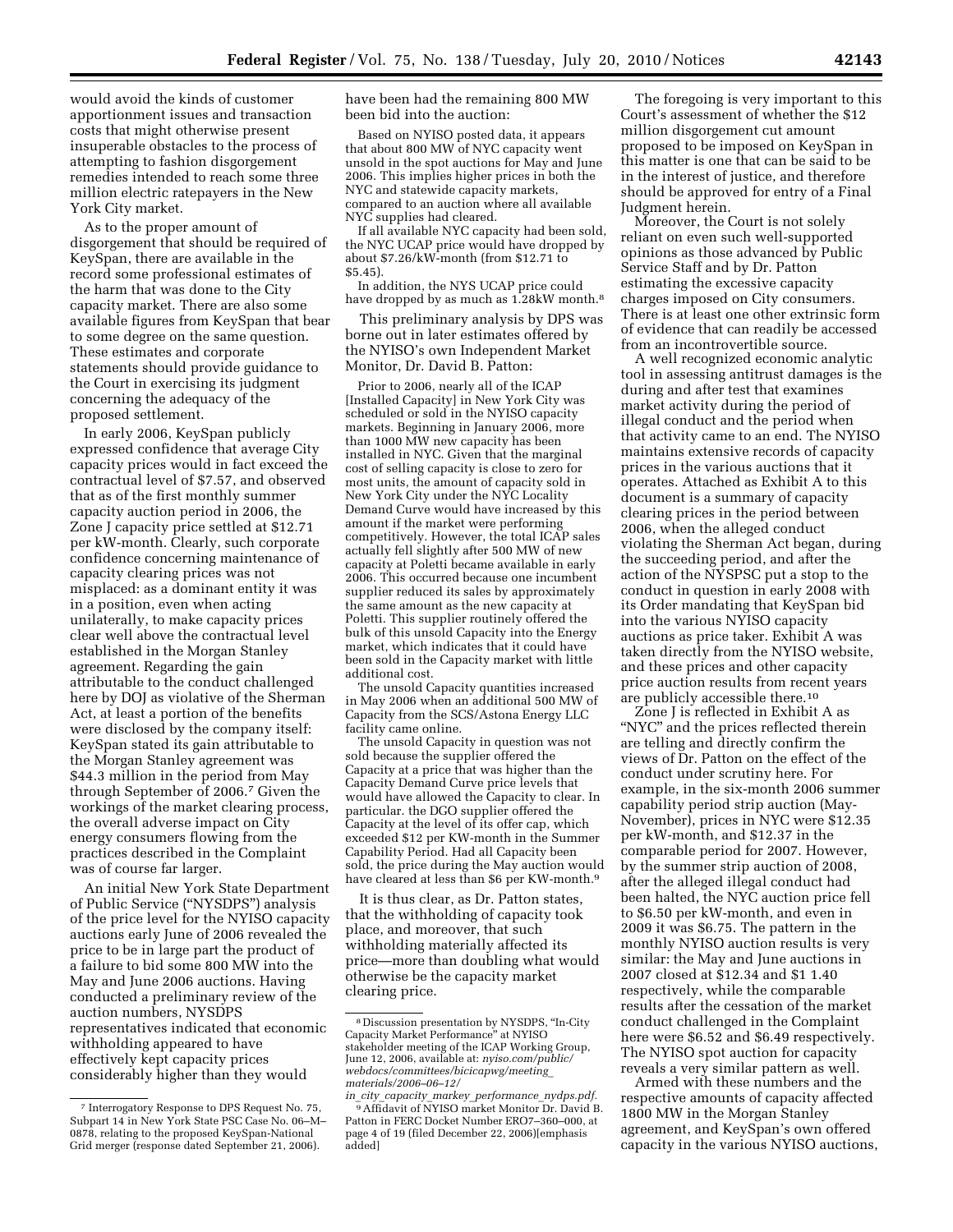one can readily ascertain at least an informed estimate of the impact on Zone J consumers of the overcharges associated with the conduct here.

## **V. Role of the Justice Department**

One final observation: NYCEDC and the City are highly appreciative of the involvement of the Department of Justice and its Antitrust Division in this matter, and commend their action in utilizing Sherman and Clayton Act remedies to address anticompetitive practices in the New York City energy sector.

As has been noted, the City energy and capacity markets remain highly concentrated and bear the classic indicia of an oligopoly market: few significant suppliers, high barriers to entry, and accompanying high prices. Conduct similar to that outlined in the Complaint here may well occur in the

future as it has in the recent past. While FERC has markedly increased its enforcement efforts in the period since the passage of the Federal Energy Policy Act of 2005, the record here also illustrates the continuing need for DOJ scrutiny of anticompetitive practices in the City's energy markets. The substantial penalties available to address Sherman Act violations will serve as a deterrent to market manipulation such as that seen here. Continued vigilance by the Antitrust Division will also operate to discourage illegal conduct, and will thereby enhance consumer welfare.

## **VI. Conclusion**

For the foregoing reasons, the NYCEDC and the City ask that the Court carefully review the record before it, take judicial notice of publicly available

evidence at FERC and at the NYISO, and examine the proposed Final Judgment with a view toward arriving at a result that will be equitable and will advance the interests of justice.

May 3, 2010 Respectfully submitted, /s/Michael I. Delaney Michael J. Delaney, *Director—Energy Regulatory Affairs*, *City of New York*, New York City Economic Development Corporation, 110 William Street, 4th Floor, New York, NY 10038, (212) 312–3787, *mdelaney@nycedc.com.* 

#### Attachment

**Exhibit A—View Strip Auction Summary** 

**BILLING CODE 4410–11–M** 

## *Installed Capacity* **View Strip Auction Summary**

| luction | <b>Mitigation</b> | <b>Load Forecast</b> | Calendar |
|---------|-------------------|----------------------|----------|
|         |                   |                      |          |

Season Summer 2006

Auction Month/Year May/2006

Display

|  |  | View Strip Auction Summary |
|--|--|----------------------------|
|  |  |                            |

| Summer 2006<br>Strip Auction Results for UCAP, Auction Starting 05/2006<br>Posted Date: 04/03/2006 02:54 PM |         |
|-------------------------------------------------------------------------------------------------------------|---------|
| u                                                                                                           |         |
| <b>Awarded (MW)</b>                                                                                         | 4.0     |
| Price (\$/kW - Month)                                                                                       | \$6.50  |
| <b>NYC</b>                                                                                                  |         |
| <b>Awarded (MW)</b>                                                                                         | 2186.7  |
| Price (\$/kW - Month)                                                                                       | \$12.35 |
| ROS                                                                                                         |         |
| <b>Awarded (MW)</b>                                                                                         | 3014.5  |
| Price (\$/kW - Month)                                                                                       | \$1.44  |
| HO                                                                                                          |         |
| <b>Awarded (HW)</b>                                                                                         | 0.0     |
| Price (\$/kW - Month)                                                                                       | \$0.00  |
| <b>IESO</b>                                                                                                 |         |
| <b>Awarded (MW)</b>                                                                                         | 0.0     |
| Price (\$/kW - Month)                                                                                       | \$0.00  |
| NE                                                                                                          |         |
| <b>Awarded (HW)</b>                                                                                         | 0.0     |
| Price (\$/kW - Month)                                                                                       | \$0.00  |
| <b>P316</b>                                                                                                 |         |
| Awarded (MW)                                                                                                | 0.0     |
| Price (\$/kW - Month)                                                                                       | \$0.00  |
| <b>Total ROS Awarded (MW)</b>                                                                               | 3014.5  |
| <b>Total Awarded (HW)</b>                                                                                   | 3205.2  |
| ROS Price Paid By Bidders (Weighted Avg.)                                                                   | \$1.440 |

**Footnotes:** 

@ 2010-2011 New York Independent System Operator, All rights reserved.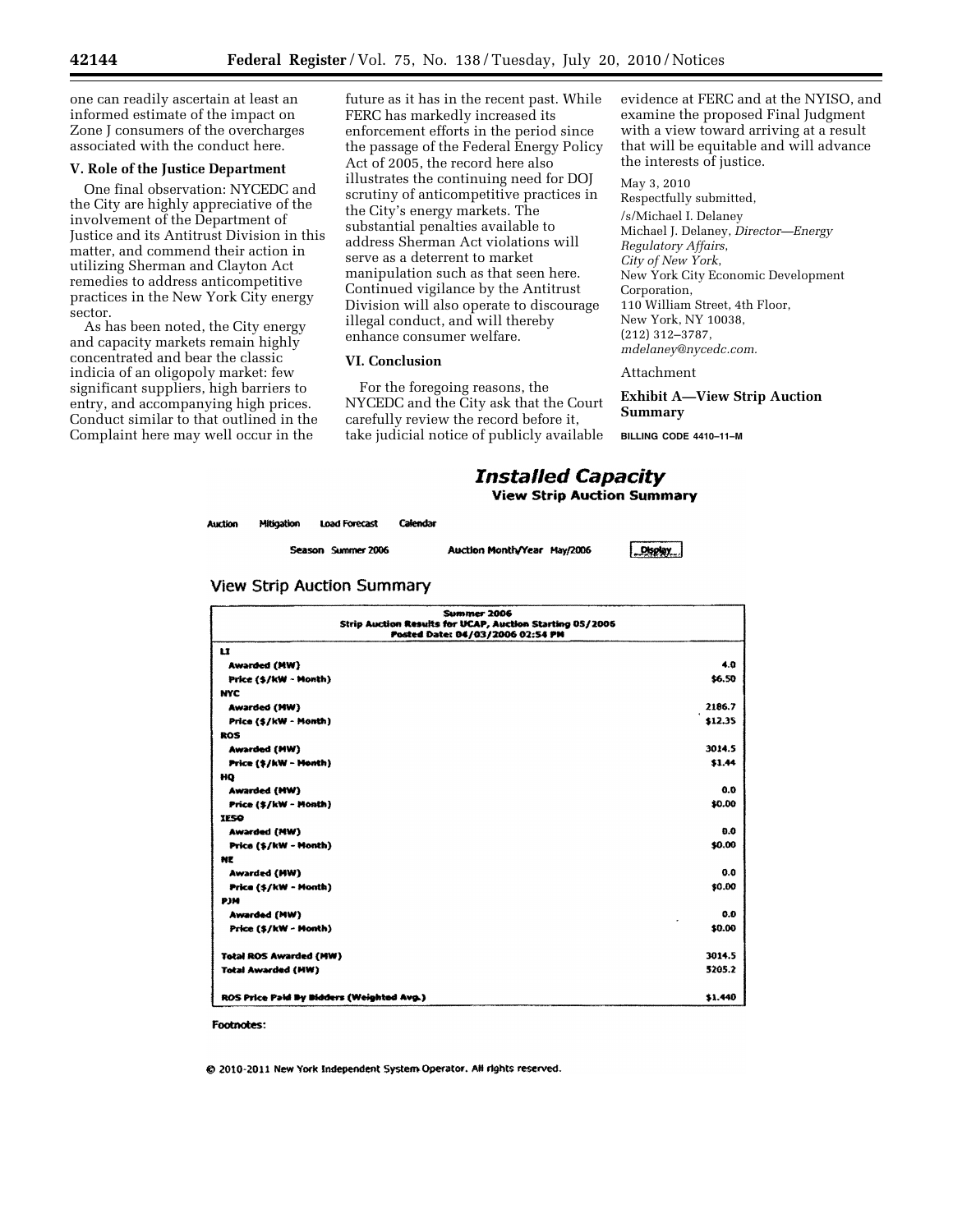# **Installed Capacity**

**View Strip Auction Summary** 

Auction Mitigation Load Forecast Calendar

Season Summer 2007

Auction Month/Year May/2007

 $Dspby$ 

## **View Strip Auction Summary**

| Summer 2007<br>Strip Auction Results for UCAP, Auction Starting 05/2007<br>Posted Date: 04/02/2007 01:06 PM |         |
|-------------------------------------------------------------------------------------------------------------|---------|
| ш                                                                                                           |         |
| Awarded (MW)                                                                                                | 2.2     |
| Price (\$/kW - Month)                                                                                       | \$3.75  |
| <b>NYC</b>                                                                                                  |         |
| <b>Awarded (MW)</b>                                                                                         | 1894.0  |
| Price (\$/kW - Month)                                                                                       | \$12.37 |
| ROS                                                                                                         |         |
| <b>Awarded (MW)</b>                                                                                         | 3166.6  |
| Price (\$/kW - Month)                                                                                       | \$2.25  |
| HO                                                                                                          |         |
| <b>Awarded (MW)</b>                                                                                         | 30.0    |
| Price (\$/kW - Month)                                                                                       | \$2.25  |
| <b>IESO</b>                                                                                                 |         |
| <b>Awarded (MW)</b>                                                                                         | 0.0     |
| Price (\$/kW - Month)                                                                                       | \$0.00  |
| NE                                                                                                          |         |
| Awarded (MW)                                                                                                | 0.0     |
| Price (\$/kW - Month)                                                                                       | \$0.00  |
| <b>P3N</b>                                                                                                  |         |
| Awarded (HW)                                                                                                | 0.0     |
| Price (\$/kW - Month)                                                                                       | \$0.00  |
| <b>Total ROS Awarded (MW)</b>                                                                               | 3196.6  |
| <b>Total Awarded (MW)</b>                                                                                   | 5092.8  |
| ROS Price Paid By Bidders (Weighted Avg.)                                                                   | \$2.250 |

Footnotes:

© 2010-2011 New York Independent System Operator. All rights reserved.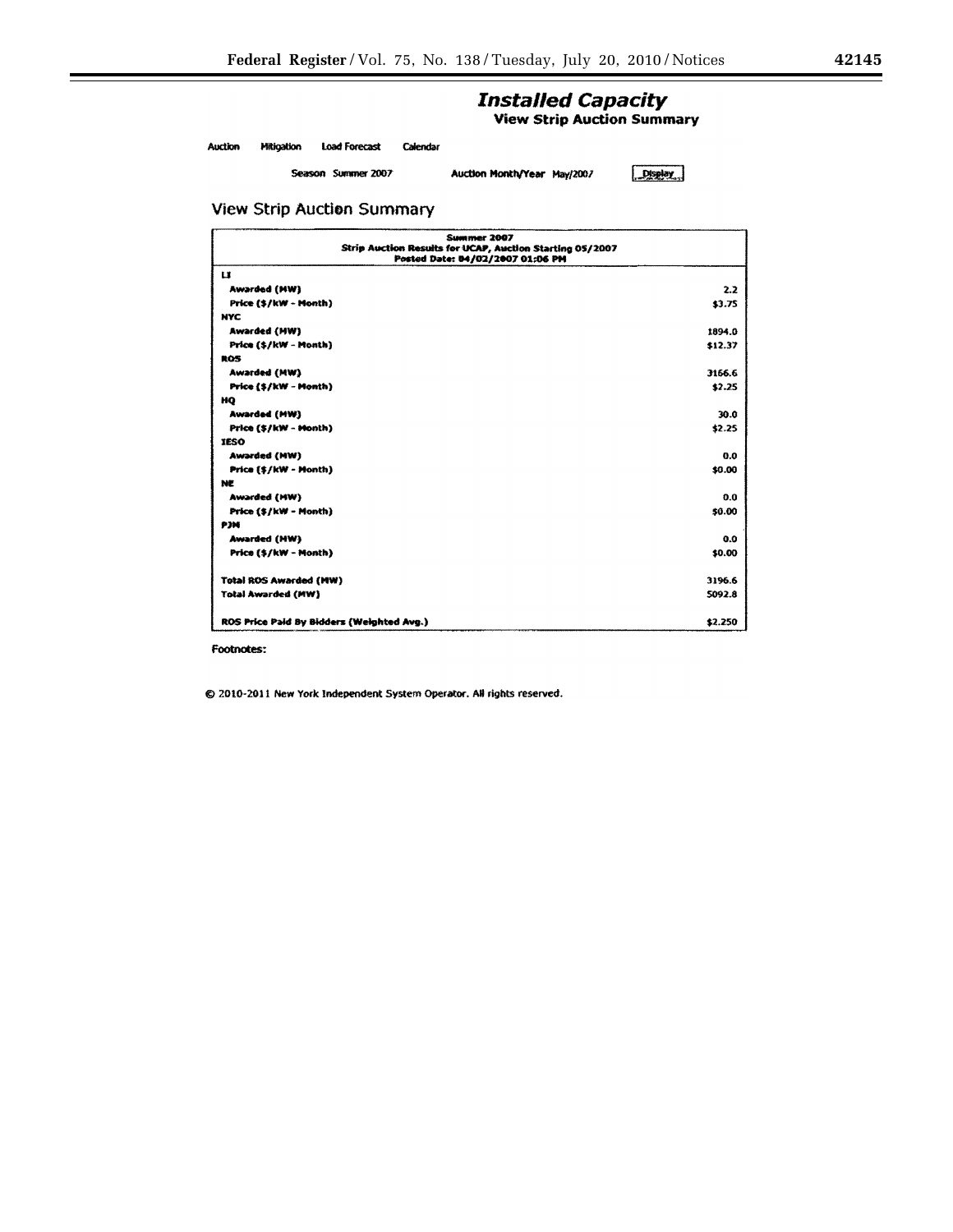# **Installed Capacity**

**View Strip Auction Summary** 

Mikigation Load Forecast Calendar Auction

Season Summer 2008

Auction Month/Year May/2008

 $[$  Display

## **View Strip Auction Summary**

|                                           | <b>Summer 2008</b><br>Strip Auction Results for UCAP, Auction Starting 05/2008<br>Posted Date: 04/02/2008 12:39 PM |         |
|-------------------------------------------|--------------------------------------------------------------------------------------------------------------------|---------|
| <b>NYC</b>                                |                                                                                                                    |         |
| <b>Awarded (MW)</b>                       |                                                                                                                    | 494.9   |
| Price (\$/kW - Honth)                     |                                                                                                                    | \$6.50  |
| ROS                                       |                                                                                                                    |         |
| <b>Awarded (MW)</b>                       |                                                                                                                    | 2909.7  |
| Price (\$/kW - Month)                     |                                                                                                                    | \$2.67  |
| u                                         |                                                                                                                    |         |
| Awarded (MW)                              |                                                                                                                    | 0.0     |
| Price (\$/kW - Month)                     |                                                                                                                    | \$2.80  |
| HQ                                        |                                                                                                                    |         |
| Awarded (MW)                              |                                                                                                                    | 85.0    |
| Price (\$/kW - Month)                     |                                                                                                                    | \$2.67  |
| <b>TESO</b>                               |                                                                                                                    |         |
| Awarded (MW)                              |                                                                                                                    | 0.0     |
| Price (\$/kW - Month)                     |                                                                                                                    | \$0.00  |
| <b>NE</b>                                 |                                                                                                                    |         |
| Awarded (MW)                              |                                                                                                                    | 0.0     |
| Price (\$/kW - Honth)                     |                                                                                                                    | \$0.00  |
| <b>P3N</b>                                |                                                                                                                    |         |
| <b>Awarded (MW)</b>                       |                                                                                                                    | 0.0     |
| Price (\$/kW - Month)                     |                                                                                                                    | \$0.00  |
| <b>Total ROS Awarded (MW)</b>             |                                                                                                                    | 2994.7  |
| <b>Total Awarded (MW)</b>                 |                                                                                                                    | 3489.6  |
| ROS Price Paid By Bidders (Weighted Avg.) |                                                                                                                    | \$2.670 |

Footnotes:

The 85 MWs awarded from HQ is wheeled through the JESO to the NYCA.

@ 2010-2011 New York Independent System Operator. All rights reserved.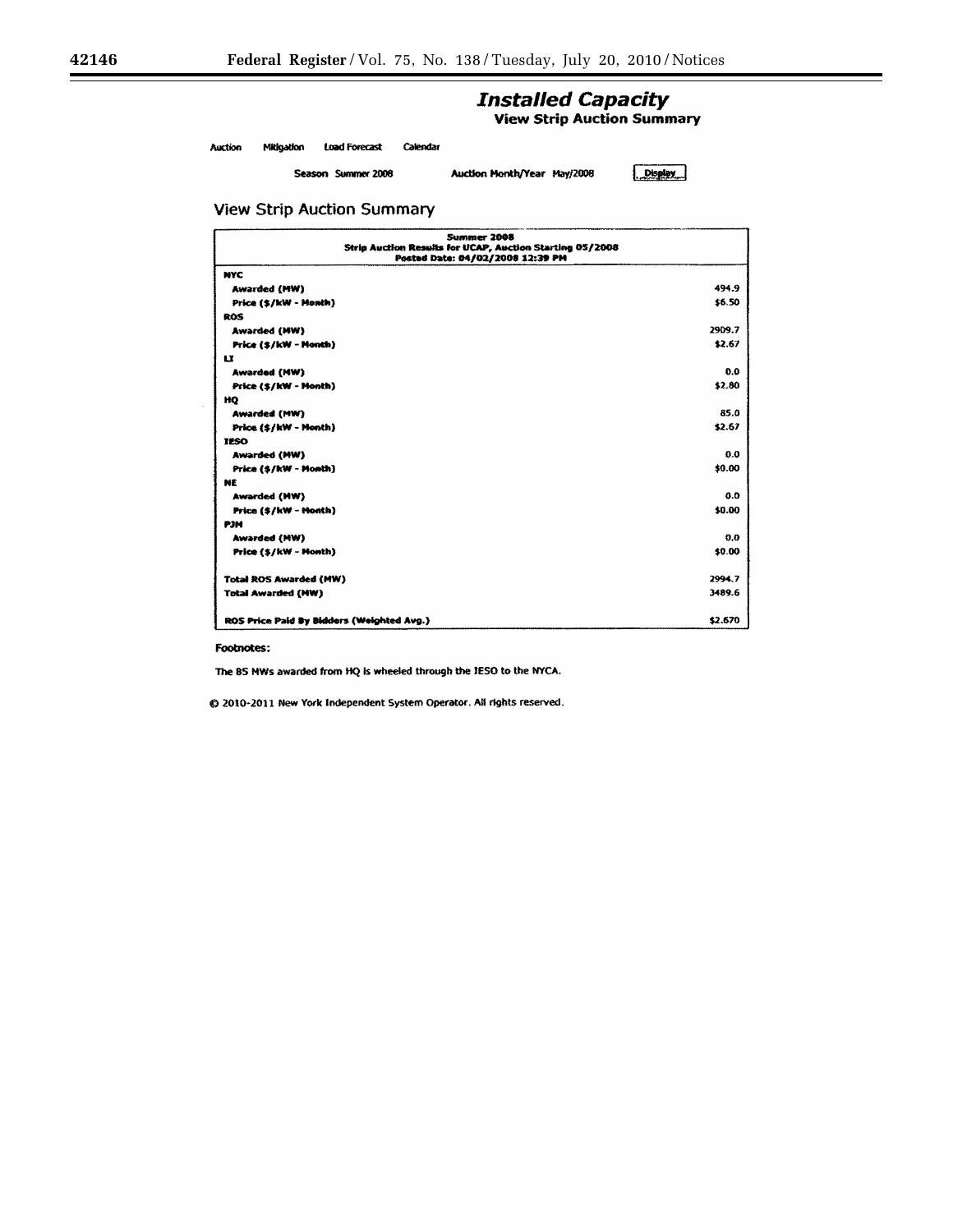۰

# **Installed Capacity**

**View Strip Auction Summary** 

**Load Forecast** Calendar **Auction** Mitigation

Season Summer 2009

Auction Month/Year May/2009

 $Dispky$ 

## **View Strip Auction Summary**

| Summer 2009<br>Strip Auction Results for UCAP, Auction Starting 05/2009<br>Posted Date: 04/01/2009 03:34 PM |         |
|-------------------------------------------------------------------------------------------------------------|---------|
| u                                                                                                           |         |
| <b>Awarded (MW)</b>                                                                                         | 53.3    |
| Price (\$/kW - Month)                                                                                       | \$3.01  |
| <b>NYC</b>                                                                                                  |         |
| <b>Awarded (MW)</b>                                                                                         | 436.7   |
| Price (\$/kW - Month)                                                                                       | \$5.75  |
| ROS                                                                                                         |         |
| Awarded (MW)                                                                                                | 2371.1  |
| Price (\$/kW - Month)                                                                                       | \$3.01  |
| HQ                                                                                                          |         |
| <b>Awarded (MW)</b>                                                                                         | 0.0     |
| Price (\$/kW - Month)                                                                                       | \$3.01  |
| <b>IESO</b>                                                                                                 |         |
| <b>Awarded (MW)</b>                                                                                         | 0.0     |
| Price (\$/kW - Month)                                                                                       | \$0.00  |
| NE                                                                                                          |         |
| <b>Awarded (MW)</b>                                                                                         | 0.0     |
| Price (\$/kW - Month)                                                                                       | \$0.00  |
| PJM                                                                                                         |         |
| Awarded (NW)                                                                                                | 0.0     |
| Price (\$/kW - Month)                                                                                       | \$0.00  |
| <b>Total ROS Awarded (MW)</b>                                                                               | 2371.1  |
| <b>Total Awarded (MW)</b>                                                                                   | 2861.1  |
| ROS Price Paid By Bidders (Weighted Avg.)                                                                   | \$3.010 |

#### Footnotes:

When an award of 0.0 MW is at a price, it indicates offers were made by supply at the location that was not awarded. ROS bidders purchased the following LI capacity: 53.3 MW at \$3.01

@ 2010-2011 New York Independent System Operator. All rights reserved.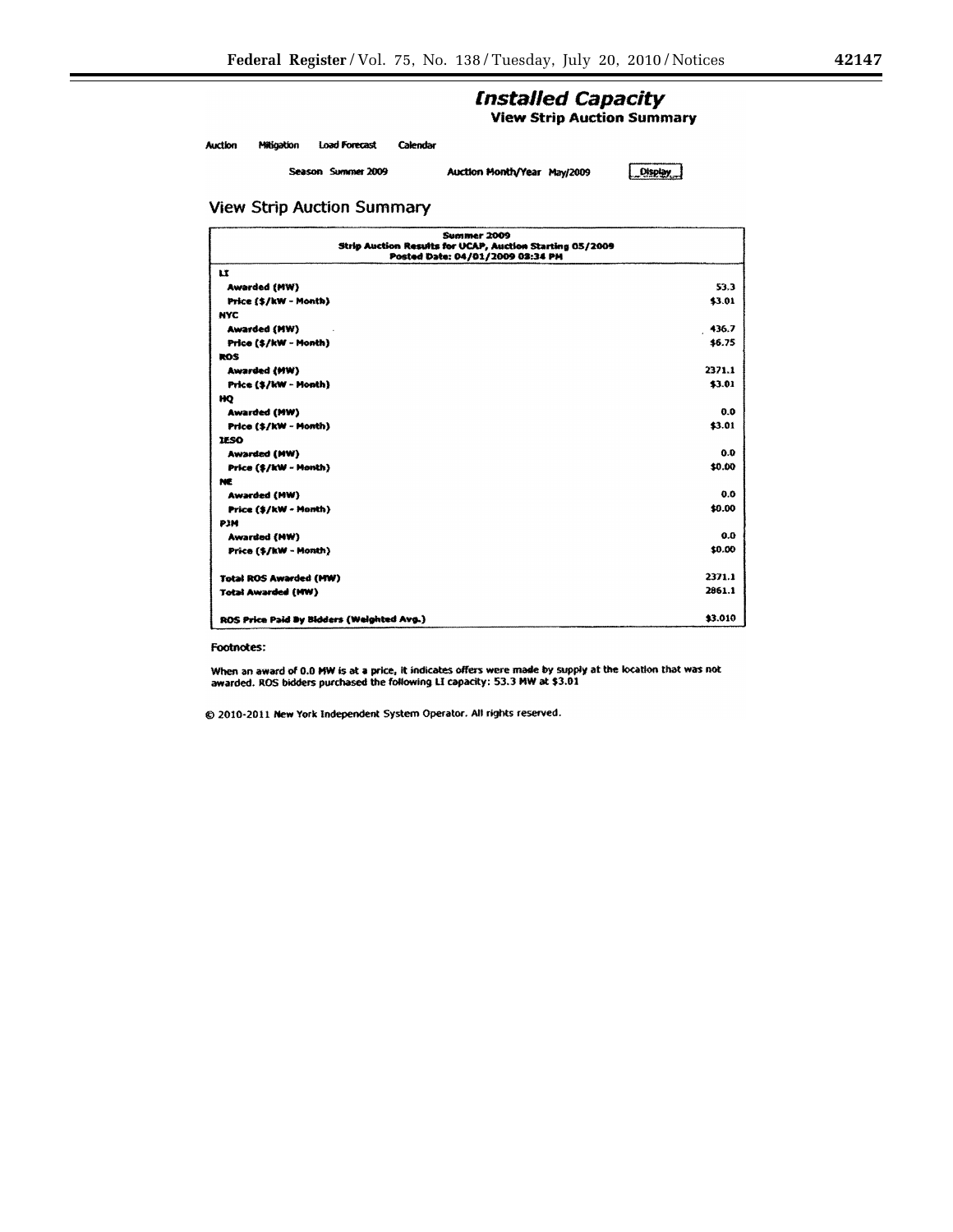# **Installed Capacity**

**View Monthly Auction Summary** 

Auction Mitigation **Load Forecast** Calendar

Season Summer 2007

Auction Month/Year May/2007

 $\boxed{\overline{O}}$  Display

## **View Monthly Auction Summary**

| Summer 2007<br>Monthly Auction Results for UCAP, Auction Starting 05/2007<br>Posted Date: 04/16/2007 10:14 AM |         |         |         |         |         |                |  |  |  |  |
|---------------------------------------------------------------------------------------------------------------|---------|---------|---------|---------|---------|----------------|--|--|--|--|
| Sep<br>Oct<br>lim<br>юł<br>Aug<br>May                                                                         |         |         |         |         |         |                |  |  |  |  |
| $\mathbf{u}$                                                                                                  |         |         |         |         |         |                |  |  |  |  |
| <b>Awarded (MW)</b>                                                                                           | 3.0     | 0.0     | 0.0     | 0.0     | 0.0     | 0.0            |  |  |  |  |
| Price (\$/kW - Month)                                                                                         | \$3.75  | \$0.00  | \$0.00  | \$0.00  | \$0.00  | \$0.00         |  |  |  |  |
| <b>NYC</b>                                                                                                    |         |         |         |         |         |                |  |  |  |  |
| Awarded (MW)                                                                                                  | 1099.1  | 15.0    | 15.0    | 15.0    | 15.0    | 15.0           |  |  |  |  |
| Price (\$/kW - Month)                                                                                         | \$12.34 | \$11.40 | \$11.40 | \$11.40 | \$11.40 | \$11.40        |  |  |  |  |
| <b>ROS</b>                                                                                                    |         |         |         |         |         |                |  |  |  |  |
| <b>Awarded (HW)</b>                                                                                           | 2552.1  | 331.2   | 306.2   | 361.2   | 366.2   | 376.2          |  |  |  |  |
| Price (\$/kW - Month)                                                                                         | \$2.40  | \$2.18  | \$2.11  | \$2.05  | \$2.05  | \$2.05         |  |  |  |  |
| ĦО                                                                                                            |         |         |         |         |         |                |  |  |  |  |
| <b>Awarded (MW)</b>                                                                                           | 58.5    | 0.0     | 0.0     | 0.0     | 0.0     | 0 <sub>0</sub> |  |  |  |  |
| Price (\$/kW - Month)                                                                                         | \$2.40  | \$2.18  | \$2.11  | \$2.05  | \$2.05  | \$2.05         |  |  |  |  |
| <b>IESO</b>                                                                                                   |         |         |         |         |         |                |  |  |  |  |
| Awarded (MW)                                                                                                  | 0.0     | 0.0     | 0.0     | 0.0     | 0.0     | 0.0            |  |  |  |  |
| Price (\$/kW - Month)                                                                                         | \$0.00  | \$0.00  | \$0.00  | \$0.00  | \$0.00  | \$0.00         |  |  |  |  |
| NE                                                                                                            |         |         |         |         |         |                |  |  |  |  |
| Awarded (NW)                                                                                                  | 0.0     | 0.0     | 0.0     | 0.0     | 0.0     | 0.0            |  |  |  |  |
| Price (\$/kW - Month)                                                                                         | \$0.00  | \$0.00  | \$0.00  | \$0.00  | \$0.00  | \$0.00         |  |  |  |  |
| <b>PH4</b>                                                                                                    |         |         |         |         |         |                |  |  |  |  |
| <b>Awarded (HW)</b>                                                                                           | 0.0     | 0.0     | 0.0     | 0.0     | 0.0     | 0.0            |  |  |  |  |
| Price (\$/kW - Month)                                                                                         | \$0.00  | \$0.00  | \$0.00  | \$0.00  | \$0.00  | \$0.00         |  |  |  |  |
| <b>Total ROS Awarded (MW)</b>                                                                                 | 2610.6  | 331.2   | 306.2   | 361.2   | 366.2   | 376.2          |  |  |  |  |
| Total Awarded (MW)                                                                                            | 3712.7  | 346.2   | 321.2   | 376.2   | 381.2   | 391.2          |  |  |  |  |
| ROS Price Paid By Bidders (Weighted Avg.)                                                                     | \$2.400 | \$2.180 | \$2.110 | \$2.050 | \$2.050 | \$2.050        |  |  |  |  |

Footnotes:

The 58.5 MWs awarded from HQ is wheeled through the IESO to the NYCA.

C 2010-2011 New York Independent System Operator. All rights reserved.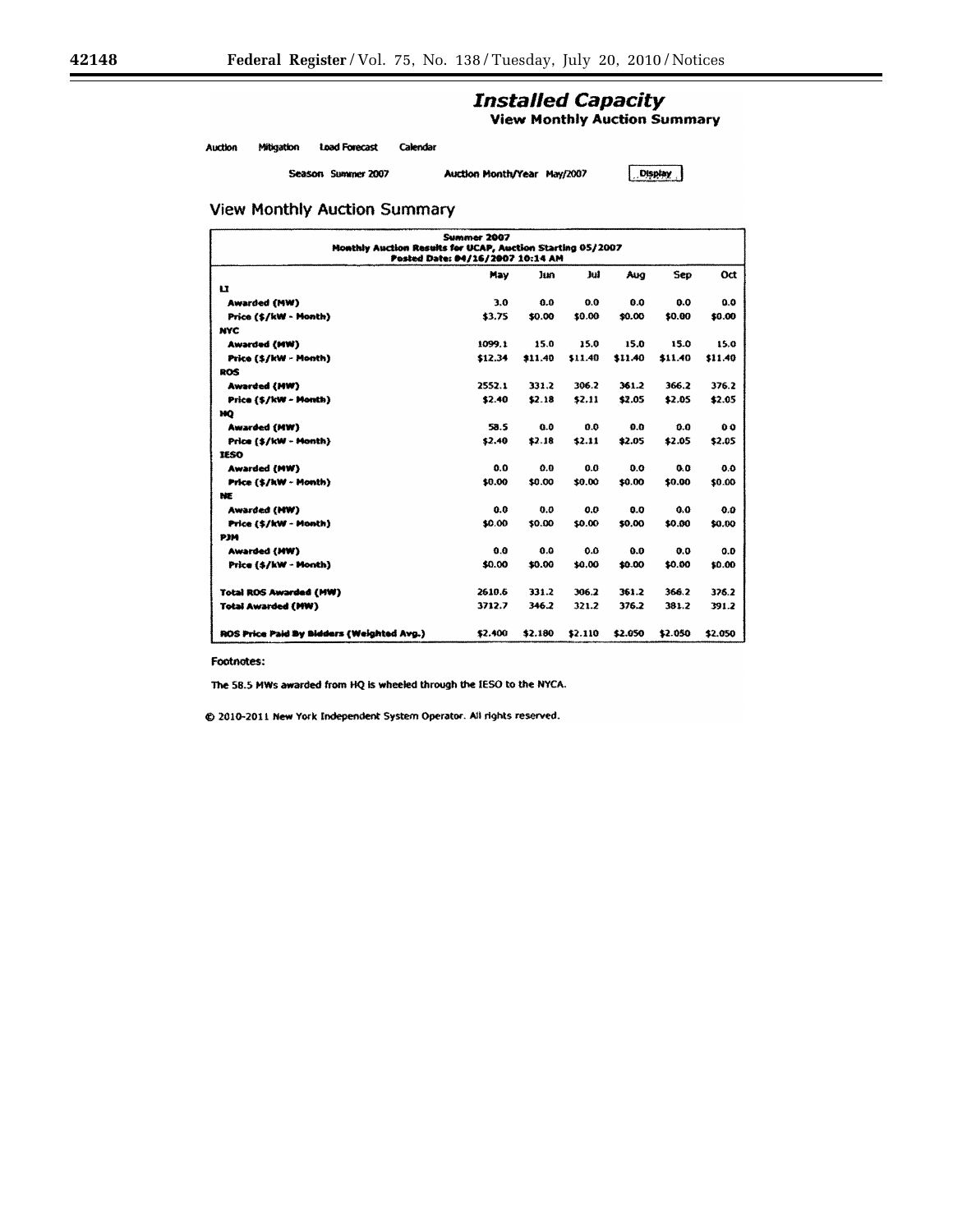۰

# **Installed Capacity**<br>View Monthly Auction Summary

Auction Mitigation Load Forecast Calendar

Season Summer 2008

Auction Month/Year May/2008

Display

**View Monthly Auction Summary** 

| Summer 2008<br>Monthly Austion Results for UCAP, Auction Starting 05/2008<br>Posted Date: 04/15/2008 03:42 PM |         |         |         |         |            |         |
|---------------------------------------------------------------------------------------------------------------|---------|---------|---------|---------|------------|---------|
|                                                                                                               | May     | km      | Jul     | Aug     | <b>Sep</b> | Oct     |
| $\mathbf{u}$                                                                                                  |         |         |         |         |            |         |
| <b>Awarded (MW)</b>                                                                                           | 21.8    | 20.0    | 20.0    | 20.0    | 20.0       | 20.0    |
| Price (\$/kW - Month)                                                                                         | \$2.80  | \$2.80  | \$2.79  | \$2.79  | \$2.75     | \$2.75  |
| <b>NYC</b>                                                                                                    |         |         |         |         |            |         |
| Awarded (MW)                                                                                                  | 903.4   | 480.0   | 480.0   | 480.0   | 480.0      | 480.0   |
| Price (\$/kW - Month)                                                                                         | \$6.52  | \$6.49  | \$5.49  | \$6.49  | \$6.49     | \$6.49  |
| ROS                                                                                                           |         |         |         |         |            |         |
| <b>Awarded (HW)</b>                                                                                           | 1851.8  | 551.1   | 249.5   | 239.6   | 398.6      | 398.6   |
| Price (\$/kW - Month)                                                                                         | \$2.80  | \$2.80  | \$2.79  | \$2.79  | \$2.75     | \$2.75  |
| HO                                                                                                            |         |         |         |         |            |         |
| Awarded (MW)                                                                                                  | 0.0     | 0.0     | 0.0     | 0.0     | 0.0        | 0.0     |
| Price (\$/kW - Month)                                                                                         | \$0.00  | \$0.00  | \$0.00  | \$0.00  | \$0.00     | \$0.00  |
| <b>TESO</b>                                                                                                   |         |         |         |         |            |         |
| <b>Awarded (HW)</b>                                                                                           | 0.0     | 0.0     | 0.0     | 0.0     | 0.0        | 0.0     |
| Price (\$/kW - Month)                                                                                         | \$0.00  | \$0.00  | \$0.00  | \$0.00  | \$0.00     | \$0.00  |
| NE                                                                                                            |         |         |         |         |            |         |
| <b>Awarded (MW)</b>                                                                                           | 0.0     | 0.0     | 0.0     | 0.0     | 0.0        | 0.0     |
| Price (\$/kW - Month)                                                                                         | \$0.00  | \$0.00  | \$0.00  | \$0.00  | \$0.00     | \$0.00  |
| P3M                                                                                                           |         |         |         |         |            |         |
| <b>Awarded (MW)</b>                                                                                           | 0.0     | 0.0     | 0.0     | 0.0     | 0.0        | 0.0     |
| Price (\$/kW - Month)                                                                                         | \$0.00  | \$0.00  | \$0.00  | \$0.00  | \$0.00     | \$0.00  |
| <b>Total ROS Awarded (MW)</b>                                                                                 | 1851.8  | 551.1   | 249.5   | 239.6   | 398.6      | 398.6   |
| <b>Total Awarded (NW)</b>                                                                                     | 2777.0  | 1051.1  | 749.5   | 739.6   | 898.6      | 898.6   |
| ROS Price Paid By Bidders (Weighted Avg.)                                                                     | \$2,800 | \$2.800 | \$2.790 | \$2.790 | \$2.750    | \$2.750 |

Footnotes:

ROS bidders purchased the following LI capacity: 19.3 MWs in May at \$2.80, 20 MWs in June at \$2.80, 20 MWs<br>in July at \$2.79, 20 MWs in August at \$2.79, 20 MWs in September at \$2.75, 20 MWs in October at \$2.75

@ 2010-2011 New York Independent System Operator. All rights reserved.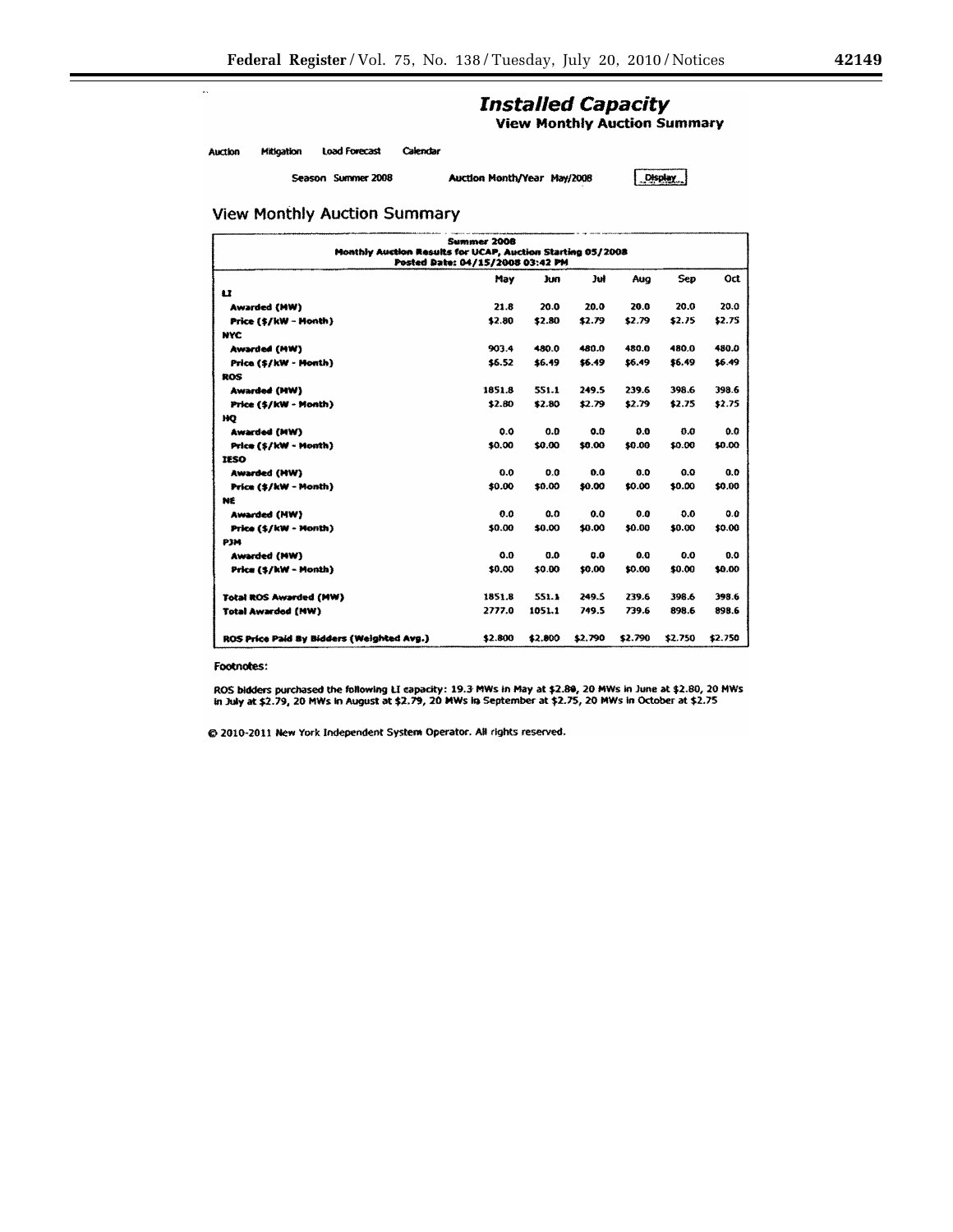# **Installed Capacity**

**View Monthly Auction Summary** 

Auction Mitination **Load Forecast** Calendar

Season Summer 2009

Auction Month/Year May/2009

Display

## **View Monthly Auction Summary**

| <b>Summer 2009</b><br>Monthly Auction Results for UCAP, Auction Starting 05/2009<br>Posted Date: 04/15/2009 10:57 AM |         |         |         |         |         |         |
|----------------------------------------------------------------------------------------------------------------------|---------|---------|---------|---------|---------|---------|
|                                                                                                                      | May     | Jun     | Jul     | Aug     | Sep     | Oct     |
| IJ                                                                                                                   |         |         |         |         |         |         |
| <b>Awarded (HW)</b>                                                                                                  | 69.5    | 5.0     | 2.4     | 2.4     | 2.4     | 2.4     |
| Price (\$/kW - Month)                                                                                                | \$3.01  | \$3.12  | \$3.01  | \$3.00  | \$3.01  | \$3.00  |
| <b>NYC</b>                                                                                                           |         |         |         |         |         |         |
| Awarded (MW)                                                                                                         | 757.9   | 335.0   | 217.0   | 163.0   | 126.0   | 108.0   |
| Price (\$/kW - Month)                                                                                                | \$7.00  | \$6.92  | \$6.89  | \$6.87  | \$5.86  | \$6.85  |
| <b>ROS</b>                                                                                                           |         |         |         |         |         |         |
| <b>Awarded (MW)</b>                                                                                                  | 2500.2  | 806.6   | 551.5   | 551.3   | 428.4   | 406.2   |
| Price (\$/kW - Month)                                                                                                | \$3.01  | \$3.12  | \$3.01  | \$3.00  | \$3.01  | \$3.00  |
| ĦQ                                                                                                                   |         |         |         |         |         |         |
| <b>Awarded (MW)</b>                                                                                                  | 0.0     | 40.0    | 0.0     | 0.0     | 0.0     | 0.0     |
| Price (\$/kW - Month)                                                                                                | \$3.01  | \$3.12  | \$3.01  | \$3.00  | \$3.01  | \$3.00  |
| <b>IESO</b>                                                                                                          |         |         |         |         |         |         |
| <b>Awarded (MW)</b>                                                                                                  | 0.0     | 0.0     | 0.0     | 0.0     | 0.0     | 0.0     |
| Price (\$/kW - Month)                                                                                                | \$0.00  | \$0.00  | \$0.00  | \$0.00  | \$0.00  | \$0.00  |
| NE                                                                                                                   |         |         |         |         |         |         |
| Awarded (MW)                                                                                                         | 0.0     | 0.0     | 0.0     | 0.0     | 0.0     | 0.0     |
| Price (\$/kW - Month)                                                                                                | \$0.00  | \$0.00  | \$0.00  | \$0.00  | \$0.00  | \$0.00  |
| <b>P3M</b>                                                                                                           |         |         |         |         |         |         |
| Awarded (MW)                                                                                                         | 0.0     | 0.0     | 0.0     | 0.0     | 0.0     | 0.0     |
| Price (\$/kW - Month)                                                                                                | \$0.00  | \$0.00  | \$0.00  | \$0.00  | \$0.00  | \$0.00  |
| <b>Total ROS Awarded (NW)</b>                                                                                        | 2500.2  | 846.6   | 551.5   | 551.3   | 428.4   | 406.2   |
| <b>Total Awarded (NW)</b>                                                                                            | 3327.6  | 1186.6  | 770.9   | 716.7   | 556.8   | 516.6   |
| ROS Price Paid By Bidders (Weighted Avg.)                                                                            | \$3.010 | \$3.120 | \$3.010 | \$3.000 | \$3.010 | \$3.000 |

Footnotes:

The 40 MWs awarded from HQ is wheeled through the IESO to the NYCA. When an award of 0.0 MW is at a price, it indicates offers were made by supply at the location that was not awarded. ROS bidders purchased the following LI capacity: 69.5 MW at \$3.01 for May; 5 MW at \$3.12 for June; 2.4 MW at \$3.01 for July; 2.4 MW at \$3.00 for August; 2.4 MW at \$3.01 for September; 2.4 MW at \$3.00 for October.

@ 2010-2011 New York Independent System Operator. All rights reserved.

#### **BILLING CODE 4410–11–C**

## **In the United States District Court for the Southern District of New York**

## Civil Case No. 10–CIV–1415

*United States of America,* Petitioner v. *KeySpan Corporation,* Respondent. Comments of Consolidated Edison Company

of New York, Inc. Dated: May 3, 2010

## **Comments of Consolidated Edison**

# **Company of New York, Inc.**

Pursuant to the Antitrust Procedures and Penalties Act, 15 U.S.C. 16(b)–(h) and in response to the March 4, 2010 Notice published in the **Federal Register**, U.S. Department of Justice, Antitrust Division, United States v. KeySpan Corporation, Proposed Final Judgment and Competitive Impact Statement, 75 FR 9946 (Mar. 4, 2010), Consolidated Edison Company of New York, Inc. ("Con Edison" or the

''Company'') hereby files these comments with respect to the settlement agreement entered into between the United States Department of Justice (''DOT'') and KeySpan Corporation (''KeySpan'').

## **I. Preliminary Statement**

This case involves an antitrust violation that limited or restrained competition in the market for electric generating capacity in New York City for almost two years. Con Edison commends the DOJ for investigating and condemning the agreement entered into by KeySpan. As DOJ has advised the Court, the likely effect of that agreement was to increase the prices paid for electricity by consumers in New York City. In fact, once the subject agreement ceased to operate, the market price for capacity indeed declined. DOJ Complaint at ¶ 33. The DOJ's proposed

consent judgment in this case requires that KeySpan disgorge \$12 million of the profits it gained from its illegal agreement.

Unfortunately, however, the consent judgment does not provide for any of these disgorged funds to go the persons ultimately harmed by KeySpan's illegal conduct—the consumers subjected to the artificially inflated prices. The Competitive Impact Statement (''CIS'') does not appear to address this alternative or explain why it was omitted. As a result of this shortcoming the proposed consent judgment does not acceptably satisfy the public interest standard as required by the Tunney Act. Indeed, it leaves the victims of KeySpan's antitrust violation without any remedy. This Court should not approve the proposed consent judgment until it is amended so that any monetary payments made by KeySpan are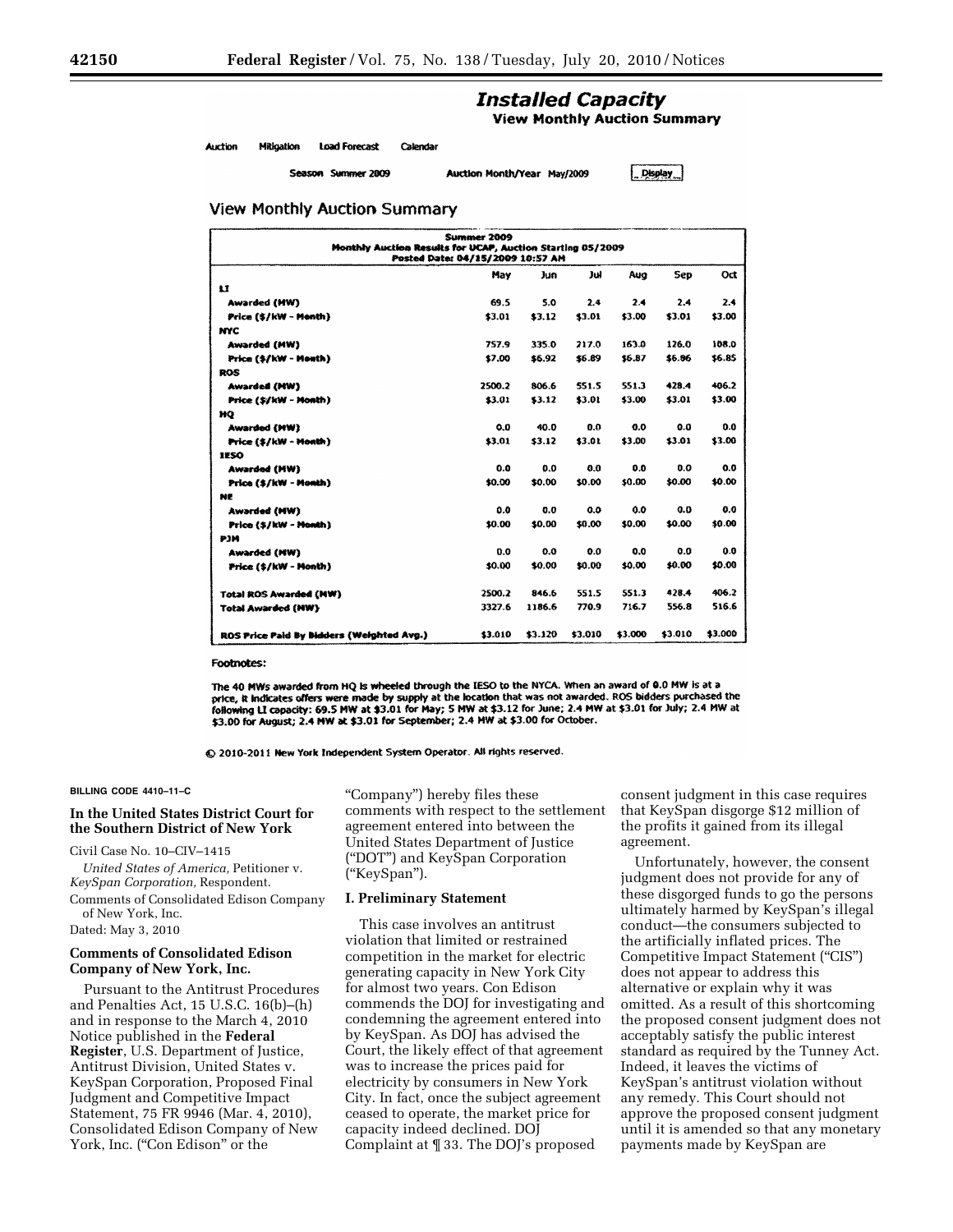distributed to the New York City retail electricity consumers who were harmed by its antitrust violations.

## **II. Background**

On February 22, 2010, the DOJ entered into a consent judgment with KeySpan proposing to settle a civil antitrust proceeding brought by DOJ to remedy a violation of Section 1 of the Sherman Act, 15 U.S.C. 1. The relief provided in the proposed Final Judgment calls for KeySpan to pay the sum of \$12 million to the United States government. Final Judgment at III.A. This payment by KeySpan represents ''a portion of its ill gotten gains from its recent illegal behavior." 75 FR 9951.

According to the DOJ, this illegal behavior consisted of KeySpan entering into an anticompetitive agreement that would raise electricity prices to New York City consumers: "KeySpan entered into an agreement in the form of a financial derivative ['the KeySpan Swap Agreement'] essentially transferring to KeySpan, the largest supplier of electric generating capacity in the New York City market, the capacity of its largest competitor. 75 Fed. Reg. at 9947. The DOJ's CIS states that ''[t]he likely effect of the Swap Agreement was to increase capacity prices for the retail electricity suppliers who must purchase capacity, and, in turn, to increase the prices consumers pay for electricity.'' 75 FR at 9947.

## **III. The Proposed Consent Judgment Fails To Satisfy Tile Public Interest Because It Fails To Provide for a Remedy to the Electric Consumers Victimized by Tile Antitrust Violation**

Before entering a proposed consent judgment in antitrust cases brought by the United States, a reviewing court must "determine that the entry of such judgment is in the public interest.'' 15 U.S.C.  $16(e)(1)$ . In making that determination, the court is required to consider:

(A) The competitive impact of such judgment, including termination of alleged violations, provisions for enforcement and modification, duration of relief sought, anticipated effects of alternative remedies actually considered, whether its terms are ambiguous, and any other competitive considerations bearing upon the adequacy of such judgment that the court deems necessary to a determination of whether the consent judgment is in the public interest; and

(B) the impact of entry of such judgment upon competition in the relevant market or markets, upon the public generally and individuals alleging specific injury from the

violations set forth in the complaint including consideration of the public benefit, if any, to be derived from a determination of the issues at trial.

15 USCS § 16(e)(1)(A) & (B) (emphasis added).

As this statutory language makes clear, this Court must consider (i) whether the Government has met its duty of considering the appropriate remedies, (ii) whether the remedies in the proposed judgment cure the injuries flowing to the general public from the violation, and (iii) whether the remedies are adequate. Unfortunately, the remedy proposed in the consent judgment falls short in each of these respects.

The settlement is not in the public interest because it does not provide relief to the individuals that have been harmed by KeySpan's actions under the KeySpan Swap Agreement. The DOJ's CIS makes it explicit that the individuals ultimately harmed by KeySpan's actions are New York City's electricity consumers who were subjected to higher prices for electricity by reason of KeySpan's illegal conduct. While the DOJ commendably condemned KeySpan's anticompetitive actions, which artificially raised New York City capacity prices, and sought an equitable remedy disgorging profits, its proposed remedy is inadequate in that it provides for KeySpan to pay the \$12 million to the U.S. Treasury rather than to the individuals who ultimately were harmed.

Unless these funds are paid to the consumers who were injured, the effects of the violation stated in the CIS are not cured and the proposed consent judgment is inadequate. Without providing relief to these parties, the settlement fails to satisfy the public interest standard.

As noted above, the effects of the antitrust violation on New York City electricity consumers are acknowledged clearly in DOJ's own filings with the Court. According to the DOJ, the KeySpan Swap Agreement unlawfully restrained competition in New York City's electric capacity market because it enabled KeySpan, which already possessed market power in the New York City capacity market, to "enter into an agreement that gave it a financial interest in the capacity of Astoria— KeySpan's largest competitor.'' 75 FR at 9947. The Keyspan Swap Agreement ''effectively eliminated KeySpan's incentive to compete for sales'' ' of capacity. 75 Fed. Reg. at 9948. The net result ''was to alter KeySpan's bidding in the NYC Capacity Market auctions. 75 Fed. Reg. at 9948. ''But for the Swap, installed capacity likely would have been procured at a lower price in New

York City from May 2006 through February 2008.'' 75 Fed. Reg. at 9951. In other words, the KeySpan Swap Agreement enabled KeySpan to unlawfully and artificially raise capacity prices in New York City to the detriment of New York's retail electricity consumers.

In New York, "sellers of retail electricity must purchase a product from generators known as 'installed capacity.'" 75 FR 9947. The capacity price becomes part of the price of retail energy that is charged to retail consumers. Thus, any artificial increase in the price of capacity in New York City was initially borne by Load Serving Entities or "LSEs" (*i.e.*, retail sellers) and then passed on to their retail customers. As DOJ itself states, the ultimate effect of the KeySpan Swap Agreement ''was to increase capacity prices for the retail electricity suppliers who must purchase capacity, and in turn, to increase the prices consumers pay for electricity.'' 75 FR 9949. As a generator in New York City, KeySpan knew that LSEs, like Con Edison, were required to buy capacity from the market on behalf of their retail electric customers. In fact, the New York Independent System Operator (''NYISO'') ''requires retail providers of electricity to customers in the New York City region to purchase 80% of their capacity from generators in that City region." 75 Fed. Reg. at 9947. Thus, KeySpan knew that the increases in the price of capacity caused by the KeySpan Swap Agreement were going to be paid, and, in fact were paid, for by New York City LSEs and their retail electric customers.

Thus, unlike objectors to the remedies proposed in *United States* v. *Microsoft Corp.,* 56 F.3d 1448 (D.C. Cir. 1995), who argued that additional remedies should be imposed for injuries not pleaded in DOJ's Complaint, Con Edison's comments here focus on the fact that the proposed decree does not remedy the injury that DOJ specifically identifies in its Complaint and CIS. Nor does Con Edison in effect seek any change in the Complaint as filed. All that Con Edison requests is that the Court exercise its powers in equity to modify a proposed decree whose "impact \* \* \* upon the public generally and individuals alleging specific injury from the violations set forth in the complaint'' is manifestly to fail to remedy those injuries. 15 USCS  $§ 16(e)(1)(B).$ 

Equity, along with the standards for reviewing this settlement, calls for those consumers that were the ultimate victims of the KeySpan Swap Agreement to be the beneficiaries of whatever relief is provided for in the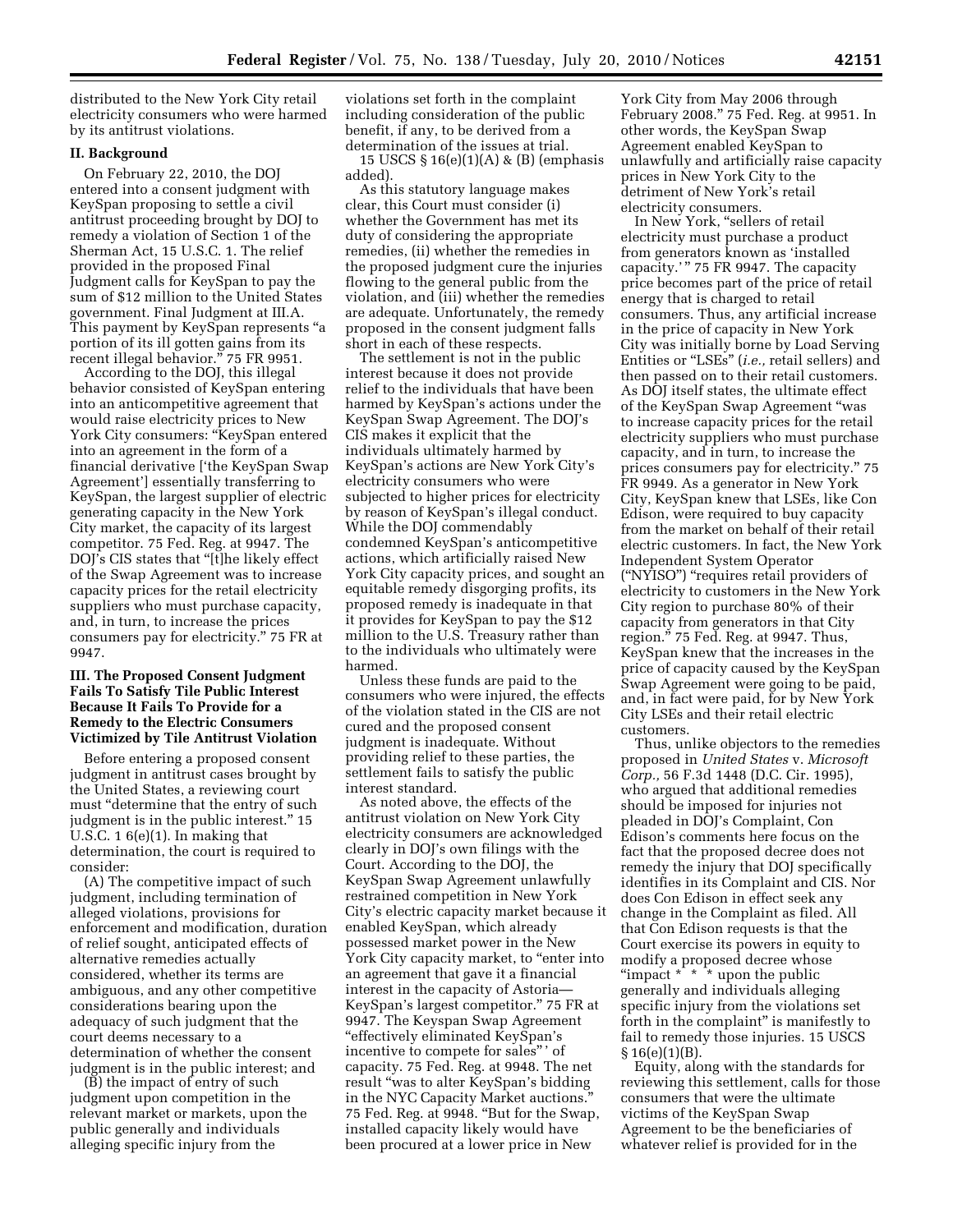consent judgment (the \$12 million payment). DOJ acknowledges that there is no adequate remedy here at law for individuals harmed by KeySpan's antitrust violation. 75 FR 9951. The reason is that private individuals could not bring an antitrust suit here due to the barrier of the filed rate doctrine. See Arkansas La. Gas Co. v. Hall, 453 U.S. 571, 577 (1981); *Keogh* v. *Chicago & NW. Ry. Co.,* 260 U.S. 156 (1922). Where, as here, no remedy exists at law, courts have broad authority to design equitable relief that ensures fairness in light of the circumstances.

As the Supreme Court has made clear: ''[t]he essence of a court's equity power lies in its inherent capacity to adjust remedies in a feasible and practical way to eliminate the conditions or redress the injuries caused by unlawful action. Equitable remedies must be flexible if these underlying principles are to be enforced with fairness and precision.'' *Freeman* v. *Pitts,* 503 U.S. 467, 487 (1992) (emphasis added). For example, when courts employ the "equitable" remedy'' of piercing the corporate veil, they are not ''imposing [ ] liability'' but rather "remedying the fundamental unfairness that would [otherwise] result.'' Trustees of *Nat'l Elevator Industry* v. *Lutyk,* 332 F.3d 188, 193 n.6 (3d Cir. 2003) (emphasis added, internal quotations omitted). "[T]hus, the theory of harm alleged may affect the scope of the remedy that equity demands.'' *Id; see* also *Taylor* v. *FTC*), 339 F. App'x. 995, 999 (Fed. Cir. 2009) (''district court's equity jurisdiction provides broad and flexible power to deliver justice in unique factual circumstances

\* \* \* to [the] court's best estimation''). In the circumstances of this case, the theory of harm (*i.e.,* the competitive injury) involves capacity prices that have been artificially increased as a result of the KeySpan Swap Agreement. In order to fairly redress that injury, the remedy, even if limited, should flow to the injured retail electricity consumers who paid those higher prices.

No basis exists on formalistic grounds to refrain from providing a remedy to the consumers injured by KeySpan's antitrust violation by distributing to them the \$12 million disgorged by KeySpan from its illegal scheme. No party should be heard to rebuff this appropriate relief by arguing that the KeySpan Swap Agreement was with a counter-party, which entered into that transaction in arms-length bargaining, rather than consumers. That would exalt form over substance. It would also ignore the impact that the KeySpan Swap Agreement had on the New York City capacity market. As the DOJ's own CIS explicitly states, the ultimate effect

of the antitrust violation was ''to increase the prices consumers pay for electricity.'' Equitable remedies are needed because they ensure ''that substance will not give way to form [and] that technical considerations will not prevent substantial justice from being done.'' *Pepper* v. *Littan,* 308 U.S. 295, 305 (1939); *Chase Manhattan Bank*  v. *Brown & E. Ridge Partners,* 243 A.D.2d 81, 84 (NY. App. Div. 4th Dep't 1998) (''a court of equity looks to the substance of the action, not its form''); *see* also *Hechinger Liquidation Trust* v. *BankBoston* Retail Fin. Inc., 287 B.R. 145, 151–52 (D. Del. 2002) (citing Pepper and Chase in concluding that ''the court should not employ a mechanical and formalistic'' approach).

The DOJ does not explain in the CIS why it did not address the provision of relief to New York City consumers. Though it cites to the filed rate doctrine, DOJ appears to recognize that the filed rate doctrine does not apply to the disgorgement payments involved in the proposed consent judgment. Nor does the filed rate doctrine present any barrier to including in the judgment an equitable remedy in the form of payments to New York City consumers. The profits required to be disgorged by the proposed consent judgment are KeySpan's profits stemming from the KeySpan Swap Agreement, not from its sales of electric capacity under a filed rate. The KeySpan Swap Agreement is a private financial contract between KeySpan and the financial services company which was not filed with FERC. The KeySpan Swap Agreement is thus not part of the filed rate.1 Accordingly, the filed rate doctrine is not a bar to providing relief to consumers in this case. Though the practical effects of restitution and disgorgement differ they are both equitable remedies. Restitution ultimately flows to the injured party, but it is neither a form of ''damages'' nor a means of providing ''compensation for past injuries.'' *See Ellett Bros.,* Inc. v. *US. Fidelity & Guaranty Co.,* 275 F.3d 384, 388 (4th Cir. 2001) (''Restitution and disgorgement require payment of defendant's ill-gotten gains, not compensation of the [injured party's] loss.''). Moreover, courts have interpreted statutes in a manner that

does not interfere with a court's traditional equity powers, unless Congress clearly makes that ''desire plain.'' *Hecht Co.* v. *Bowles,* 321 U.S. 321, 329–30 (1944) (''The essence of equity jurisdiction has been the power \* \* \* to do equity and to mould each decree to the necessities of the particular case.''). The filed rate doctrine, in short, has no application to the equitable distribution of the disgorged funds as a remedy in this case.

Finally, it is not a bar to providing relief to consumers that the precise amount of harm to them has not been calculated. KeySpan's conduct may have caused much greater injury than the \$12 million it has agreed to disgorge. Equity does not allow a party to take advantage of imprecision that a wrongdoer is responsible for creating. While KeySpan's wrongdoing may have made it difficult to calculate the extent of the harm to consumers, the DOJ's duty is to protect the general public, and its own findings that the likely effect of the violation was to raise prices, make it apparent that an adequate equitable remedy requires distribution of the disgorged funds to the consumers that were harmed.

Such relief would, at least, partially offset the economic damage inflicted upon New York City's electricity consumers. Accordingly, any relief in the form of monetary payments provided for by this consent judgment should be for the benefit of New York City's retail electric consumers. One method to effectuate such relief would be to provide for payments to be made to New York City LSEs in proportion to the amount of capacity that they procured during the May 2006 through February 2008 time period, with the proviso that such payments be distributed to end use consumers in proportion to their relative demand during this period. Alternatively, the Court could direct the NYISO to equitably distribute the payments among consumers.

## **IV. Conclusion**

Con Edison respectfully requests that the Court find that the proposed consent judgment is not in the public interest until and unless any monetary payments disgorged by KeySpan are used to provide relief to New York City's electricity consumers.

Dated: May 3, 2010, New York City.

Respectfully submitted,

Consolidated Edison Company of New York, Inc.

By: Neil H. Butterklee, Assistant General Counsel, Consolidated Edison Company

 $^{\rm 1}\!$  It is the NYISO Market Administration and Control Areas Services (''Services Tariff'') that is the filed rate. All of the rules, procedures and pricing formulas associated with the NYISO's capacity auctions are contained in the Services Tariff which is on file at the Federal Energy Regulatory Commission (''FERC''). Thus, the filed rate is encompassed within the pages of the Services Tariff. It does not include the KeySpan Swap Agreement which is an extrinsic private contract.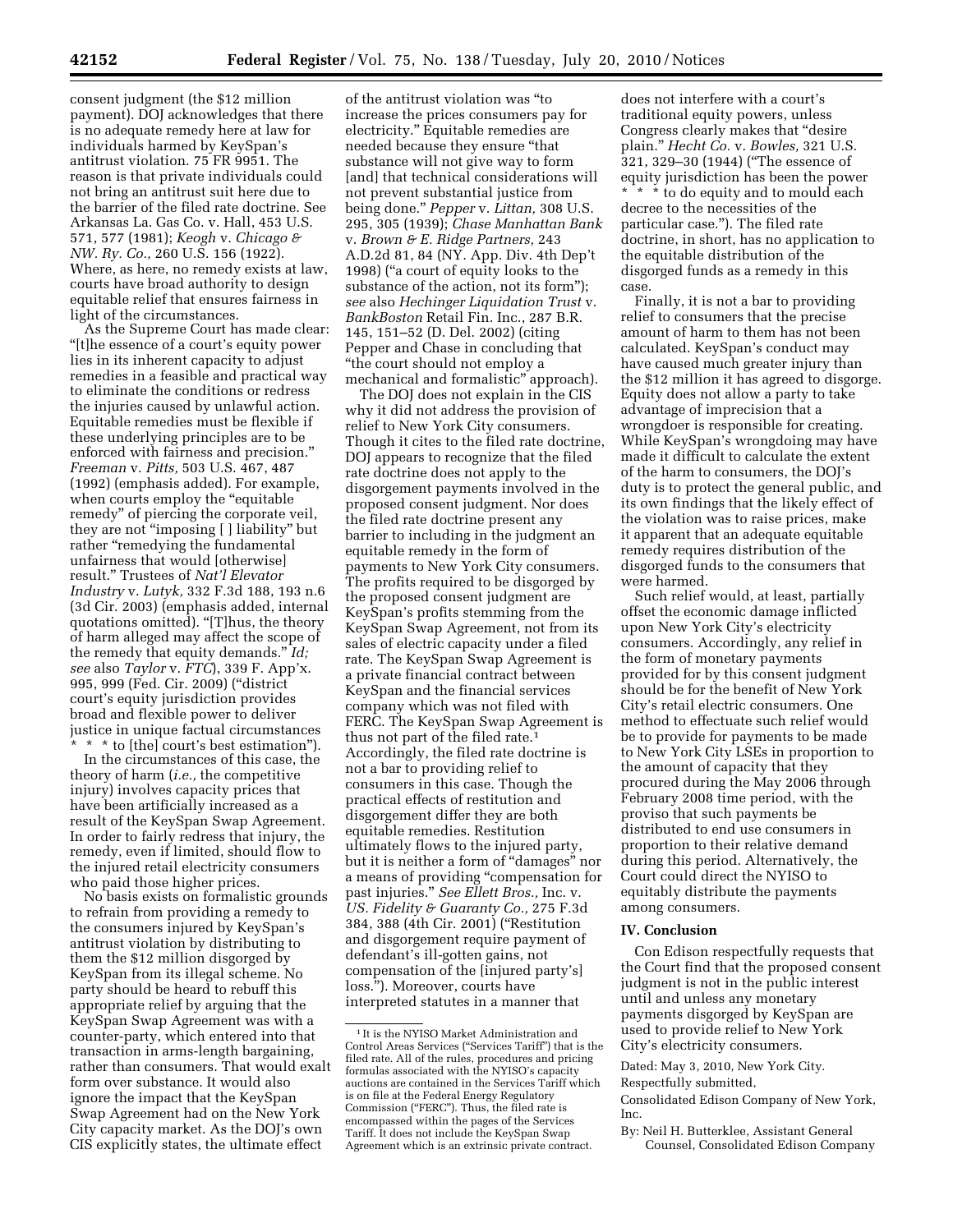of New York, Inc.

## April 30, 2010

BY ELECTRONIC MAIL

Donna N. Kooperstein, Chief,

- Transportation, Energy, and Agriculture Section, Antitrust Division, U.S. Department of Justice, 450 Fifth Street, NW., Suite 8000, Washington, DC 20530.
- Re: United States v. KeySpan Corporation; Proposed Final Judgment, Stipulation and Competitive Impact Statement

Dear Ms. Kooperstein: The New York State Consumer Protection Board (''NYSCPB'') appreciates the invitation, provided in the **Federal Register** dated March 4, 2010, to discuss the appropriateness of the proposed Final Judgment, Stipulation and Competitive Impact Statement that have been filed with the United States District Court for the Southern District of New York in United States of America v. KeySpan Corp., CMI Case No. 10–CIV–1415. The NYSCPB is pleased that the United States Department of Justice (''USDOJ'') has pursued the improper collusive behavior of KeySpan Corporation (''KeySpan'' or ''Company'') in New York City's capacity market.<sup>1</sup> For almost two years, KeySpan was able to maintain artificially high capacity prices in New York City by controlling, through a third party, the bids of its main competitor and receiving that competitor's capacity revenues. The filed documents call this arrangement ''the KeySpan Swap.''

The NYSCPB believes that, for two reasons, entry of the proposed Final Judgment is not in the public interest. First, KeySpan has agreed to disgorge only \$12 million, when the evidence is overwhelming that the Company's illicit conduct burdened New York Cit's energy consumers by at least \$68 million and perhaps as much as several hundred million dollars in over payments.2 Second, the ill-gotten gains should be paid to the victims of KeySpan's improper behavior, New York City's energy consumers, not to the Federal government.

## *Statement of Interest*

The NYSCPB is an agency in the Executive Branch of New York State government statutorily charged with

 $** * *$  representing the interests of consumers of the state before Federal, state and local administrative and regulatory agencies. 3 Further, pursuant to Executive Order No. 45, the NYSCPB is authorized to:

Act as an advocate before other state and Federal entities by:

(a) representing the interests of consumers in proceedings of Federal, state and local administrative and regulatory agencies where the State Director deems the proceeding to affect the interest of consumers.

The NYSCPB has also been designated by the New York State Independent System Operator, Inc. (''NYISO'') as the ''Statewide Consumer Advocate,'' representing the interests of the State's residential, small business and farm electricity users in the NYISO governance process. The Agency has fully participated in the NYISO's stakeholder process since the inception of the organization in the late 1990's and has made numerous filings with the FERC.

## *Comments*

The Competitive Impact Statement asserts that the ''proposed Final Judgment remedies [KeySpan's] violation by requiring KeySpan to disgorge profits obtained through the anticompetitive agreement.'' The NYSCPB respectfully disagrees. According to the NYSPSC, the KeySpan Swap unjustly enriched the Company by more than \$68 million and imposed continued high electricity costs on consumers in amounts that could total hundreds of millions of dollars. Viewed in this context, disgorgement of \$12 million will not deter the Company or other companies from engaging in anticompetitive conduct in the future. Not only is the penalty less than 20 percent of the ill-gotten gains, but it is so small compared to the Company's annual earnings that. shareholders would not notice it. Instead, the settlement should reflect KeySpan's wrongful gains from the swap, its wrongful gains from its capacity sales outside the swap, and the harm to consumers due to high capacity prices that were caused by the swap.

USDOJ has not sustained its burden to provide sufficient evidence for the Court to determine that a \$12 million settlement is adequate reimbursement for KeySpan's unjust enrichment, or deter such anti-competitive conduct in the future. The NYSCPB agrees with the NYSPSC that USDOJ should be required to disclose the total amount of KeySpan's wrongful gains, and explain

how, in light of these gains, a \$12 million settlement would adequately recover KeySpan's unjust enrichment and deter such illegal practices. In addition, the managers who perpetuated this illegal conduct will likely suffer no negative consequences as a result of the settlement. Indeed, it is likely they received hefty bonuses as the illicit revenues began rolling in. Further, at the very least, the names of the managers who approved or condoned this behavior should be made public.

The proposed Final Judgment is also flawed because the people harmed by the Company's conduct would not receive any benefit from its remedy. Transferring \$12 million to the Federal government would produce no impact on the economic lives of New York City energy consumers. A fairer and appropriate course of action would be to return the ill-gotten gains to the people from whom they were taken, primarily the electric customers in New York City (Zone J of the capacity market operated by the NYISO.) One way this could be accomplished would be to provide a credit to load serving entities within Zone J that could be used to offset the cost of current purchases. The NYSCPB recognizes, however, that it would be the NYISO's responsibility to implement such a credit mechanism. We recommend that the Court direct USDOJ to contact the NYISO to discuss the feasibility of implementing this mechanism.

If the credit mechanism proves impractical, as a substitute, we recommend using the money for expansion of energy efficiency programs in Zone J. Two New York State entities administer energy efficiency programs for low-income New Yorkers. The New York State Division of Housing and Community Renewal administers the Federally funded Weatherization Assistance Program and the New York State Energy Research and Development Authority administers the state-funded EmPower New York program. Annual and other reports by independent thirdparties demonstrate that both of these entities ably administer well-designed energy efficiency and weatherization programs that lower the energy burden for low-income New Yorkers and reduce energy prices for everyone by lessening demand. The NYSCPB urges the Court to direct USDOJ to discuss with these State entities the process by which the funds could be transferred. We recommend transfer of the funds to these two State entities in equal shares, with the qualification that the funds must be used to expand their ongoing work in Zone J.

<sup>1</sup>USDOJ's action is especially commendable when compared to the failure of the Federal Energy Regulatory Commission (FERC'') to take any action to protect consumers from KeySpan's conduct.

<sup>2</sup>The NYSCPB's comments rely on data contained in the affidavit accompanying the comments of the New York State Public Service Commission (''NYSPSC''). The NYSCPB supports the analyses and recommendations in the NYSPSC's comments as well as those in the comments of the City of New

<sup>&</sup>lt;sup>3</sup> New York Executive Law § 553(2)(d).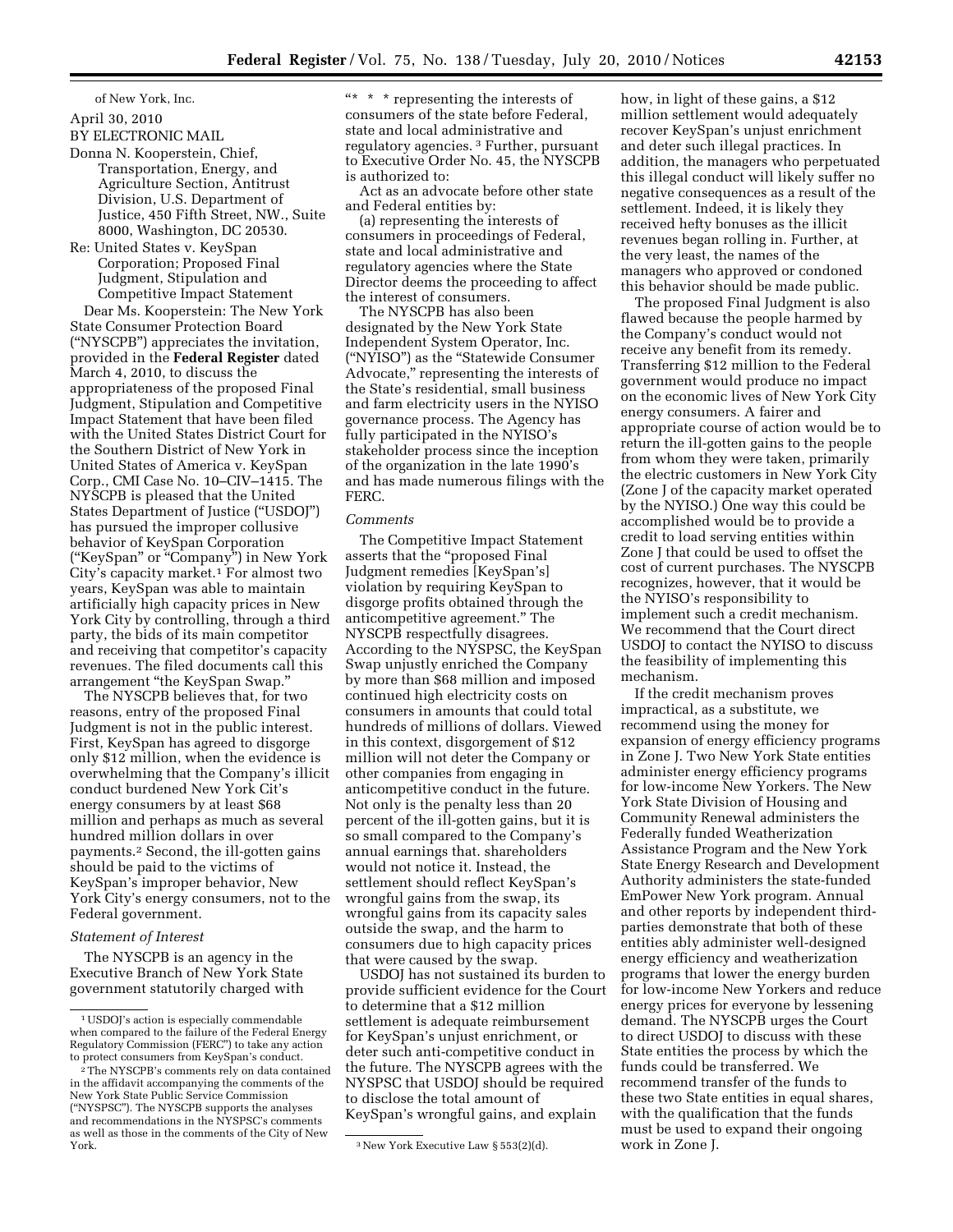#### *Conclusion*

The proposed Final Judgment should be rejected because it is not in the public interest. The Court should direct urge the parties to increase the amount of ill-gotten gains to be disgorged and require all disgorged funds to inure to the benefit of New York City energy consumers.

Thank you for consideration of our comments in this matter.

Respectfully yours,

Mindy A. Bockstein,

*Chairperson and Executive Director.*  Tariq N. Niazi,

*Director of Utility Intervention.* 

Saul A. Rigberg,

*Intervenor Attorney.* 

May 17, 2010

- Donna N. Kooperstein, Chief, Transportation, Energy & Agriculture Section. Antitrust Division. United States Department of Justice, 450 Fifth Street, NW., Suite 8000, Washington, DC 20530.
- RE: Comments of the Pennsylvania Public Utility Commission on United States v. Keyspan Corporation Proposed Final Judgment and Competitive Impact Settlement, 1O–civ–1415 (USDC— Southern District, New York)

Dear Ms. Kooperstein: The Pennsylvania Public Utility Commission 1 (''PaPUC'') herewith files these comments under the provisions of the Tunney Act,  $15$  U.S.C.  $16(d)$ , with respect to the Proposed Final Judgment and Competitive impact Settlement in the matter of United States v. Keyspan Corporation presently before the United States District Court for the Southern District of New York, Civil Action 10– civ–1415.

In 1997, the General Assembly enacted the Electric Generation Customer Choice and Competition Act, 66 Pa.C.S. § 2801 *et seq,* restructuring Pennsylvania's traditional vertically integrated electric utilities and opening up retail markets to competition. As Pennsylvania is largely, and soon will be wholly within the control area of PJM interconnection, L.L.C., a FERCjurisdictional Regional Transmission Organization, the competitiveness of Pennsylvania's retail electric markets is heavily dependent on the competitive results of the PJM electric generation wholesale markets. Approximately 80%

of the delivered price of retail electricity is attributable to the wholesale cost of generation.

As a state public utility regulatory agency in a state that has, for more than a decade, supported both wholesale and retail competition in the electric power generation markets, we are deeply concerned by allegations contained in the complaint that appear to conclusively establish the existence of a sophisticated multi-year effort by the defendant to evade competition in the New York installed capacity market, resulting in higher retail electricity prices for retail users of electricity. The effort appears to have been carefully calculated and executed so as to avoid action by New York state authorities, Federal regulators and antitrust enforcers.

This concern is heightened by the fact that the Federal Energy Regulatory Commission, which has regulatory jurisdiction over the New York City wholesale generation market, was apparently unable to detect or deter the behavior recited in the instant Complaint.2 As the complaint recites, during the 2006–2009 period, Keyspan was faced with the prospect of new competition in the New York City capacity market which had the prospect of substantially reducing its future capacity revenues. Unable to purchase control of its competitor and unwilling to risk head-to-head competition, Keyspan purchased a financial interest in the capacity sales of its competitor through a third party (''Keyspan Swap''). In turn, the third party sought and obtained a hedging agreement with the competitor Astoria to reduce its counterparty risk. The result was to make Keyspan indifferent with respect to competition, as it would receive revenue either through bidding into the capacity market or through its swap.

It appears from the factual recitations of the Complaint that Keyspan's scheme had a high likelihood of success.3 This

3The facts appear to establish that there was a sophisticated effort by Keyspan to immunize its

would seem to elevate the danger that New York City load serving entities, and ultimately the public could suffer competitive injury without remedy or the protection of the laws of New York State, or of the United States. That would seem to elevate the seriousness of the defendant's offense. Moreover, it is not clear that the facts in this case are limited in time and place; while the tariff rules in question in this case apply to a specific geographic location and time period, the general method employed by the defendant to avoid competition (i.e., the purchase of a financial interest in the operations of a competitor through a third party) is not so limited.

Because the PaPUC is a state regulatory agency with limited jurisdiction and power under Pennsylvania law, we must rely heavily upon the effective enforcement of the antitrust Jaws of the United States to protect the public and the competitive wholesale and retail electric generation markets.

The PaPUC understands that there has been a degree of difficulty associated with detecting and prosecuting the actions recited in this case; we do not oppose the proposed Stipulation and Final Judgment, although we cannot state whether the equitable and financial penalties in the Final Judgment result iii the full remedy of injury to the public from execution of the scheme.

This proceeding demonstrates that even if conduct inimical to competition is not effectively proscribed under the Federal Power Act, it may result in prosecution and serious consequences under the antitrust laws of the United States. The PaPUC and other public and private entities with a critical stake in the success of wholesale electric generation competition have benefitted from studying the facts of this case and will be better able to detect and deter similar schemes in the future.

Lastly, the PaPUC would like to convey our thanks to the U.S. Department of Justice—Antitrust Division for enforcing competition law in wholesale electricity markets and sanctions against a scheme that manifestly reduced competition and raised prices in the New York City capacity market.

Very truly yours,

Bohdan R. Pankiw,

Chief Counsel, *Pennsylvania Public Utility Commission.* 

cc: James H. Cawley, Chairman

<sup>1</sup>The PaPUC is a state administrative commission created by the General Assembly of the Commonwealth of Pennsylvania and charged with the regulation of electric utilities, transmission siting and licensing of generation suppliers within the Commonwealth of Pennsylvania. 66 Pa.C.S. A., § 101, *et seq.* 

<sup>2</sup> In 2007, the New York 150 sought, pursuant to Section 205 of the Federal Power Act to file capacity mitigation and market remediation tariffs to address perceived exercises of market power in the New York City capacity market. FERC rejected the proposed behavioral remediation tariffs and instead directed a staff investigation. New York Independent System Operator. Inc., 118 FERC ¶ 61,182 (2007) (''2007 FERC Order''). In the staff review of the allegations filed with respect to the New York City capacity market, it was apparently concluded, inter a/ia, that while Keyspan's actions did not violate any provision tariff or of the Federal Power Act, there was a potential problem with buyer's market power, (i.e., a potential for exercise of monopsony), and directed the New York ISO to file tariffs to address this purely theoretical concern.

transactions from regulatory review by seeking to characterize them as ordinary and usual business transactions.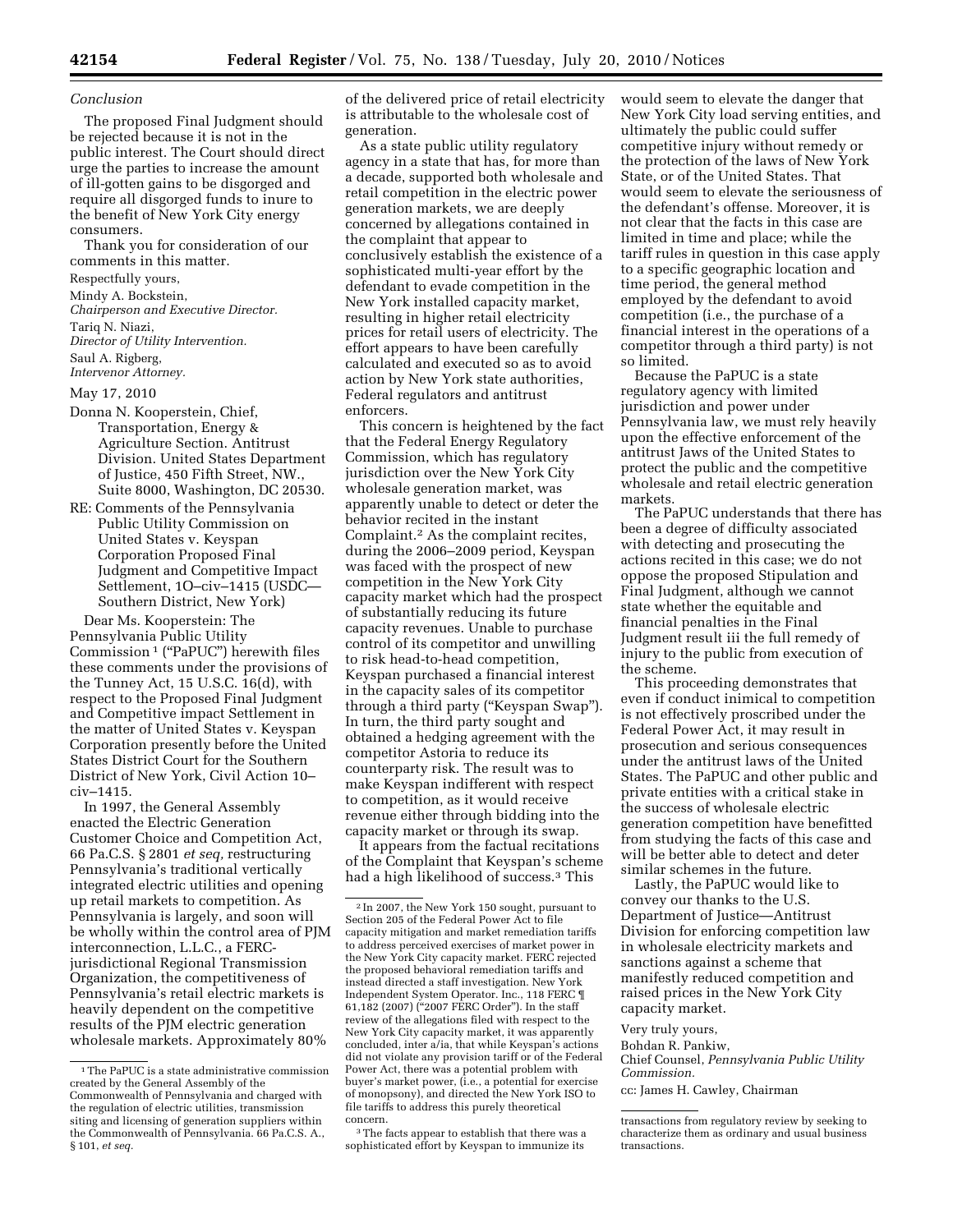Tyrone J. Christy, Vice Chairman Wayne E. Gardner, Commissioner Robert F. Powelson, Commissioner

#### May 14, 2010

- Donna N. Kooperstein, Chief, Transportation, Energy, arid Agriculture Section, Antitrust Division, U.S. Department of Justice, 450 Fifth Street, NW., Suite 8000, Washington, DC 20530
- Re: Public Notice Inviting Tunney Act Comments in United States v. Keyspan, SDNY Civil Action No. 10–cv–1415 (WIIP), 75 Fed. Reg. 9946, March 4, 2010.

Dear Ms. Kooperstein: AARP submits these comments in response to the above-referenced notice regarding the proposed settlement of United States v. Keyspan, SDNY Civil Action No. 10–cv– 1415 (WHP). AARP is a nonpartisan, nonprofit organization that helps people over the age of 50 to have independence, choice, and control in ways that are beneficial to them and society as a whole.<sup>3</sup> AARP has millions of members, including more than 2,500,000 members who reside in New York.4 AARP is greatly concerned about the threats to health and safety of vulnerable citizens caused by New York's high electricity costs.<sup>5</sup> Because the cost of utilities has skyrocketed, many low and middle-income families and older people must now choose between paying their energy bills for heating and cooling and paying for other essentials such as food and medicine. AARP works to protect consumers from excessive rates and charges such as were set and charged by KeySpan and passed through to consumers. As consumers, AARP members depend upon the protection of the antitrust laws from the unlawful exercise of monopoly or market power and the enforcement of the antitrust laws by DOJ and the courts.

The United States Department of Justice Antitrust Division (''DOJ'') filed a Complaint against KeySpan Corporation (''KeySpan'') on February 22, 2010. The Complaint alleges violation of Section 1 of the Sherman Act in connection with KeySpan's successful efforts to inflate prices paid for wholesale electric capacity from May 2006 to February 2009 in a spot market operated by the New York Independent System Operator

(''NYISO'').1 Keyspan achieved this price inflation using a strategy of economic withholding, by bidding the maximum possible amount in order to drive up the market clearing price paid to all sellers in the NYISO in-City capacity auction market. Keyspan also entered into a financial derivative swap contract with Morgan Stanley, which functioned to create an interest in sales of a major competitor, providing a stream of payments to KeySpan to offset diminished sales due its withholding strategy to raise prices.

On the same day the Complaint was filed, DOJ and Keyspan filed and moved for entry of a Proposed Final Judgment that would settle and discontinue this action. Under the terms of the Proposed Final Judgment, Keyspan would pay \$12 million to the U.S. Treasury, with no admission of any wrongdoing, and the Complaint would be dismissed. The Proposed Final Judgment would provide no monetary remedy or other benefit for the consumers who paid higher prices for electricity due to the antitrust law violation described in the Complaint.2 As required by the Antitrust Procedures and Penalties Act (the ''TunneyAct''), 15 U.S.C. 16(e)–(f), DOJ filed a Competitive impact Statement recommending approval by the Court of the Proposed Final Judgment. The Tunney Act requires public notice and an opportunity for public participation and input to both DOJ and the Court prior to the Court's review and decision on the settlement of an antitrust case.

AARP members in New York state were adversely affected by the inflated capacity charges due to the alleged antitrust violations.6 The inflated charges for capacity were paid in the first instance by load-serving utilities, such as Consolidated Edison Company of New York, Inc. ("Con Edison"), which then passed through all the excessive charges to retail customers. ''The exercise of supplier market power, through economic withholding, leads to higher capacity prices, and a wealth transfer from consumers to suppliers."<sup>7</sup>

*power*\_*abuse*\_*SgLN9psbhjopRMEGU68fgK.*  7Affidavit of Peter Cramton, Ph.D., Feb. 8, 2007, attached as Exhibit A to Answer and Request for Leave to File Answer of Consolidated Edison

Con Edison estimated the inflated costs in 2006 to be approximately \$159 Million.8 Of that amount, \$119 million was paid by New York City area utilities, and \$39 million was paid by utilities in the rest of the state. The amount of capacity overcharges for 2007 and until NYISO rules were changed in early 2008 have not been identified.

AARP urges DOJ not to settle the action as proposed and urges the Court not to approve the Proposed Final Judgment. AARP's reasons for disapproval, set forth in greater detail below, include, foremost, the lack of any monetary remedy or other discernible benefit for injured consumers, and the absence of a credible deterrent that would discourage others from exercising market power in the NYTSO markets in violation of the antitrust laws. Also, there is no factual foundation in the record

• to determine appropriateness of the \$12 Million disgorgement of profits;

• to determine the portion of the profits received by KeySpan that would be disgorged;

• to quantify the harm to markets and consumers caused by the antitrust law violation described in the Complaint;

• to determine the basis for arriving at the \$12.1 million partial disgorgement and its appropriateness;

• to clearly identify the swap contract and its terms which violated the antitrust laws; and

• to determine if the settlement is adequate to redress the antitrust law violation that occurred.

The public interest may be harmed by the settlement if, instead of the intended deterrent effect, it sends a message that antitrust violators who inflate prices through the exercise of market power in NYISO markets can (i) escape serious consequences, (ii) have no obligation to return illegally obtained profits to those injured by the antitrust violation described in the Complaint, (iii) make no admission of wrongdoing, and (iv) disgorge only an unstated portion of their profits from their unlawful scheme. Also, the proposed settlement may tacitly condone the future use by others of private financial derivative swap contracts to compensate sellers

<sup>3</sup>For more information about AARP see *http:// www.aarp.org/.* 

<sup>4</sup>For more information about AARP's New York state office, see *http://www.aarp.org/states/ny/.* 

<sup>5</sup>New York residential electric rates are currently third highest in the nation, second only to Hawaii and Connecticut. Energy Information Agency, Electric Power Monthly, April, 2010, Year to Date, available at *http://www.eia.doe.gov/cneaf/images/ xls.gif.* 

<sup>1</sup>The Complaint is available at *http://* 

*www.justice.gov/atr/cases/f255500/255507htm.*  2The Proposed Final Judgment is available at *http://www.justice.gov/atr/cases/f255500/ 2555O9.htm.* 

<sup>&</sup>lt;sup>6</sup> "Every Con Ed customer in the five boroughs overpaid an average total of at least \$40 over two years during a price-fixing scheme set up by the owners of a giant Queens power plant, the feds charge in a court case that would let the alleged gougers get away with most of the gains.'' Bill Sanderson, \$157 M Power Abuse, N.Y. Post, March 9, 2010, available at *http://www.nypost.com/f/ printlnews/local/* 

Company of New York, Inc., Orange and Rockland Utilities, Inc., Mutliple Intervenors and the City of New York, in FERC Docket No. ER07–360, Re New York Independent System Operator, available at *http://elibrary.ferc.gov/idmws/common/ opennat.asp?fileID=11248666.* 

<sup>8</sup>See Motion to Comment of Consolidated Edison Company of New York, Inc., etc., Re New York Independent System Operator, FERC Docket No. ER07–360 (Jan. 27, 2009), p. 2 and Affidavit of Stuart Nachmias, ¶ 13–14, available at *http:// elibrary.ferc.gov/idmws/common/ opennat.asp?fileID=11236060.*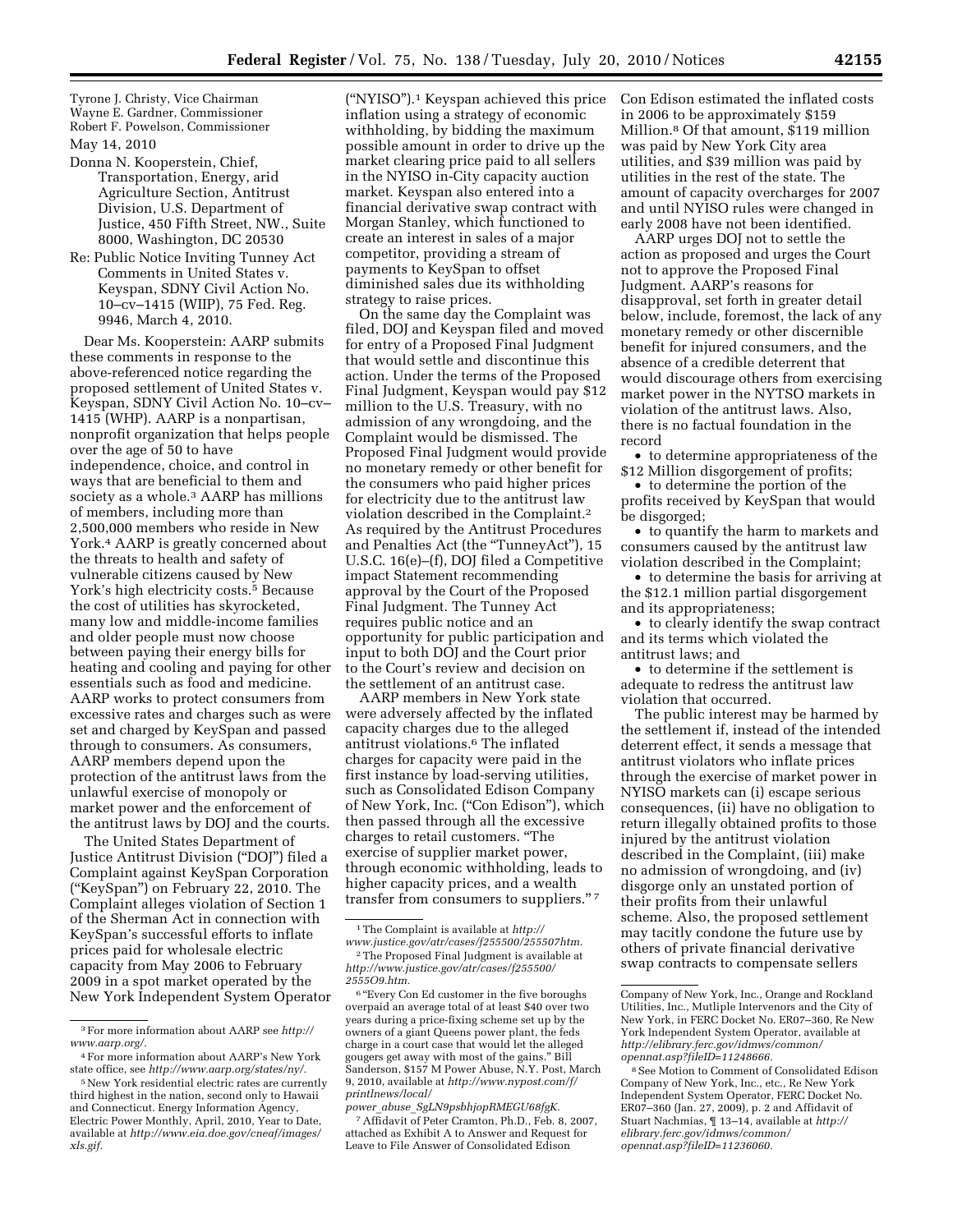who employ anomalous withholding or bidding strategies to exert market power and inflate clearing prices in the NYISO or other organized electricity spot markets elsewhere in the nation.

Information filed in other proceedings suggests that the amount of disgorgement is not adequate, that the settlement will not deter use of private derivative contracts to support anomalous bidding in NYISO markets, and that the requisite factual foundation needed to support the proposed settlement is absent. At a minimum, further proceedings are needed to develop an adequate factual record upon which it would be possible for the Court to determine whether a proposal to compromise this antitrust action is in the public interest.

No Sufficient Factual Foundation Exists to Support a Conclusion That the Proposed Settlement Is a Reasonably Adequate Remedy or in the Public Interest

The Tunney Act proceeding is critically important because it tests, through public participation and the sunlight of public scrutiny, whether an adequate factual foundation exists to support a finding that the public interest would be advanced if a civil antitrust case brought by the United States is settled through compromise with the alleged violator. The Tunney Act provides, in relevant part:

Before entering any consent judgment proposed by the United States under this section, the court shall determine that the entry of such judgment is in the public interest. For the purpose of such determination, the court shall consider

(A) the competitive impact of such judgment, including termination of alleged violations, provisions for enforcement and modification, duration of relief sought, anticipated effects of alternative remedies actually considered, whether its terms are ambiguous, and any other competitive considerations bearing upon the adequacy of such

(B) the impact of entry of such judgment upon competition in the relevant market or markets, upon the public generally and individuals alleging specific injury from the violations set forth in the complaint including consideration of the public benefit, if any, to be derived from a determination of the issues at trial.

15 USC 16(e)(l). As shown below, the necessary foundation of record support needed to answer even the most basic questions about the proposed settlement is lacking.

The Complaint filed by DOJ alleges that KeySpan violated Section 1 of the

Sherman Act 9 by adopting an economic withholding strategy in the NYISO capacity market—bidding high to drive clearing prices up. Attendant to the withholding strategy was the possible consequence that not all its capacity would be sold at the maximum price that KeySpan bid, and that other competitors who bid lower would make sales and receive the high price set by KeySpan. To compensate itself for lost sales due to its withholding strategy, KeySpan entered into a financial derivative swap contract, which in effect gave it a financial interest in the capacity sales of a major new competitor. According to the Complaint:

On January 18, 2006, [KeySpan] and a financial services company executed an agreement (the "KeySpan Swap") that ensured that KeySpan would

On January 18, 2006, [KeySpan] and a financial services company executed an agreement (the "KeySpan Swap") that ensured that KeySpan would withhold substantial output from the New York City electricity generating capacity market \* \* \*. The likely effect of the KeySpan swap was to increase prices for the retail electricity suppliers who must purchase capacity, and, in turn, to increase the prices consumers pay for electricity.

Complaint, page 1. The contract was between KeySpan and Morgan Stanley, and Morgan Stanley entered into a reciprocal financial derivative arrangement with Astoria Generating, a major new competitor of KeySpan.10

 $^{\rm 10\, 4}$  On January 18, 2006, KeySpan entered into an International SWAP Dealers Association Master Agreement for a fixed for float unforced capacity financial swap (the ''Agreement'') with Morgan Stanley Capital Group Inc. (''Morgan Stanley''). The Agreement has a three year term that began on May 1, 2006. The notional quantity is 1,800,000kw (the ''Notional Quantity'') of In-City Unforced Capacity and the fixed price is \$757/kWmonth (''Fixed Price''), subject to adjustment upon the occurrence of certain events. Cash settlement occurs on a monthly basis based on the In-City Unforced Capacity price determined by the relevant New York Independent System Operator (''NYISO'') Spot Demand Curve Auction Market (''Floating Price''). For each monthly settlement period, the price difference equals the Fixed Price minus the Floating Price If such price difference is less than zero, Morgan Stanley will pay KeySpan an amount equal to the product of (a) the Notional Quantity and (b) the absolute value of such price difference. Conversely, if such price difference is greater than zero, KeySpan will pay Morgan Stanley an amount

One of the conditions of the swap contract provided for its termination if the closing for the purchase of the competitor power plant by Astoria Generating did not occur. The swap contract is not in the record of this case but an excerpt is available in a FERC filing made by Con Edison.

Because all sellers are paid the same market clearing price in the NYISO capacity market auctions, a single seller who achieves a higher clearing price through an unlawful scheme ensures that all sellers reap the benefit of that inflated price, with the consequence that every megawatt of electric capacity sold, even by those sellers not participating in the scheme, is overpriced, to the detriment of consumers. The Complaint does not quantify the amount of higher prices obtained through KeySpan's scheme or the attendant cost borne by consumers. The Complaint simply alleges that ''KeySpan had revenues of approximately \$850 million in 2006 and \$700 million in 2007 from the sale of energy and capacity at its Ravenswood facility.'' Complaint, ¶ 6. The Complaint does not indicate the portion of these KeySpan revenues attributable to the illegal scheme. Nor does the Complaint indicate the total NYISO capacity market revenue or the portion of that which was inflated due to KeySpan's scheme and ultimately paid by consumers.11

Despite the absence of any indication in the Complaint as to the amount of total damage to markets and consumers through the inflated capacity prices, and despite the absence of any assertion regarding KeySpan's share of those inflated charges, the DOJ Competitive Impact Statement asserts:

The proposed Final Judgment remedies this violation by requiring KeySpan to disgorge profits obtained through the anticompetitive agreement.12

How can it possibly be said the proposed settlement ''remedies this

11As discussed infra, there are indications that the price of capacity was increased by KeySpan's gambit by approximately \$157 million in 2006. 12 DOJ Competitive Impact Statement, p. 8.

(Emphasis added). The Competitive Impact Statement is available at *http://www.justice.gov/atr/ cases/f255500/255578.htm.* 

<sup>&</sup>lt;sup>9</sup> "Every contract, combination in the form of trust or otherwise, or conspiracy, in restraint of trade or commerce among the several States, or with foreign nations, is declared to be illegal. Every person who shall make any contract or engage in any combination or conspiracy hereby declared to be illegal shall be deemed guilty of a felony, and, on conviction thereof, shall be punished by fine not exceeding \$100,000,000 if a corporation, or, if any other person, \$1,000,000, or by imprisonment not exceeding 10 years, or by both said punishments, in the discretion of the court.'' 15 U.S.C. 1.

equal to the product of (a) the Notional Quantity and (b) the absolute value of such price difference. This derivative instrument does not qualify for hedge accounting treatment under SFAS 133 and is subject to fair value accounting treatment; although currently there is no observable market reference to value this derivative instrument. As noted, this is a financial derivative instrument and is unrelated to any physical production of electricity'' Keyspan Form 10–Q, Annual Report, June 30, 2006, available at *http://google.brand.edgar-online.com/EFX*\_*dll/ EDGARpro.dll?FetchFilingHTML1?ID=45704O2& SessionID=35GoWWvvg9LHL17.*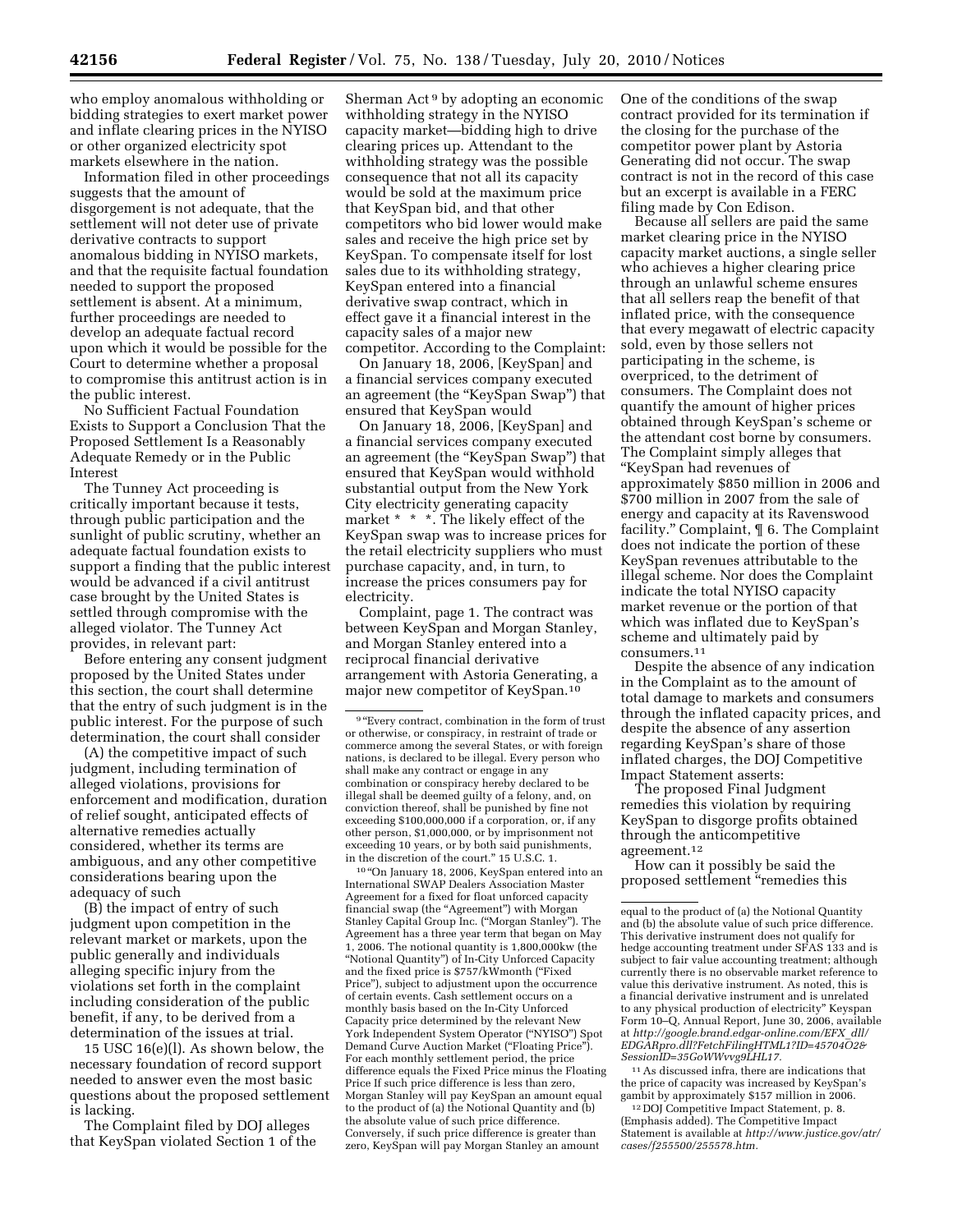violation'' if there is no identification anywhere in the Complaint, the Proposed Final Judgment, or the Competitive Impact Statement of the amount of damage to markets and to consumers caused by KeySpan's anticompetitive conduct? There is simply no factual foundation in the record to support DOJ's assertion that the proposed compromise of the action ''remedies this violation.''

The Competitive Impact Statement places great emphasis upon the agreement of KeySpan to pay \$12 million to the United States Treasury. But there is no provision in the Proposed Final Judgment which would remedy or address the harm to AARP members and other consumers caused by KeySpan's successful efforts to inflate prices in the NYISO markets.

The Competitive Impact Statement refers frequently to disgorgement of profits by KeySpan under the Proposed Final Judgment, possibly creating an impression that KeySpan will not be allowed to benefit from its scheme (even if other sellers do, due to the design of the NYISO market):

The proposed Final Judgment remedies this violation by requiring KeySpan to disgorge profits obtained through the anticompetitive agreement \* \* \*. Disgorgement will deter KeySpan and others from future violations of the antitrust laws. [p. 1]

The proposed Final Judgment requires KeySpan to disgorge profits gained as a result of its unlawful agreement restraining trade. [p. 8]

Disgorgement is necessary to protect the public interest by depriving KeySpan of the fruits of its ill-gotten gains and deterring KeySpan and others from engaging in similar Anticompetitive conduct in the future. Absent disgorgement, KeySpan would be likely to retain all the benefits of its anticompetitive conduct. [p. 9]

Disgorgement here will also serve to restrain KeySpan and others from participating in similar anticompetitive conduct. [p. 10]

A disgorgement remedy should deter Keyspan and others from engaging in similar conduct. [p.11–12] 13

Contrary to the impression cast by the above assertions, a \$12 million payment by KeySpan as proposed would not amount to full disgorgement of its profits from the antitrust law violation described in the Complaint. Rather, it would represent only some undesignated portion of KeySpan's profits from the illegal scheme. The Competitive Impact Statement

acknowledges that the proposed settlement does not require KeySpan to give up all its profits from the scheme:

Requiring KeySpan to disgorge a portion of its ill-gotten gains from its recent illegal behavior is the only effective way of achieving relief against KeySpan, while sending a strong message to those considering similar anticompetitive conduct.14

How can the the public know or Court determine if the proposed \$12 million payment by KeySpan is appropriate when it represents only "a portion of its ill-gotten gains''? What portion? What is the reason, if any, for requiring KeySpan to give up less than 100% disgorgement of profits? DOJ has not explained its rationale for accepting less than full disgorgement of KeySpan's ''ill-gotten gains from its recent illegal behavior.15

The Competitive Impact Statement asserts that ''[b]ut for the Swap, installed capacity likely would have been procured at a lower price in New York City from May 2006 through February 2008.'' 16 Hut, as discussed above, there is no indication in the record of the total amount of "ill-gotten gains" received byKeySpan due to the antitrust violations, or of the total amount by which market prices were elevated due to the scheme. An estimate of the total market price inflation in 2006 was made by Con Edison, a purchaser in the NYISO capacity market:

The resulting harm to consumers was quite significant. Economic withholding caused the price of capacity to remain close to \$13/kW-month instead of decreasing to less than \$6 per kWmonth, a price that [NYISO Market Monitor] Dr. Patton said would exist under competitive market conditions \* \* \*. As calculated by Con Edison witness Stuart Nachmias, the impact on New York State's consumers of economic withholding during the 2006 Capability Year on was approximately \$157 million, of which approximately \$119 million impacted New York City consumers alone \* \* \*.17

This estimate was only for 2006. It also indicates that about \$38 million in higher costs (\$157 million total minus \$119 million in New York City) were experienced in the rest of New York State in 2006 due to the KeySpan withholding. The scheme continued until March 2008, according to the

16 DOJ Competitive Impact Statement, p. 7.

<sup>17</sup> Re New York Independent System Operator, Inc., FERC Docket No. ERO7–360.000, Motion to Comment of Consolidated Edison Company of New York, Inc., and Orange and Rockland Utilities, Inc., p. 2, available at *http:/elibrary.ferc.gov/idmws/ common/opennat.asp?fileID=11236060.* 

Competitive Impact Statement, when NYISO rules were changed. KeySpan's share of the prices raised by dint of its anticompetitive actions is not known by AARP. According to a FERC Staff Report, the KeySpan—Morgan Stanley swap agreement identified in the Complaint as violative of antitrust law ''produces almost \$35 million in annual revenue.'' 18 If so, remitting just \$12 million to the government, about onethird of the revenue from the derivative, plus the enhancement of market prices paid for capacity sold at excessive prices in addition to the income from the financial derivative contract, could be a good deal for KeySpan. But it would be a very bad result for consumers, markets, competition, and public confidence in Federal antitrust law enforcement.

With no remedy for consumers who overpaid, and without a factual foundation in the record as to how much KeySpan profited from its gambit to inflate NYISO market prices, there is no way to assess whether the proposed \$12 million payment to the government would be a meaningful or appropriate remedy. Although a 2008 FERC Staff Report perceived no violation of FERC orNYISO rules, and exonerated KeySpan and Morgan Stanley, the Court should not ignore the fact that the FERC Staff Report did not emerge from an open proceeding with the benefit of discovery, public testimony, or cross examination by interested intervening parties. Indeed, the ineffectiveness of FERC, which eventually approved a prospective change in NYISO market rules in 2008, highlights the patchwork nature of jurisdiction over energy markets and derivatives,19 and

<sup>19</sup> "Three Federal statutes, the Commodity Exchange Act (CEA), the Energy Policy Act of 2005 (EPAct 2005), and the Energy Independence and Security Act of 2007 (ElSA) all prohibit manipulation of various energy commodities and empower Federal agencies to impose penalties on manipulators Unlike the EPAct 2005 or the EISA, the CEA does distinguish between market power manipulations and fraud-based manipulations. However, a series of poorly reasoned legal decisions have undermined the efficacy of the CEA as a tool for combating market power manipulation. The EPAcI 2005 and EISA are both based on section 10b(5) of the Securities and Exchange Act, and focus on fraud-based manipulations. As a result, they are ill-suited to address market power manipulation, and attempts to use them to do so will inevitably lead to further legal confusions. \* \* \* The FERC and FTC antimanipulation rules are newer, and have not been extensively tested in litigation, but from an economist's perspective, these rules (and the statutes that authorize them) Continued

<sup>13</sup> DOJ Competitive Impact Statement. (Emphasis added).

<sup>14</sup> *Id.,* p. 10.

<sup>15</sup> *Id.* 

<sup>18</sup>*Findings of a Non-Public Investigation of Potential Market Manipulation by Suppliers in the Ne York City Capacity Market,* FERC Enforcement Staff Report, at, (Feb. 28, 2008), P. 21, available at *http://elibrary.ferc.gov/idmws/common/ opennat.asp?fileID=11605597.*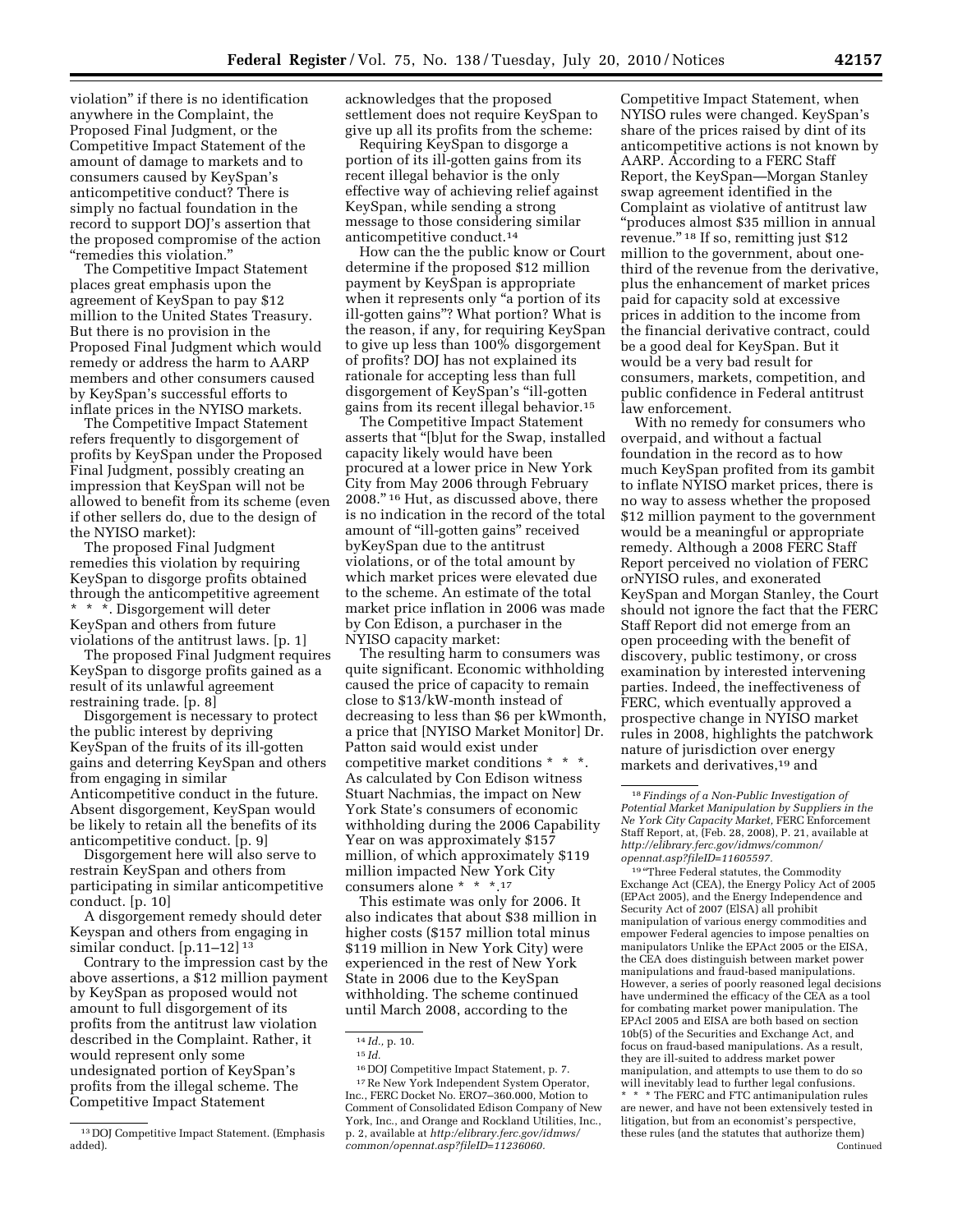underscores the importance of vigorous antitrust law enforcement by DOJ to address, remedy, and deter anticompetitive conduct in the NYISO electricity markets.

In justification of the proposed settlement, the DOJ Competitive Impact Statement is replete with references to the putative deterrent effects the Proposed Final Judgment would have, claiming it would discourage future transgressions by NYISO market participants:

Disgorgement will deter KeySpan and others from future violations of the antitrust laws. [p. 2]

See *International Boxing Club* v. *United States,* 358 U.S.242, 253 (1959) (relief should ''deprive 'the antitrust defendants of the benefits of their conspiracy," \* \* \* The Second Circuit has held that disgorgement is among a district court's inherent equitable powers, and is a ''well-established remedy \* \* \* to prevent wrongdoers from unjustly enriching themselves through violations, which has the effect of deterring subsequent fraud.'' *SEC* v. *Cavanagh,* 445 F.3d 105, 116–17 (2d Cir. 2006). [p. 8–9].

Disgorgement is necessary to protect the public interest by depriving KeySpan of the fruits of its ill-gotten gains and deterring KeySpan and others from engaging in similar anticompetitive conduct in the future. Absent disgorgement, KeySpan would be likely to retain all the benefits of its anticompetitive conduct. {p. 9].

A disgorgement remedy should deter Keyspan and others from engaging in similar conduct. [p.11] 20

There is no explanation in the DOJ Competitive impact Statement as to why only a portion of profits is being disgorged, what the total profits were, what portion is being disgorged, or how the disgorgement of part of the profits from an antitrust violation would possibly work to deter others from future efforts to inflate prices in the nation's electricity spot markets. The record is devoid of any explanation underlying DOJ's conclusion that only partial disgorgement of unquantified profits in this case would somehow deter similar conduct in the organized electric spot markets or send ''a strong message to those considering similar

anticompetitive conduct.'' 21 Indeed, DOJ, in its Competitive Impact Statement, suggests content and significance of the Proposed Final Judgment well beyond its text. DOJ states

The proposed Final Judgment remedies this violation by requiring KeySpan to disgorge profits obtained through the anticompetitive agreement.22

Actually, the Proposed Final Judgment simply states that:

plaintiff and KeySpan, through their respective attorneys, having consented to the entry of this Final Judgment without trial or adjudication of any issue of fact or law, for settlement purposes only, and without this Final Judgment constituting any evidence against or an admission by KeySpan with respect to any allegation contained in the Complaint.23

On its face, the Proposed Final Judgment does not contain language identifying any "violation," does not mention profit disgorgement, does not state KeySpan will ''disgorge profits,'' and does not determine that the swap agreement was ''anticompetitive.'' as suggested by the DOJ Competitive Impact Statement.

There is no provision in the Proposed Final Judgment one could point to as even a rhetorical or symbolic "shaming" that might deter similar future conduct of sellers concerned with their good will and public image. Rather, the Proposed Final Judgment simply would require a payment to the government with no admission of wrongdoing, no acknowledgment of any anticompetitive conduct, and no remedy for consumers harmed. The "message" conveyed by the \$12 million payment to other market participants may simply be that it was a nuisance settlement equal to the cost of a handful of New York lawyers for a couple of years. If the \$12 million payment is only a fraction of KeySpan's ill-gotten gain; if all sellers in the NYISO or other organized electricity markets benefit from a successful exercise of market power by any one of them; if the cost of apprehension is small or nonexistent compared to the benefits; then other market participants may be emboldened to try similar strategies if the Proposed Final Judgment permitting such results is approved. In the NYISO and similarly designed electricity markets where all sellers benefit from the wrongdoing of the one who illegally drives prices up,

the proposed settlement may only incent further testing of the limits and exploitation of markets and consumers.

Analogous to bid rigging schemes where the winner secretly pays a part of his excessive profits to other sellers who deliberately overbid far in excess of the winning "low" bid, the same result might be obtained by sellers in the organized electricity spot markets such as those of the NYISO, using a financial intermediary and derivative contracts to compensate the high bidder who raises the price but sacrifices some sales to do so. The DOJ Competitive Impact Statement does not sufficiently identify the details of the swap contract arrangements made by KeySpan with Morgan Stanley to ensure that KeySpan would receive additional benefits when sales were made by competitors at higher prices due to KeySpan's economic withholding.

When all sellers benefit from any successful price-raising gambit in NYISO and similar organized electricity markets, the real "message" conveyed by this case to those entertaining an exercise of market power in violation of antitrust law, if the settlement is approved, could be "go for it." If the gambit is discovered, the market participant can escape civil antitrust liability in an antitrust case brought by DOJ four years later by simply agreeing to cede an unspecified portion of one's profits, with no admission of wrongdoing. Thus, if approved, the Proposed Final Judgment may only encourage sellers to exploit the nation's electricity spot markets and consumers, with confidence that if they are caught by DOJ, they will not be ordered to provide a remedy to exploited consumers, but merely required to pay some portion of unlawfully obtained profits to the government.

## *AARP Recommendations*

AARP recommends that DOJ renegotiate, or the Court modify, the Proposed Final Judgment to require the following:

1. Acknowledgment of wrongdoing and violation of the antitrust law by KeySpan as described in the Complaint;

2. Identification of the harm to markets and consumers including the total cost of the inflated prices in the NYISO capacity market due to KeySpan's anticompetitive conduct;

3. Identification of derivative contracts which violated the antitrust laws, and any other "determinative" documents under the Tunney Act;24

are completely misguided and hopelessly ill-suited to reach the kinds of manipulative conduct most likely to occur in energy markets. \* \* \*

Manipulation is a potentially serious problem in all derivatives markets, energy included. Craig Pirrong, Energy Market Manipulation: Definition, Diagnosis, and Deterrence, 31 Energy Law Journal 1–2 (2010) (Emphasis added).

<sup>20</sup> DOJ Competitive Impact Statement. (Emphases added).

<sup>21</sup> *Id.,*p. 1O.

<sup>22</sup>Competitive Impact Statement, p. 2.

<sup>23</sup>Proposed Final Judgment, para. 1 (Emphasis added,).

<sup>24</sup>The DOJ Competitive Impact Statement asserts that there are no ''determinative'' documents required to be submitted under the Tunney Act. See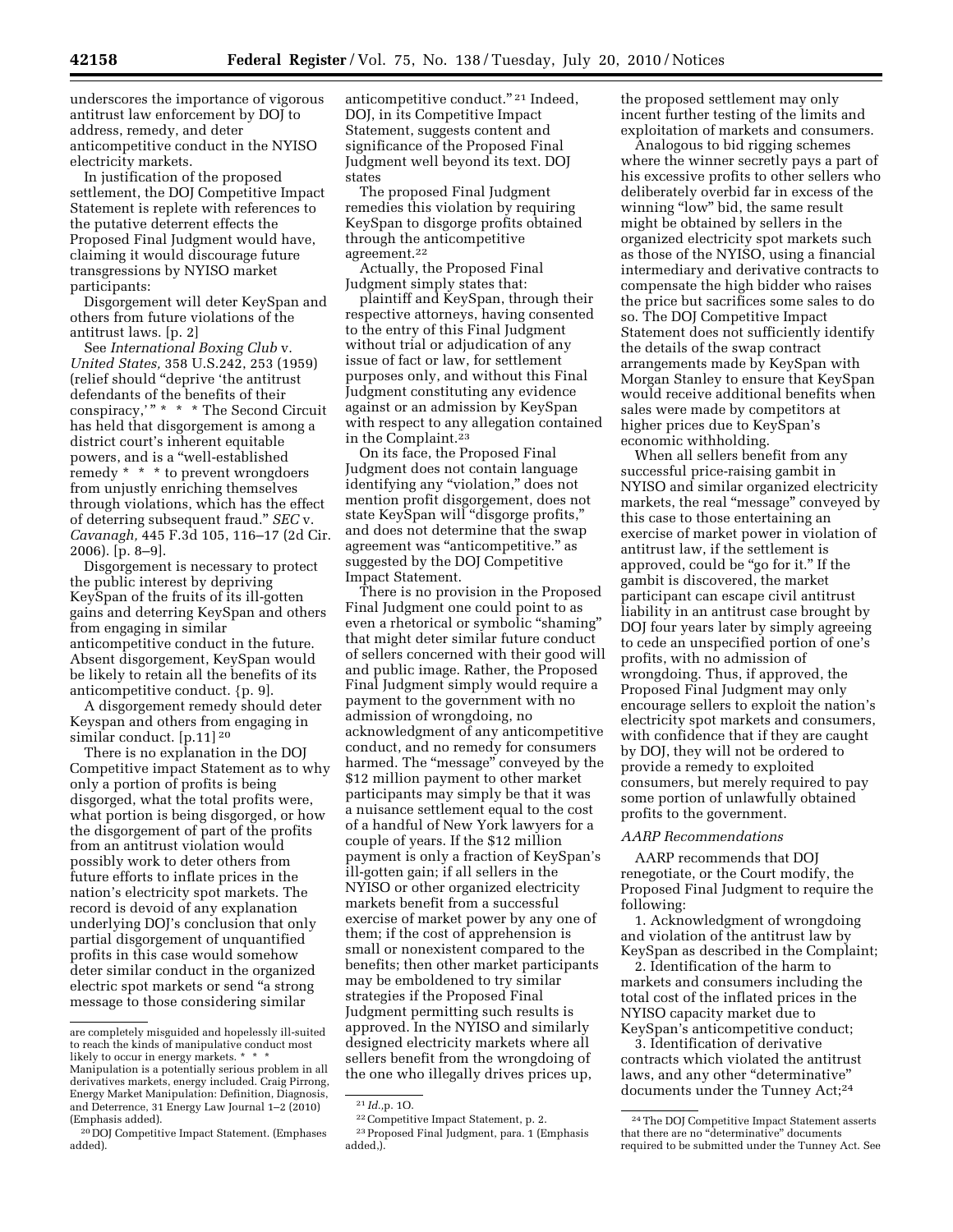4. Disgorgement by KeySpan of all profits it realized through the scheme to inflate prices;

5. Refunding by KeySpan of its profits from antitrust violations to reduce the harm to consumers, and other measures to protect consumers and deter similar schemes to exercise market power in violation of the antitrust laws.

Under the Tunney Act, there must be a ''factual foundation for the government's decisions such that its conclusions regarding the proposed settlement are reasonable.'' *United States* v. *SBC Commc'ns,* Inc., 489 F. Supp. 2d1, 15–16 (D.D.C. 2007). For the reasons previously stated, the Proposed Final Judgment is not supported by the record as it now stands, and the requisite ''factual foundation'' for compromise of the action as proposed by DOJ and KeySpan is lacking. Accordingly, the request of DOJ arid KeySpan for Tunney Act approval of the Proposed Final Judgment should not be granted by the Court.

Alternatively, the Court should require DOJ to supplement the record, if DOJ does not renegotiate the proposed settlement or provide further factual support in response to these or other comments, or conduct a public hearing to determine whether the Proposed Final Judgment is in the public interest. Obtaining additional evidence is an appropriate way to assure protection of the public interest in a Tunney Act proceeding:

In addition, the Court found there to be insufficient material in the record, which consisted largely or exclusively of unverified legal pleadings, to allow the Court to adequately discharge its duties under the Tunney Act. \* \* \* Rather than hold an evidentiary hearing, the Court ordered the government to provide further materials that would allow the Court to make the public interest determination required by the Tunney Act. The Court allowed the government to decide exactly what types of materials were appropriate to submit. The Court also provided the other parties and amici the opportunity to respond to this supplemental filing.

*United States* v. *SBC Commc'ns, Inc.,*  489 F. Supp. 2d 1 (D.D.C. 2007).25 AARP believes augmentation of the record in this case should include

additional evidence sufficient to address, at a minimum, the following matters:

1. The total amount of inflated profits achieved by all sellers in the NYISO capacity market due to the antitrust law violation identified in the Complaint, and an estimate of the total damage and economic harm to electricity consumers in New York City and the rest of the state;

2. The total amount of inflated profits received by KeySpan due to the antitrust violation identified in the Complaint;

3. The relationship of any proposed disgorgement to the total profits received by KeySpan from the violation identified in the Complaint;

4. The amount of revenue received by KeySpan under its financial swap agreement with Morgan Stanley;

5. The rationale for not requiring full disgorgement of profits due to the antitrust violation, if the settlement proposal is not modified and partial disgorgement is still proposed;

6. The rationale for not providing any remedy to benefit customers injured by the antitrust violation identified in the Complaint, if the settlement proposal is not modified and no financial or other remedy for consumers is proposed.

Thank you for your consideration.

Respectfully submitted, AARP, New York State Office. AARP

## **In the United States District Court for the Southern District of New York**

Civil Case No. 10–CIV–1415

*United States of America,* Petitioner v. *KeySpan Corporation,* Respondent. Comments of the Public Service

Commission of the State Of New York, Pursuant to the Antitrust Procedures and Penalties Act, on the Proposed Final Judgment

## **Summary**

The Public Service Commission of the State of New York (''PSC'') submits these comments pursuant to the Antitrust Procedures and Penalties Act, 15 U.s.c. 16(b)–(h), in response to the notice published in the **Federal Register** on March 4, 2010, in this matter. U.S. Dep't ofJustice, Antitrust Div., *United States*  v. *Keyspan Corporation,* Proposed Final Judgment and Competitive Impact Statement, 75 FR 9946 (March 4, 2010).

DOJ is to be commended for its faithful enforcement of the antitrust law to protect the integrity of electricity markets in New York City. The electric capacity market for New York City is highly concentrated. The antitrust law is properly applied in this case to address

wrongful anti-competitive practices of KeySpan Corporation (''KeySpan''). DOJ's enforcement of the antitrust law is critical to protect consumers against the harmful effects of KeySpan's anticompetitive conduct in this particular case and, more generally, to protect the public interest in the integrity of the newly-created competitive electricity markets.

DOJ proposes to settle this litigation by having KeySpan pay the United States government \$12 million. DOJ asserts such a settlement will be in the public interest because KeySpan's payment of \$12 million into the U.S. Treasury will prevent KeySpan's unjust enrichment, and deter others from agreeing not to compete in the future. However, because DOJ has not offered any information as to how much KeySpan profited from its unlawful conduct, the Court has no basis for evaluating whether the proposed \$1 2 million settlement will prevent KeySpan's unjust enrichment or is sufficient to deter such conduct in the future. Therefore, the Court should direct DOJ to supplement the record to show how much KeySpan gained by virtue of its anti-competitive conduct. Only in this way can the Court evaluate whether the proposed settlement would be in the public interest. POINT 1, below.

As explained more fully below, it is highly probable that KeySpan's gains were well in excess of \$12 million. Its net profits under the complained-of ''swap'' agreement amounted to nearly \$68 million. The proposed \$12 million settlement would not prevent KeySpan's unjust enrichment, and would not deter such conduct in the future. POINT II, below.

Finally, KeySpan's unlawful anticompetitive conduct harmed consumers to an extent far exceeding both the proposed \$12 million settlement and KeySpan's nearly \$68 million net profit under the swap. The costs to consumers, in the form of excessive electricity costs caused by KeySpan's unlawful agreement, may well exceed hundreds of millions of dollars over a two-year period. Proceeds from any settlement should be used to benefit ratepayers, who were greatly harmed by KeySpan's wrongful conduct. POINT Ill, below.

## **Background**

In this civil antitrust action, brought by the United States Department of Justice (''DOJ'') under Section 1 of the Sherman Act, 15 U.S.C. 1, the government seeks equitable and other relief against KeySpan for violating the antitrust law. According to DOJ, KeySpan entered into an agreement (the

*United States* v. *Central Contracting Co., Inc.,* 537 F. Supp. 571 (E.D. Va. 1982) (''The Court simply cannot accept an interpretation of legislation that permits the government to assert in 172 out of 188 cases that it considered neither documents nor any other materials determinative in reaching its conclusion to enter into a consent decree'').

<sup>25</sup> If DOJ supplements the record the public should have an opportunity to comment on new material offered to justify the proposed settlement or any modification of it.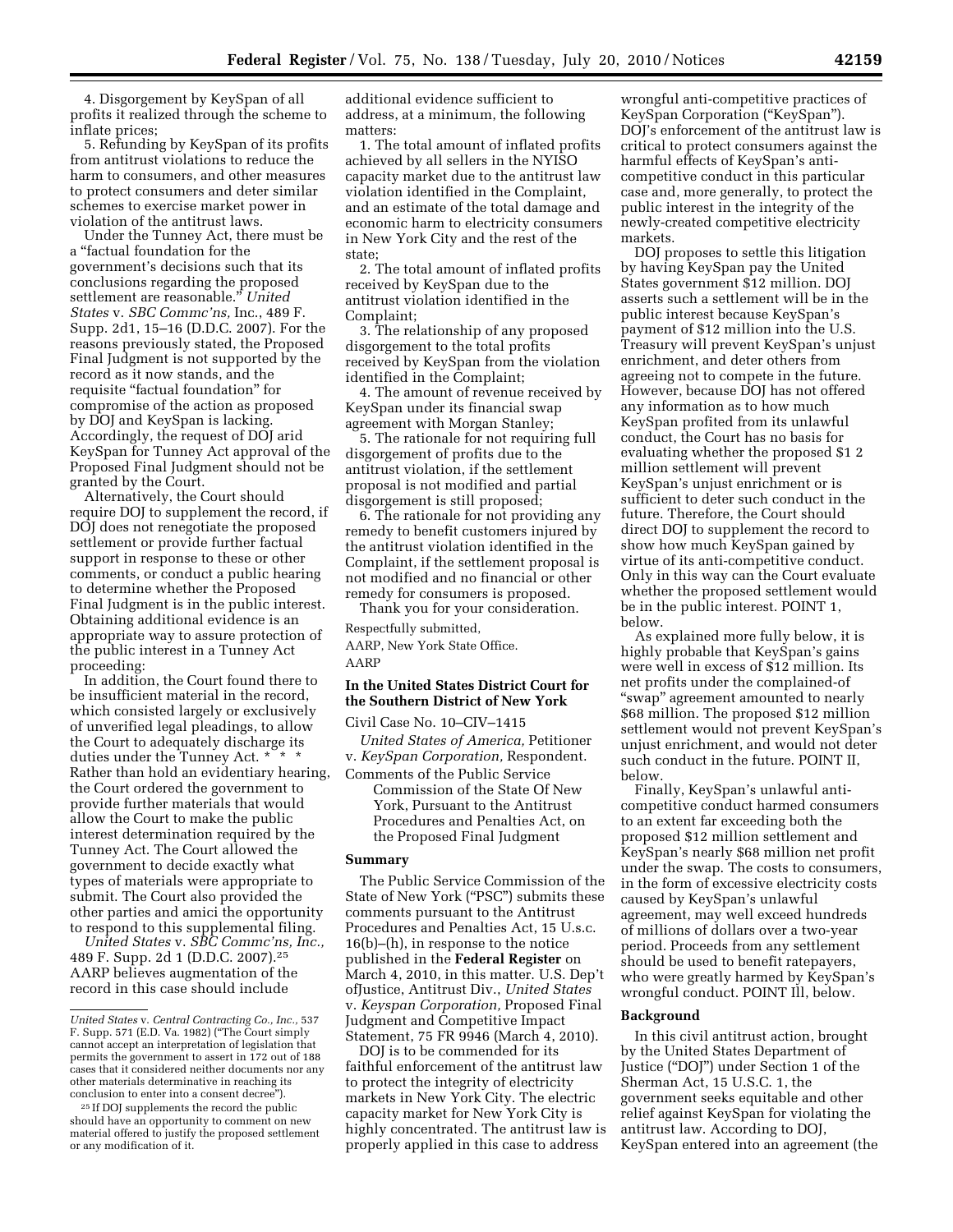"KeySpan Swap" or the "swap") with an unnamed financial services company (the "FSC") which, in purpose and effect, ensured that KeySpan would ''withhold substantial output from the New York City electricity generating capacity market.  $* * * "75 FR 9947$ . DOJ states that ''[t]he likely effect of the Keyspan Swap was to increase capacity prices for the retail electricity suppliers who must purchase capacity, and, in turn, to increase the prices consumers pay for electricity." 75 FR 9947.

According to DOJ, the KeySpan Swap was an agreement that unlawfully restrained competition in New York City's electric capacity market. KeySpan entered into the swap agreement to protect itself against increased losses from its preferred bidding strategy, due to the entry of new competitors into the market. 75 FR 9947. Under the swap agreement, KeySpan, which already possessed substantial market power in the highly concentrated and constrained New York City capacity market, ''enter[ed] into an agreement that gave it a financial interest in the capacity of Astoria—KeySpan's largest competitor.'' 75 FR 9947. By giving KeySpan revenues not only from its own sales, but also from the capacity sales of its largest competitor, the KeySpan Swap ''effectively eliminated KeySpan's incentive to compete for sales'' of capacity. 75 FR 9948. Thus, "[t]he clear tendency of the KeySpan Swap was to alter KeySpan's bidding in the NYC Capacity Market auctions.'' 75 FR 9948. After entering into the swap, KeySpan was able to continue bidding its capacity into the market at the highest level allowed, knowing any losses from foregone sales would be more than offset by profits from the swap and from its remaining sales. 75 FR 9948.

As a result, electric capacity prices remained unlawfully inflated, and KeySpan was paid, under the terms of the swap agreement, as much as \$67.8 million. Attached Affidavit of Thomas Paynter dated April 27,2010 (''Paynter Affidavit'') ¶ 15. In addition, the elimination of competitive pressures, due to KeySpan's anti-competitive agreement, imposed unnecessary costs on consumers which may total hundreds of millions of dollars.

DOJ's proposal, however, does not include enough information to allow the Court to find, as is required under the Tunney Act, 15 U.S.C. 16e(1), that the settlement would be in the public interest. DOJ asserts the public interest will be served by preventing KeySpan's unjust enrichment, but DOJ has not offered any estimates of how much money KeySpan made by agreeing, with its biggest competitor, not to compete.

For the same reason, DOJ has not offered enough information to assess its claim that the settlement will deter such unlawful conduct in the future, Finally, the proposed settlement will do nothing to address the substantial harm to competitiveness of the market that KeySpan caused. For these reasons, the Court should direct DOJ to supplement the record with information about how much KeySpan profited, and how much KeySpan harmed the integrity of the electricity markets. Finally the Court should require that proceeds of any settlement be used to ameliorate the harm KeySpan caused to electric ratepayers in the downstate New York area.

## **Point I: DOJ Has Not Provided Enough Information to Determine Whether the Proposed Settlement is in the Public Interest**

Before entering any consent judgment proposed by the United States, the Court must first determine that entry of such a judgment "is in the public interest." 15 USCS  $\S 16(e)(1)$ . In doing so, "the court shall consider—

(A) the competitive impact of such judgment, including termination of alleged violations, provisions for enforcement and modification, duration of relief sought, anticipated effects of alternative remedies actually considered, whether its terms are ambiguous, and any other competitive considerations bearing upon the adequacy of such judgment that the court deems necessary to a determination of whether the consent judgment is in the public interest; and

(B) the impact of entry of such judgment upon competition in the relevant market or markets, upon the public generally and individuals alleging specific injury from the violations set forth in the complaint including consideration of the public benefit, if any, to be derived from a determination of the issues at trial. 15 USCS § 16(e)(1)(A) & (B).

In seeking the Court's approval, DOJ has the burden to "provide a factual basis for concluding that the settlements are reasonably adequate remedies for the alleged harms.'' *United States* v. *SBC Communs.,* Inc., 489 F. Supp. 2d 1, 17 (D.D.C. 2007). In this case, DOJ has not met this burden. Neither the competitive impact statement, nor the proposed consent decree provides the information needed to evaluate whether this settlement would be a reasonably adequate remedy for the harm caused by KeySpan.

Under the proposed settlement, KeySpan would be required to pay the United States government \$12 million

dollars. *United States* v. *Keyspan Corporation;* Proposed Final Judgment and Competitive Impact Statement, 75 FR 9946, 9949 (March 4, 2010). According to DOJ, this amount ''remedies [KeySpan's] violation by requiring KeySpan to disgorge profits obtained through the Anticompetitive agreement.'' 75 FR 9949. DOJ asserts that ''[d]isgorgement is necessary to protect the public interest by depriving KeySpan of the fruits of its ill-gotten gains and deterring KeySpan and others from engaging in similar anticompetitive conduct in the future.'' 75 FR 9949. Thus, according to DOJ, the public interest is served because the proposed settlement will both prevent KeySpan's unjust enrichment, and will deter such wrongful conduct in the future.

Preventing any unjust enrichment on KeySpan's part is a legitimate purpose of any proposed settlement. In fashioning relief in response to a violation of the antitrust law, ''[o]ne of [the] objectives \* \* \* is to 'deny to the defendant the fruits of its statutory violation.' '' *Massachusetts* v. *Microsoft Corp.,* 373 F.3d 1199, 1232 (D.C. Cir. 2004) (quoting *United States* v. *Microsoft Corp.,* 253 F.3d 34, 103 (D.C. Cir. 2001)). However, the unstated premise underlying DOJ's claims (*i.e.,*  that disgorgement is necessary to prevent unjust enrichment and that a \$12 million penalty is adequate), is that KeySpan realized a gain of \$12 million. Yet DOJ has not offered anything to support this. The Complaint, the Competitive Impact Statement, and the proposed Consent Judgment are silent on the critical question of how much KeySpan improperly gained by violating the antitrust law.

It is, of course, axiomatic that ''the fruits of a violation must be identified before they may be denied.'' *Massachusetts* v. *Microsoft Corp.,* 373 F.3d 1199, 1232 (D.C. Cir. 2004). The lack of any information as to how much KeySpan gained makes it virtually impossible for the Court to meaningfully evaluate whether \$12 million ''represents a reasonable method of eliminating the consequences of the illegal conduct.'' *National Soc. of Professional Engineers* v. *United States,*  435 U.S. 679, 698 (1978). This holds true both with respect to depriving KeySpan of any unjust enrichment, and with respect to evaluating whether the settlement will deter such wrongful conduct in the future. Thus, on the current record, the Court has no basis for finding the proposed settlement would be "in the public interest."

It is noteworthy that DOJ elsewhere implies KeySpan made more than \$12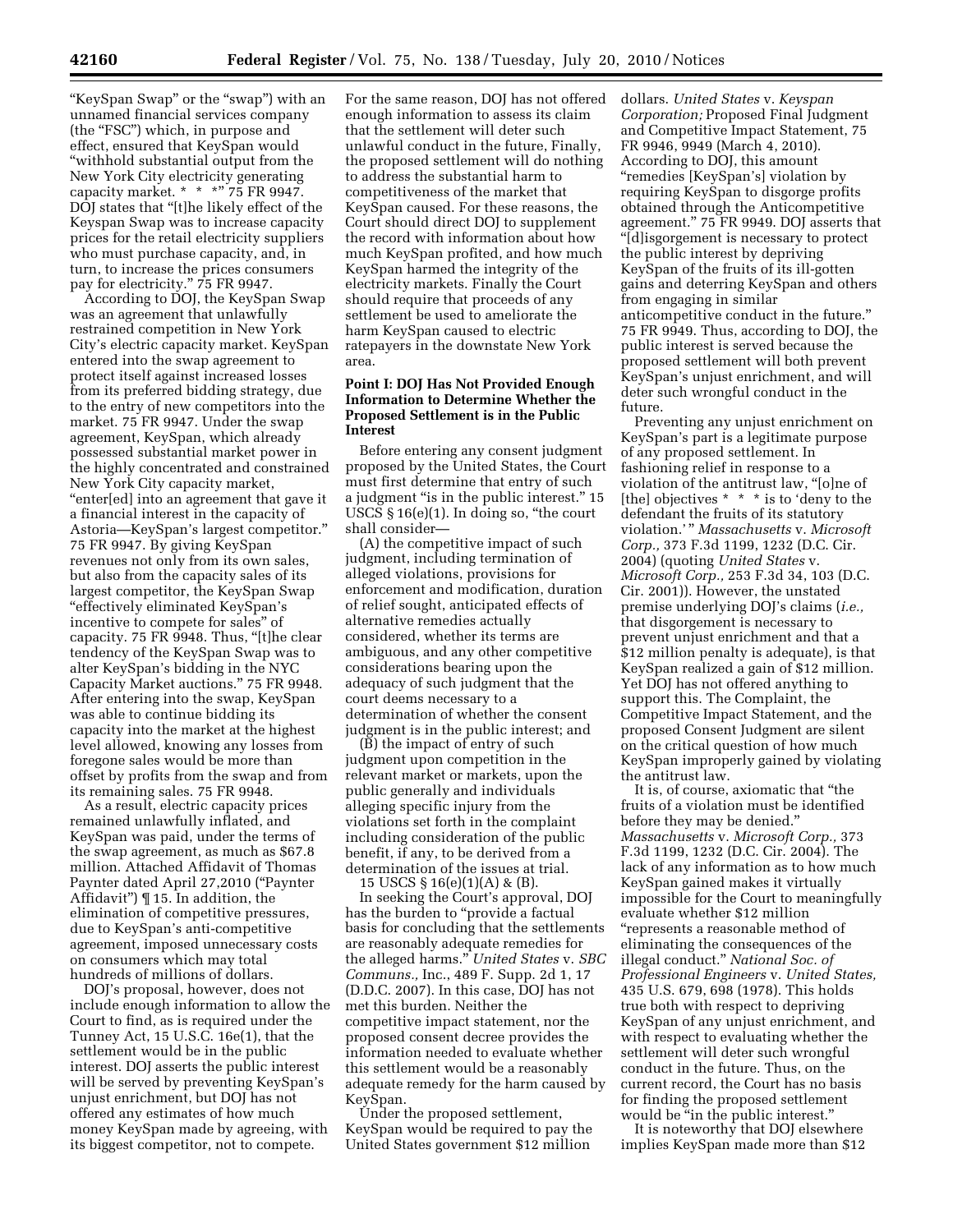million as a result of its anti-competitive conduct. More specifically, DOJ indicates the \$12 million settlement would effect only partial disgorgement of KeySpan's gains. 75 FR 9951 (claiming that ''[r]equiring KeySpan to disgorge a portion of its ill-gotten gains \* \* \* is the only effective way of achieving relief against KeySpan \* \* \*.'') (emphasis added). If DOJ is actually seeking only partial disgorgement, then the settlement would not prevent KeySpan's unjust enrichment. Anything less than full disgorgement would a forliori not strip KeySpan of its wrongful gains. Moreover, if \$12 million represents only a fraction of the total amount of KeySpan's unjust enrichment, such a penalty would not deter future violations of the antitrust law. Such a penalty may instead amount to nothing more than a "cost of doing business."<sup>1</sup> This possibility is not remote. As discussed below in POINT H, it is highly probable that the total amount of KeySpan's ill-gotten gains was much greater than \$12 million.

Given that DOJ has not proffered enough information to enable the Court to determine whether the proposed settlement is in the public interest, DOJ should be directed to do so. Under the Tunney Act, ''[t]he court may 'take testimony of Government officials or experts' as it deems appropriate, 15 U.S.C. 16(f)(1); authorize participation by interested persons, including appearances by amici curiae, *Id.*  § 16(f)(3); review comments and objections filed with the Government concerning the proposed judgment, as well as the Government's response thereto, *Id.* § 16(f)(4); and 'take such other action in the public interest as the court may deem appropriate,' iii. § 16(f)(5).'' *Massachusetts* v. *Microsoft Corp.,* 373 F.3d 1199, 1206 (D.C. Cit. 2004). Requiring DOJ to adduce facts relating to how much KeySpan gained as a result of its anticompetitive conduct will provide a record basis for any public interest determination made by the Court. Cf *S.E.C.* v. *Bank of America Corp.,* F. Supp.2d Dist. LEXIS 15460 (S.D.N.Y. Feb. 22, 2010) (approving a proposed consent judgment because, inter alia, after the court rejected an earlier proposed

settlement, the parties conducted extensive discovery which established facts supporting the new proposal).

## **Point II—The Proposed Consent Decree Would Not Deter the Unlawful Anticompetitive Conduct Identified By DOJ**

KeySpan's swap, in both purpose and effect, violated the antitrust law. Its purpose was to "effectively eliminate<sup>[</sup> I KeySpan's incentive to compete for sales in the same way a purchase of Astoria or a direct agreement between KeySpan and Astoria would have done.'' 75 FR 9948. Thus, regardless of its effect on the market, the KeySpan Swap violated the Sherman Act. Cf. Summit *Health* v. *Pinhas,* 500 U.S. 322, 330 (1991) (''[B]ecause the essence of any violation of I [of the Sherman Act] is the illegal agreement itself[,] rather than the overt acts performed in furtherance of it, \* \* \* proper analysis focuses, not upon actual consequences, but rather upon the potential harm that would ensue if the conspiracy were successful'').

The KeySpan Swap also violated the Sherman Act because of its effect on the market. Its "clear tendency" was to alter KeySpan's bidding, in order to prevent competition and keep prices high. 75 FR 9948 (col. 3). Cf. *United States* v. *Stascuk,* 517 F.2d 53, 60 & n.17 (7th Cir. Ill. 1975) (''The Federal power to protect the free market may be exercised to punish conduct which threatens to impair competition even when no actual harm results'')

KeySpan's ill-gotten gains far exceeded the \$12 million payment DOJ is seeking. DOJ alleges the KeySpan Swap was effective from January 16, 2006 until March, 2008.2 Under the swap agreement, if the market price for capacity exceeded \$7.57 per kW-month, the financial services company (''FSC'') would pay KeySpan the difference between the market price and \$7.57, times 1800 MW. 75 FR 9950.

The average spot market price for capacity during the period from May,

2006, through March, 2008, was \$9.21/ kW-month. After subtracting the \$7.57 per kW month amount specified under the swap agreement, KeySpan's average revenues under the swap agreement were \$1.64/kW-month, times the 1800 MW covered by the swap agreement, for a period of 23 months. Multiplying these figures out yields a total of \$67.8 million. Thus, under the swap agreement alone, KeySpan received revenues of almost \$68 million.3 Paynter Affidavit ¶ 15.

The proposed \$12 million payment would amount to only 17.7% of KeySpan's direct revenues/net profits under the swap agreement. Thus, if the Court approves this settlement, KeySpan would be able to retain more that \$55 million in ill-gotten gains, and the FSC would be able to retain more than \$20 million in additional ill gotten gains. Such a settlement would clearly not materially prevent KeySpan's unjust enrichment. Moreover, under any reasonable measure, the proposed settlement would not deter KeySpan, or other market participants, from engaging in such anti-competitive conduct in the future. Thus, the proposed \$12 million settlement would not satisfy either of DOJ's rationales (i.e., preventing KeySpan's unjust enrichment, and deterring such wrongful conduct in the future) for a judicial finding that the settlement is in the public interest.

## **Point III—The Proposed Settlement Would Not Ameliorate the Ratepayer Harm Caused by Keyspan**

*The Court Should Consider Ratepayer Harm* 

In determining whether the settlement is in ''the public interest,'' the Court should also consider the impact of the proposed settlement on the ratepayers that were harmed by KeySpan's anticompetitive conduct. *See* 15 U.S.C. 16(e)(1)(B) (''the court shall consider \* \* \* the impact of entry of such judgment upon \* \* \* the public generally \* \* \*'') 4 DOJ acknowledges

4Cf. *United States* v. *SBC Communs.,* Inc., 489 F. Supp. 2d 1, 17 (D.D.C. 2007) (''the court should be concerned with any allegations that the proposed settlement will injure a third party'').

<sup>1</sup>Arguably, even total disgorgement would have only a limited deterrent effect. ''[T]o 'limit the penalty \* \* \* to disgorgement is to tell a violator that he may [break the law] with virtual impunity; if he gets away undetected, he can keep the proceeds, but if caught, he simply has to be give back the profits of his wrong.' '' *SEC* v. *Bear, Stearns & Co.,* 626 F. Supp. 2d 402, 406 (S.D.N.Y. 2009) (quoting *S.E.C.* v. *Rabinovich & Assoc.,* 2008 U.S. Dist. LEXIS 93595, 2008 WL 4937360, at \*6 (S.D.N.Y. Nov. 18, 2008)).

<sup>2</sup> DOJ asserts the swap agreement was effective from May, 2006, through April, 2009. 75 FR 9950–<br>51. According to DOJ, the "effects" of the swap continued only ''until'' March, 2008, because the New York State Public Service Commission required KeySpan to bid its New York City capacity at zero from March 2008 until KeySpan sold its Ravenswood plant. 75 FR 9951 & n. 2. However, the analysis below assumes the swap remained "effective" between the parties during March, 2008, because the PSC's requirement that KeySpan bid at zero would not have triggered the agreement's "regulatory out" clause. This has bearing on the total amount of KeySpan's gain under the swap agreement. Including March, 2008, reduces KeySpan's total revenues under the swap because, during March, 2008, the market price of capacity was below the \$7.57 per kW-month trigger in the swap agreement. Thus, for March, 2008, KeySpan would have paid moneys to the FSC.

<sup>3</sup> In addition, the FSC received \$0.50/kW-month under the swap agreement. Multiplying this amount by the 1800 MW covered by the swap agreement, times the 23 month duration of the swap agreement, yields total revenues to the FSC of approximately \$20.7 million. Paynter Affidavit ¶ 17. The FSC's profits are potentially relevant because Astoria could have directly entered into a swap agreement with a load-serving entity serving New York City. If such agreement had a ''trigger'' price of \$7.07, the load-serving entity would have realized revenues of \$89 million (i.e., \$67 million, plus \$21 million), which would have inured to the benefit of consumers. Paynter Affidavit ¶ 18.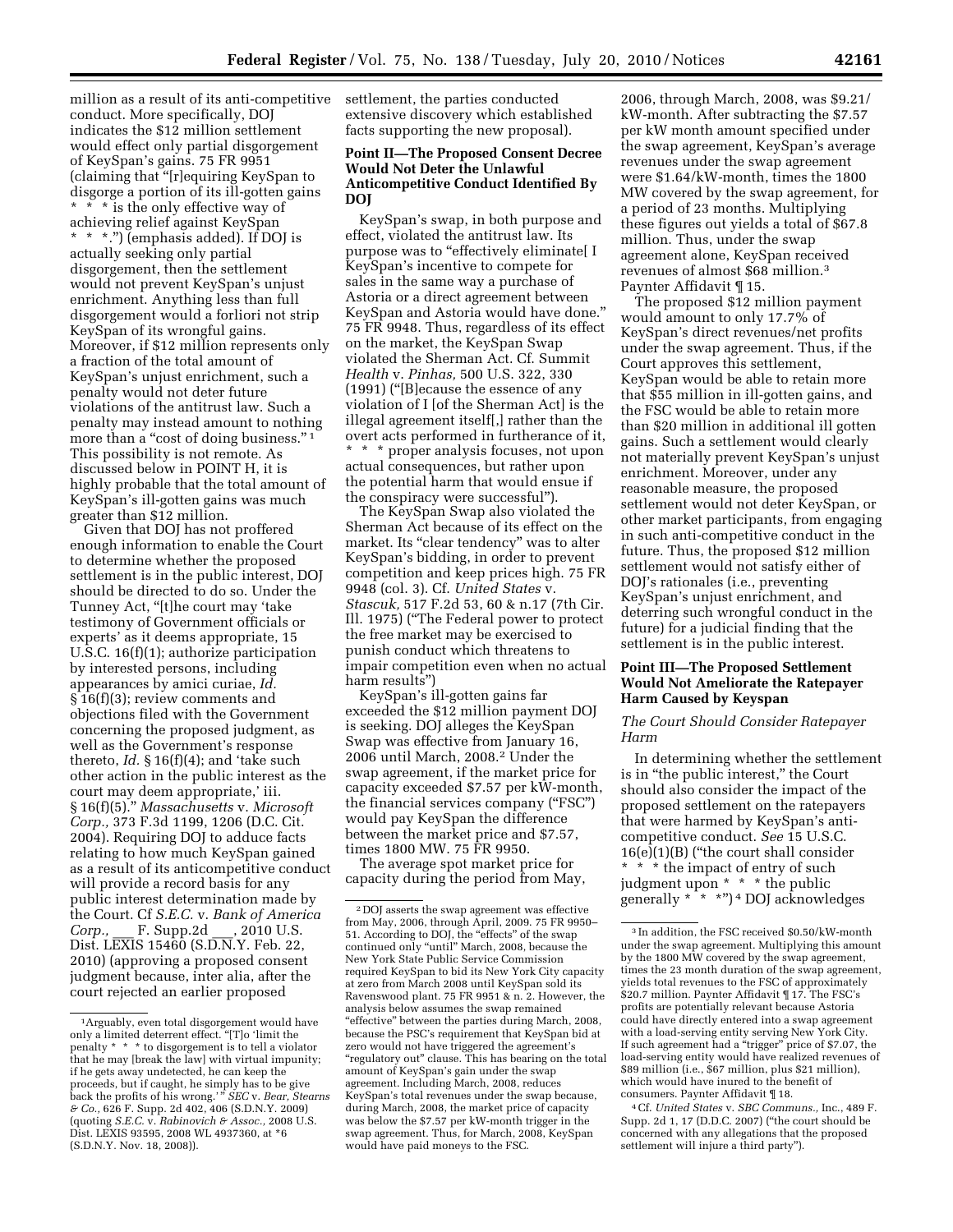ratepayers were harmed, in the form of inflated capacity prices, because of KeySpan's conduct. According to DOJ, ''[w]ithout the Swap, KeySpan likely would have chosen from a range of potentially profitable competitive strategies in response to the entry of new capacity. Had it done so, the price of capacity would have declined.'' 75 FR 9948. Because KeySpan decided to withhold capacity rather than compete, it realized ill-gotten gains on all of the capacity it sold, in addition to the nearly \$68 million KeySpan received directly under the terms of the swap agreement itself.

Yet DOJ also indicates that ratepayers may have no recourse under the antitrust law because of the "fried rate" doctrine. 75 FR 9951. Moreover, ratepayers may not be able to obtain any relief from FERC because, in early 2008, FERC's Staff concluded there was no evidence that KeySpan's bidding behavior violated FERC's Anti-Manipulation Rule, 18 CFR 1c2(a). FERC Docket Nos. IN08–2–000 & ELO7– 39–000, Enforcement Staff Report, Findings of a Non-Public Investigation of Potential Market Manipulation by Suppliers in the New York City Capacity Market, p. 17 (February 28, 2008). Thus, in this case ratepayers harmed by KeySpan's anti-competitive conduct may have no meaningful recourse under either the antitrust law or the Federal Power Act.

This lack of a remedy for customers is highly significant, given the potential size of the harm to consumers caused by KeySpan's violation of the antitrust law. DOJ has not offered any factual information or analysis of how much KeySpan gained by maintaining prices at an artificially high level in violation of the antitrust laws, rather than choosing to bid at more competitive level. The measure of disgorgement should reflect the profits gained by KeySpan through the unlawfully higher price of capacity.<sup>5</sup> The Court should direct DOJ to address this defect in the

settlement proposal. Cf. *Howard Hess Dental Labs. Inc.* v. *Dentsply Int'l, Inc.*, 424 F.3d 363, 374 (3d Cir. 2005) (''IlIhe standard method of measuring damages in price enhancement cases is overcharge, [that is] the difference between the actual price and the presumed competitive price multiplied by the quantity purchased''); New York Julius Nasso Concrete Corp., 202 F.3d 82, 88–89 (2d Cir. 2000) (''Where \* \* \* there is a dearth of market information unaffected by the collusive action of the defendants, the plaintiffs burden of proving damages, is, to an extent, lightened[,] [and] the State need only provide the court with some relevant data from which the district court can make a reasonable estimated calculation of the harm suffered \* \* \*.'') (citations and internal quotations omitted); *Id.,*  202 F.3d at 89 (''[T]o do otherwise would be a perversion of fundamental principles of justice [and would] deny all relief to the injured person, and thereby relieve the wrongdoer from making any amends for his acts''); New York Hendrickson Bros., Inc., 840 F.2d 1065, 1078 (2d Cir. 1988) (''The most elementary conceptions of justice and public policy require that the wrongdoer shall bear the risk of the uncertainty which his own wrong has created'') (quoting Bigelow v. RKO Radio Pictures, Inc., 327 U.S. 251, 264 (1946)); *Fishman*  v. *Estate of Wirt,* 807 F.2d 520, 551 (7th Cir. 111. 1986) (''The concept of a 'yardstick' measure of damages, that is, linking the plaintiffs experience in a hypothetical free market to the experience of a comparable firm in an actual free market, is also well accepted'').

If KeySpan's illegal conduct harmed consumers by preventing price declines that could have totaled hundreds of millions of dollars, then the proposed \$12 million settlement is so low it would not be fair, reasonable, adequate or in the public interest. Cf. *SEC.* v. *Bank of America Corp.,* 653 F. Supp.2d 507 (S.D.N.Y. 2009) disapproving a proposed settlement in part because the proposed \$33 million fine was ''a trivial penalty for a false statement that materially infected a multi-billion-dollar merger''). But cf. *SEC.* v. *Bank of America Corp.,* \_\_\_ F. Supp.2d \_\_\_, 2010 U.S. Dist. LEXIS 15460 (S.D.N.Y. Feb. 22, 2010) (approving a \$150 million fine even though it would have only ''a very modest impact on corporate practices or victim compensation'').

## *Settlement Proceeds Should Be Used To Ameliorate The Ratepayer Harm*

DOJ seeks disgorgement, through the exercise of the Court's ''inherent equitable powers \* \* \*.'' 75 FR 9951.

DOJ maintains the public interest requires disgorgement to prevent KeySpan's unjust enrichment. 75 FR 9951. The legal doctrine of unjust enrichment "is an old equitable remedy permitting the court in equity and good conscience to disallow one to be unjustly enriched at the expense of another.'' *Nimbus Techs., Inc.* v. *SunnData Prods.,* 2005 U.S. Dist. LEXIS 46509 (ND. Ala. Dec. 7,2005) (quoting *Battles* v. *Atchison,* 545 So. 2d 814, 815 (Ala. 1989)).

In this case, DOJ's proposed \$12 million partial disgorgement of KeySpan's ill gotten gains would be deposited in the United States Treasury, and will not inure to the benefit of the ratepayers directly harmed by KeySpan. KeySpan's wrongful conduct harmed consumers, and damaged the credibility of the markets, by wrongly inflating capacity prices. The cost may have totaled hundreds of millions of dollars. Given the high level of consumer harm, the proceeds of any settlement should be used to ameliorate the consumer harm KeySpan caused. Depositing the settlement proceeds in the U.S. Treasury, as DOJ proposes, would be a manifestly unfair result.

Accordingly, in the proper exercise of its equitable powers, the Court should direct that proceeds of the settlement be used to benefit the ratepayers that were directly and materially injured by KeySpan's anti-competitive conduct. The need for such relief is particularly acute in this case because consumers may not be able to obtain relief under Section 4 of the Sherman Act, and may not be able to obtain relief from FERC. Accordingly, settlement proceeds should be credited to affected ratepayers (*i.e.,* ratepayers within the New York Independent System Operators' ''Zone J''). This approach will directly address the harm KeySpan caused to consumers in New York City. If this approach is unworkable, either because it would not be cost-effective or would be unduly complex, then settlement proceeds should be used for energy efficiency programs within New York City administered by the New York State Energy Research and Development Authority. Promoting energy efficiency would reduce the demand for electricity. This, in turn, would both mitigate the market power of electric suppliers in New York City and help reduce electricity prices going forward. Such a use of settlement proceeds is particularly appropriate in this case, given the ratepayer harm KeySpan caused and the potential unavailability of other meaningful relief for those most directly affected by KySpan's anticompetitive conduct.

<sup>5</sup>That is, the analysis in the Paynter Affidavit shows a total harm to ratepayers of \$89 million from KeySpan's, and the FSC's, financial interest in the 1800 MW controlled by the swap, even without assuming any drop in spot market prices. However, KeySpan also controlled an additional 2400 MW of capacity in the New York City market. By continuing to bid at its cap (even after accounting for KeySpan's additional lost sales due to the entry of new generation into the market), KeySpan realized gains outside the swap that, roughly speaking, equaled or exceeded the nearly \$68 million KeySpan received under the swap. The need for disgorgement of these additional wrongful gains is underscored by the even larger consumer harm KeySpan caused. If KeySpan had competed for sales, the resulting declines in prices could easily have saved ratepayers hundreds of millions of dollars.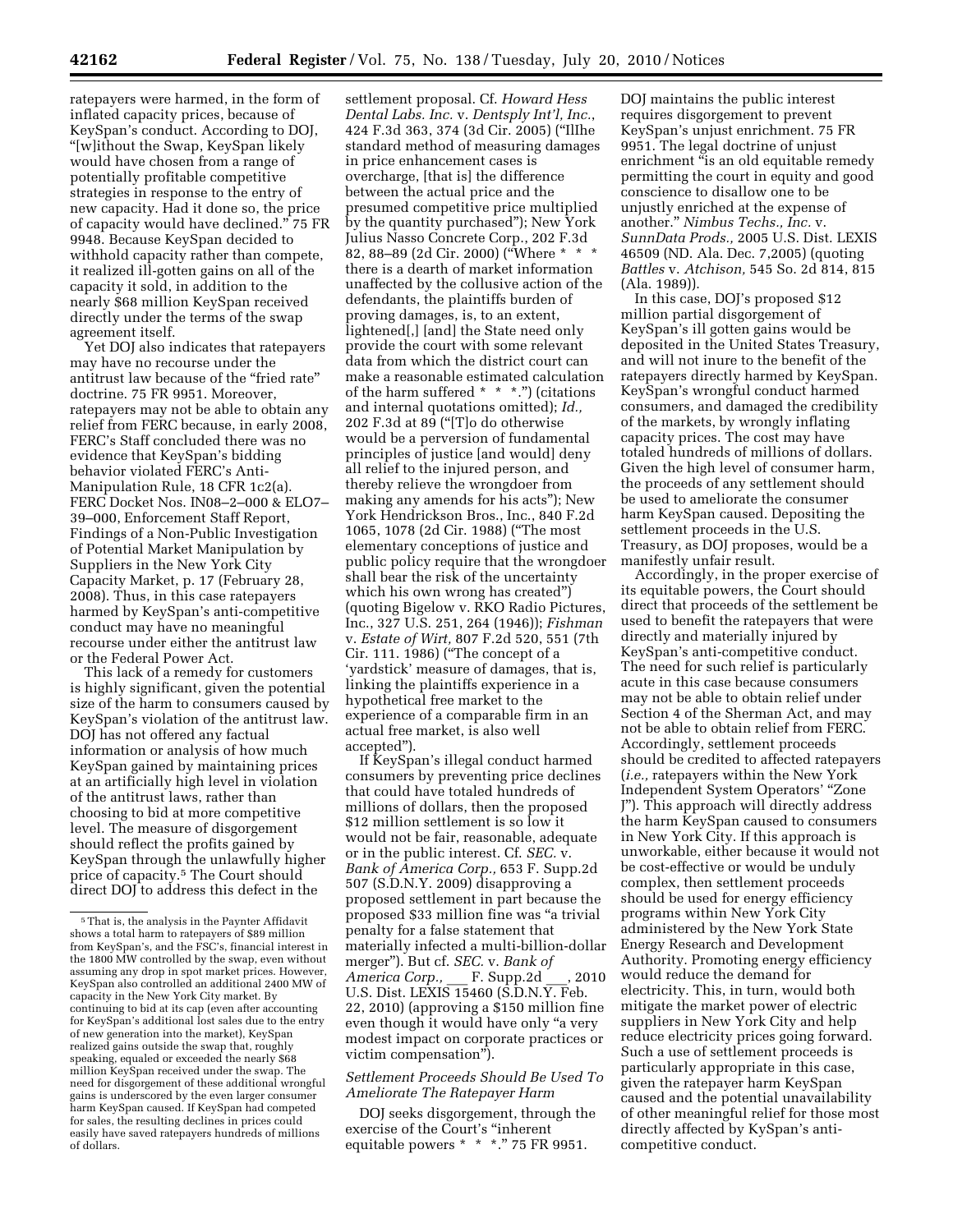Respectfully submitted,

Peter McGowan,

*General Counsel.* 

By: Sean Mullany, Assistant Counsel of Counsel, Public Service Commission of the State of New York.

Dated: April 30, 2010, Albany, New York.

Attachment: Affidavit of Thomas Paynter In Support of Comments of The Public Service Commission of The State of New York, (April 27, 2010).

## **United States District Court for the Southern District of New York**

*United States of America,* Petitioner V. *Keyspan Corporation,* Respondent.

State of New York

ss.: County of Albany

Affidavit of Thomas Paynter in Support of Comments of the Public Service

Commission of the State of New York Civil Case No. 10–CIV–1415

THOMAS PAYNTER, being duly sworn, deposes and says:

1. I am employed by the New York State Department of Public Service (''DPS'' or ''Department'') as Supervisor of Regulatory Economics in the Office of Regulatory Economics.

2. I received a Ph.D. in Economics from the University of California at Berkeley (1985), with fields in econometrics and labor economics. I have a B.A. in Physical Science and a BA. in Economics, also from the University of California at Berkeley (1975). I am a member of the American Economic Association.

3. From 1983 to 1986, I was an Assistant Professor of Economics at Northern Illinois University, where I taught graduate and undergraduate courses in economic theory. From 1986 to 1990, I was employed by the Illinois Commerce Commission as a Senior Economic Analyst in the Policy Analysis and Research Division; I was also a member of the Electricity Subcommittee of the National Association of Regulatory Utility Commissioners, and authored an article concerning coordination and efficient pricing for independent power producers, "Coordinating the Competitors,'' published by The Electricity Journal in November 1990. I joined the New York Department of Public Service in November of 1990.

4. My current responsibilities include analyzing competitive issues, efficient pricing, marginal costs, regulatory policies, and system planning. I am a member of a staff team responsible for analyzing and commenting upon the pricing rules of the New York Independent System Operator, Inc.

(NYISO), which operates the New York transmission system. I have participated in numerous NYTSO committee meetings related to energy and transmission pricing, system planning, and other issues.

5. I make this affidavit in support of the comments filed by the Public Service Commission of the State of New York ("PSC" or "Commission") pursuant to the Antitrust Procedures and Penalties Act, 15 U.S.C. 16(b)–(h), in response to the notice published in the **Federal Register** on March 4, 2010, in connection with this matter. *U.S. Dep't of Justice, Antitrust Div., United States*  v. *Keyspan Corporation,* 

Proposed Final Judgment and Competitive Impact Statement, 75 FR 9946 (March 4, 2010).

6. DOJ states that the KeySpan Swap was executed on January 16, 2006, and was effective from May, 2006, through April, 2009. 75 FR 9950–51. According to DOJ, the effects of the swap continued only until March, 2008, because, as of March, 2008, the NYSPSC required KeySpan to bid its NYC capacity into the market at zero until KeySpan sold its Ravenswood plant. 75 FR 9951 & n. 2.

7. However, upon information and belief, the PSC's requirement that KeySpan bid its NYC capacity into the market at zero did not trigger the swap agreement's ''regulatory out'' clause. Therefore, upon information and belief, the swap continued in effect until April, 2008, when FERC lowered KeySpan's bid/price cap. Accordingly, the analysis below assumes the swap agreement remained in force during the Month of March, 2008. [Note that this assumption effectively reduces the estimate of the amount of KeySpan's net revenues/ profits under the swap agreement because, during the month of March, 2008, the actual price of capacity was below the \$7.57 per kWmonth trigger under the swap agreement (discussed below). As a result, during the month of March, 2008, KeySpan would have been paying moneys to the financial services company (''FSC''), rather than receiving moneys from the FSC.

8. Under the KeySpan Swap, if the market price for capacity was above \$7.57 per kW-month, the FSC would pay KeySpan the difference between the market price and \$7.57, limes 1800 MW; if the market price for capacity was below \$7.07, KeySpan would pay the FSC the difference, limes 1800 MW. 75 FR 9950 (col. 3). Thus, a comparison of the actual market price for capacity during the period from May, 2006, through and including March, 2008, and the \$7.57/kW month "trigger" (or "strike") price for KeySpan, will reveal

the total net revenues/profits KeySpan received from the FSC under the KeySpan Swap.1

9. Regarding the actual market prices of capacity during the period of the KeySpan Swap, KeySpan's bid caps were seasonally "shaped," in order to reflect higher summer prices, and lower winter prices, due to differences between summer and winter supply. For the summer 2006 period (*i.e.,* May– October 2006), the unforced capacity (''UCAP'') spot price cleared at the level of KeySpan's bid cap of \$12.71/kWmonth.2

''[A] generator's unforced capacity (UCAP) is its installed capacity ([UCAP) discounted or 'de rated' by its forced outage rate (or equivalent forced outage rate demand (EFORd)). The forced outage rate equals the historical percentage of the generator's maximum output lost to forced outages when such output is demanded. The translation of installed into unforced capacity can be represented mathematically as follows:  $UCAP = ICAP \times (1 - EFORd) * * *$ " Kystian-Ravenswood, LLC FERC, 474 F.3d 804, 807 (D.C. Cir. 2007).

10. For the winter 2006–07 period (*i.e.,* November 2006–April 2007), the UCAP spot price cleared at KeySpan's bid cap of \$5.84/kW-month.

11. For the summer 2007 period (*i.e.,*  May–October 2007), the UCAP spot price cleared at KeySpan's bid cap of \$12.72/kW-month.

12. For the winter 2007–08 period, the spot price cleared at KeySpan's bid cap of \$5.77/kW-month for 4 months (*i.e.,*  November 2007–February 2008), and then cleared at the lower statewide prices of \$1.05/kW-month during March, 2008, and at \$0.75/kW-month during April, 2008.

13. The lower price during April, 2008 reflects the fact that FERC's new mitigation measures forced KeySpan and other New York City electricity suppliers to bid their capacity into the market at or near \$0.

14. To compare the actual UCAP spot market prices to the swap prices of \$7.57/kW-month (for KeySpan), and \$7.07/kW-month (for the FSC), one can

<sup>1</sup> KeySpan and the FSC likely incurred some costs in preparing the swap agreements (which would make their profits under the swap something less than their net revenues), but this analysis assumes those Costs were not very significant.

<sup>2</sup> In describing the \$7.57/kW-month and \$7.07/ kW-month "trigger" prices under the KeySpan and Astoria swap agreements, DOJ refers only to ''the market price for capacity''. *See, e.g.,* 75 FR 9950. More specifically, the ''trigger'' prices under the swap agreements referred to the actual ''unforced capacity'' spot market prices. Similarly, in describing actual market prices, my analysis refers to the actual unforced capacity (''UCAP'') spot market clearing prices.